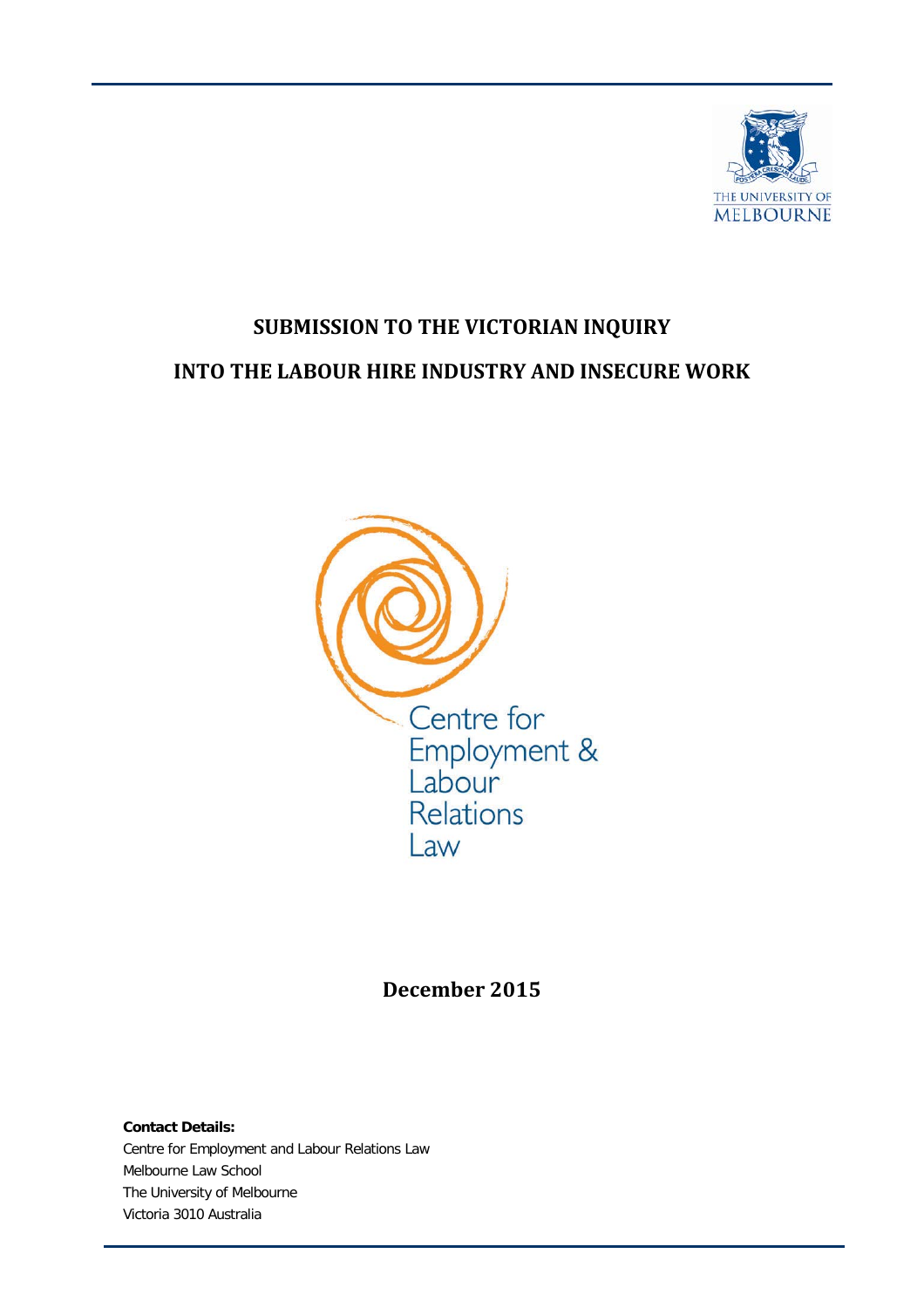The following members of the Centre for Employment and Labour Relations Law have contributed to this submission:

- Professor John Howe, BA LLB (Monash) LLM (Temple) PhD(Melbourne), Co-Director of the Centre for Employment and Labour Relations Law
- Associate Professor Helen Anderson, Grad Dip Bus (Acc), LLM and PhD (Monash)
- Dr Tess Hardy, BA LLB (Hons) LLM (Melbourne) PhD (Melbourne), Lecturer
- Ms Maria Azzurra Tranfaglia, LLB, LLM magna cum laude (LUISS University, Rome, Italy), Research Fellow and PhD Candidate (Melbourne).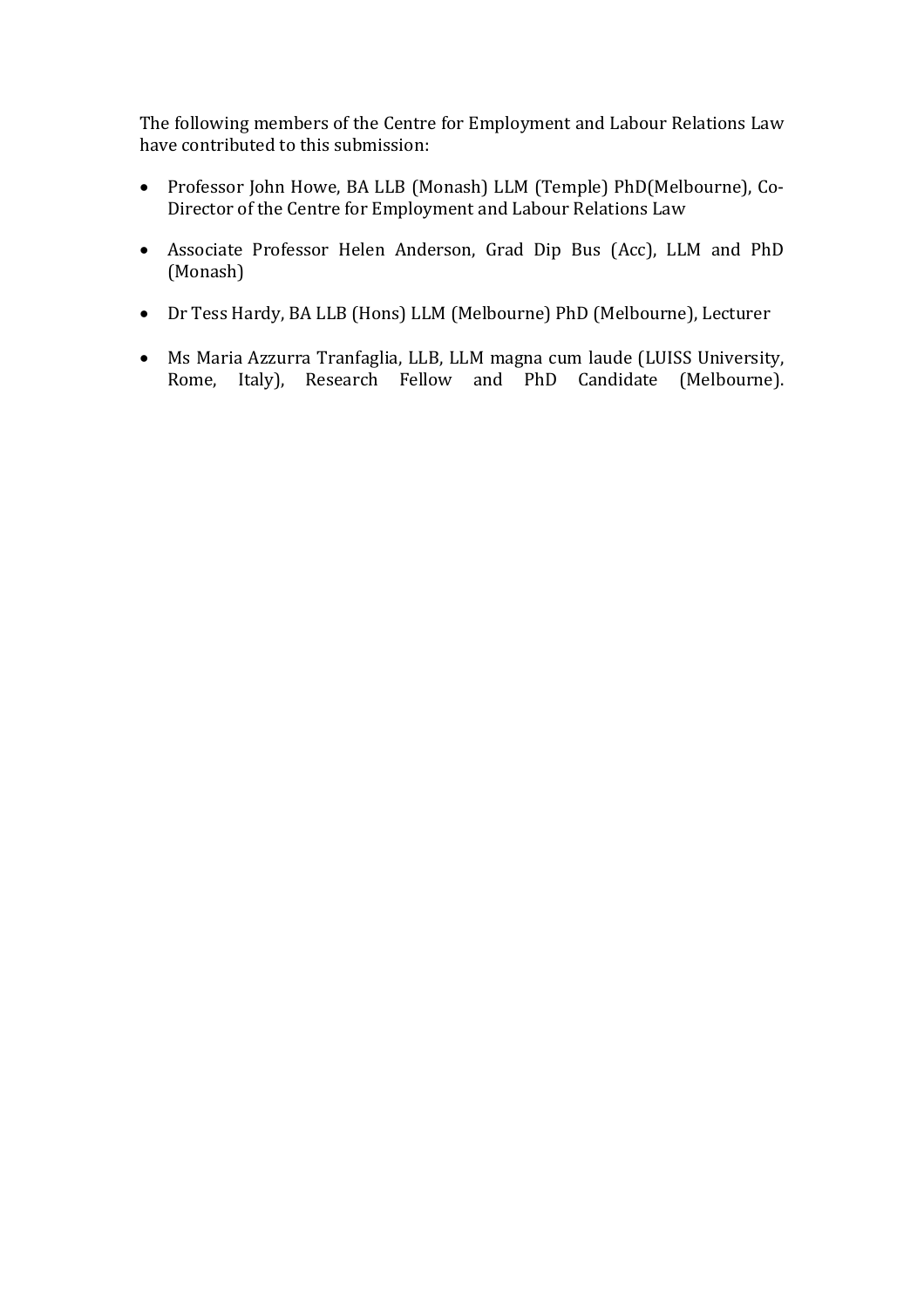# **Table of contents**

| 1            |                                                                                   |  |
|--------------|-----------------------------------------------------------------------------------|--|
| $\mathbf{2}$ |                                                                                   |  |
| 3            |                                                                                   |  |
|              | 3.1                                                                               |  |
|              | 3.2                                                                               |  |
|              | 3.2.1                                                                             |  |
|              | 3.2.2                                                                             |  |
|              | 3.2.3                                                                             |  |
| 4            |                                                                                   |  |
|              | Available Evidence regarding the Prevalence of Franchising in Australia<br>4.1    |  |
|              | 12                                                                                |  |
|              | 4.2                                                                               |  |
|              | 4.2.1                                                                             |  |
|              | 4.2.2                                                                             |  |
| 5            |                                                                                   |  |
|              | Available Evidence regarding the Use of Phoenix Activity15<br>5.1                 |  |
|              | Corporate Law's Relevance to Labour Hire and Insecure Work 15<br>5.2              |  |
|              | 5.3                                                                               |  |
| 6            | <b>Overview of Existing Statutory Regulation and Potential Shortcomings</b><br>20 |  |
|              | 6.1                                                                               |  |
|              | The Current Capacity of the Fair Work Act to Address Regulatory Issues<br>6.2     |  |
|              |                                                                                   |  |
|              | 6.2.1                                                                             |  |
|              | 6.2.2                                                                             |  |
|              | 6.2.3                                                                             |  |
|              | 6.2.4                                                                             |  |
|              | 6.2.5                                                                             |  |
|              | 6.2.6                                                                             |  |
|              |                                                                                   |  |
|              | 7.1                                                                               |  |
|              | Licensing Regime I: The UK Approach to Regulating Agency Work28<br>7.2            |  |
|              | 7.2.1                                                                             |  |
|              | 7.2.2                                                                             |  |
|              | Licensing Regime II: The Italian Approach to Regulating Agency Work.31<br>7.3     |  |
| 8            |                                                                                   |  |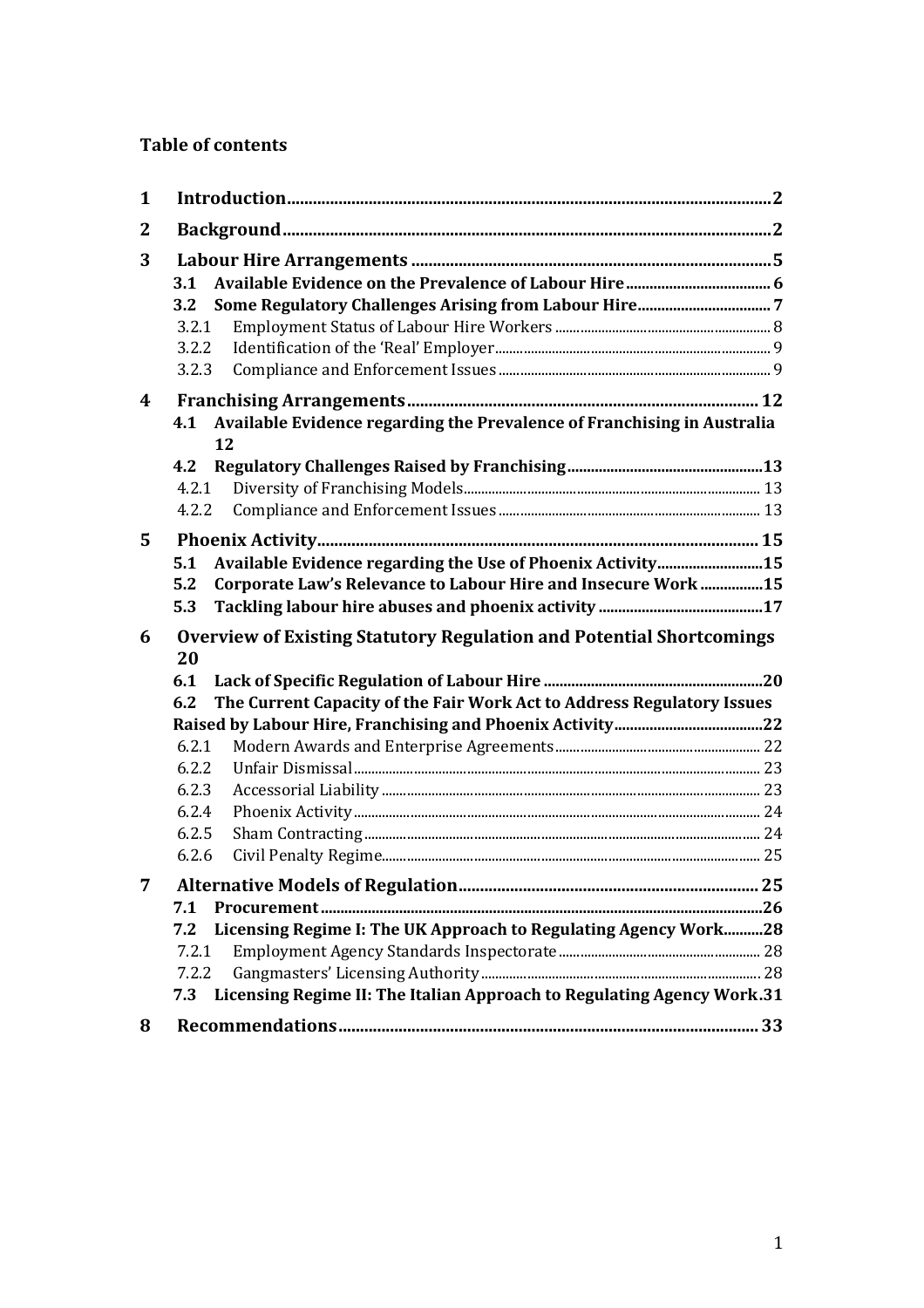# **1 Introduction**

This submission is made to the Victorian Inquiry into the Labour Hire Industry and Insecure Work on behalf of the Centre for Employment and Labour Relations Law (*CELRL*) at the University of Melbourne. The CELRL is a specialist unit within Melbourne Law School devoted to teaching and research in labour and employment law. Further information about the CELRL is available at: [http://www.law.unimelb.edu.au/centre-for-employment-and-labour-relations](http://www.law.unimelb.edu.au/centre-for-employment-and-labour-relations-law)[law.](http://www.law.unimelb.edu.au/centre-for-employment-and-labour-relations-law)

The submission addresses a number of discrete questions raised by the Background Paper issued by the Inquiry in October 2015. We confine our commentary and analysis to matters that draw most directly on the current research projects of Centre members who have prepared this submission.

While we have worked together to produce this submission, certain Centre members have been more heavily involved in various sections. In particular, we note that:<br>e Sec

- Sections 3.1, 3.2.1, 3.2.2, 6.1 and 7.3 on labour hire arrangements in Australia and Italy have been largely prepared by Ms Maria Azzurra Tranfaglia;
- Sections 3.2.3, 4 and 7.2 on compliance and enforcement issues, franchising and the Gangmasters Licensing Authority respectively have been predominately prepared Dr Tess Hardy;
- Sections 5 and 6.2.4 have been prepared by Professor Helen Anderson; and
- Section 7.1 has been prepared by Professor John Howe.

In Section 8, we set out a number of preliminary recommendations. We note that some of these may be of limited application at the state level to the extent that they are directed at federal statutes, such as the *Fair Work Act 2009* (Cth) (*FW Act*) and the *Corporations Act 2001* (Cth) (*Corporations Act*). However, we also consider some other initiatives, based on approaches adopted in the UK and Italy, which illustrate different ways in which to better regulate the labour hire industry. In particular, we suggest that greater regulation of labour hire agencies and possible licensing and registration of labour hire providers are regulatory mechanisms which can be adopted at the state level. It should also be feasible for the state to better regulate labour hire employment through its own procurement practices.

# **2 Background**

In our submission, we focus on a number of different business structures and practices which may be contributing to the avoidance of minimum employment standards, exploitation of vulnerable workers and creation of insecure work.

The three industries which have been the subject of recent and intense public scrutiny in relation to exploitation of labour in Australia – horticulture, food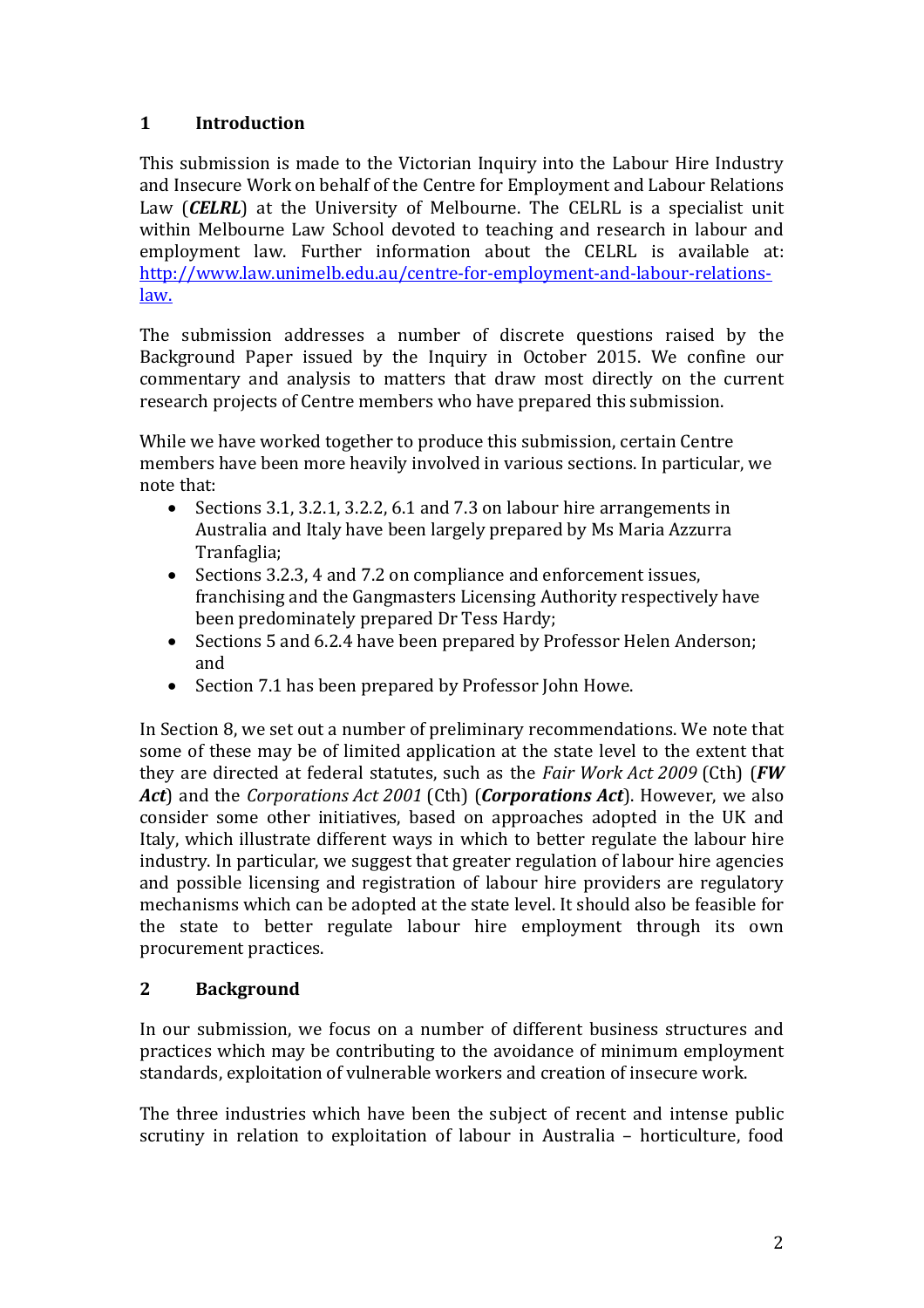processing and convenience stores – all display a set of common features.[1](#page-4-0) Despite their obvious differences, each of these sectors appears to be characterised by intense price pressures, a concentration of market power in a limited number of lead firms (either at the top of the supply chain or at the apex of the franchise network) and small and geographically dispersed employers, including labour hire providers and franchisees. Indeed, the strength of market power in the horticulture, food and grocery and franchise sectors is such that these three industries are subject to a specific code of conduct administered by the Australian Competition and Consumer Commission (*ACCC*). These sectors are also characterised by a large proportion of vulnerable workers, including many temporary foreign workers, and relatively low levels of unionisation.[2](#page-4-1)

Further, in all these sectors, key conditions of employment – such as recruitment, training, pay, working hours, supervision, performance monitoring and termination – may be determined and/or implemented by multiple organisations as a result of subcontracting, outsourcing, labour hire or franchising. These 'fissured' forms of employment are not confined to the sectors identified above. While the problems identified in recent investigations are somewhat extreme, they are not necessarily exceptional. Rather, fragmented work structures appear to have become relatively common throughout the Australian labour mar[ke](#page-4-3)t and can be seen in a diverse range of sectors from constru[ct](#page-4-7)ion,<sup>[3](#page-4-2)</su[p](#page-4-8)> cleaning,<sup>4</sup> postal services,<sup>[5](#page-4-4)</sup> secur[ity](#page-4-9),<sup>[6](#page-4-5)</sup> trolley-collecting,<sup>[7](#page-4-6)</sup> car-wash services<sup>8</sup> and hospitality,<sup>9</sup> amongst many others.<sup>10</sup> More detail on the prevalence

<span id="page-4-0"></span><sup>1</sup> Caro Meldrum-Hanna and Ali Russell, 'Slaving Away', Four Corners, 4 May 2015 (available at http://www.abc.net.au/4corners/stories/2015/05/04/4227055.htm; accessed on 14 September 2015) and Adele Ferguson and Klaus Toft, '7---Eleven: The Price of Convenience', Four Corners, 31 August 2015 j

<sup>(</sup>available at http://www.abc.net.au/4corners/stories/2015/08/30/4301164.htm; accessed on

<span id="page-4-1"></span><sup>&</sup>lt;sup>2</sup> For example, union membership has historically been weak in the horticulture sector and the agriculture, forestry and fishing industry continues to have the lowest proportion of trade union membership in Australia at around 3.5%. The ABS does not currently collect data on union membership in the horticulture sector alone. Australian Bureau of Statistics, *Employee Earnings,* 

<span id="page-4-2"></span><sup>&</sup>lt;sup>3</sup> Sham Contracting Inquiry and subsequent research carried out by and on behalf of the Australian Building and Construction Commission (and later Fair Work Building & Construction) (see Fair Work Building and Construction, 'Working Arrangements in the Building and Construction Industry' (Research Report, 21 December 2012)).

<span id="page-4-9"></span><span id="page-4-8"></span><span id="page-4-3"></span><sup>4</sup> Pat McGarth, 'Myer cleaners accuse retailer of underpayment, denying entitlements with 'sham contracting' practice', 22 October 2015 (available at [http://www.abc.net.au/news/2015-10-](http://www.abc.net.au/news/2015-10-22/myer-accused-of-underpaying-cleaners-through-sham-contracting/6876760) [22/myer-accused-of-underpaying-cleaners-through-sham-contracting/6876760;](http://www.abc.net.au/news/2015-10-22/myer-accused-of-underpaying-cleaners-through-sham-contracting/6876760) Maria Azzurra Tranfaglia 'Law allows Myer to outsource responsibility for labour hire workers', *The Conversation*, 28 October 2015 (available at [https://theconversation.com/law-allows-myer-to-](https://theconversation.com/law-allows-myer-to-outsource-responsibility-for-labour-hire-workers-496500)

[outsource-responsibility-for-labour-hire-workers-496500\)](https://theconversation.com/law-allows-myer-to-outsource-responsibility-for-labour-hire-workers-496500); *Fair Work Ombudsman v Quest South Perth* [2015] HCA 45.

<span id="page-4-4"></span><sup>5</sup> Madeleine Morris, 'Australia Post major contractor arrested and accused of running immigration racket', 7:30, 5 August 2015 (available at

[http://www.abc.net.au/7.30/content/2015/s4287814.htm\)](http://www.abc.net.au/7.30/content/2015/s4287814.htm).

<span id="page-4-5"></span><sup>6</sup> Fair Work Ombudsman, 'Security Company Fined over \$60,000', *Media Release*, 20 November 2015.

<span id="page-4-6"></span><sup>7</sup> *[Fair Work Ombudsman v Al-Hilfi & Ors](http://www.austlii.edu.au/au/cases/cth/FCA/2012/1166.html)* [2012] FCA 1166 (26 October 2012); *Fair Work Ombudsman v Al Hilfi (No 2)* [2013] FCA 16.

<span id="page-4-7"></span><sup>8</sup> *Fair Work Ombudsman v Crystal Carwash Cafe Pty Ltd (No 2)* [2014] FCA 827.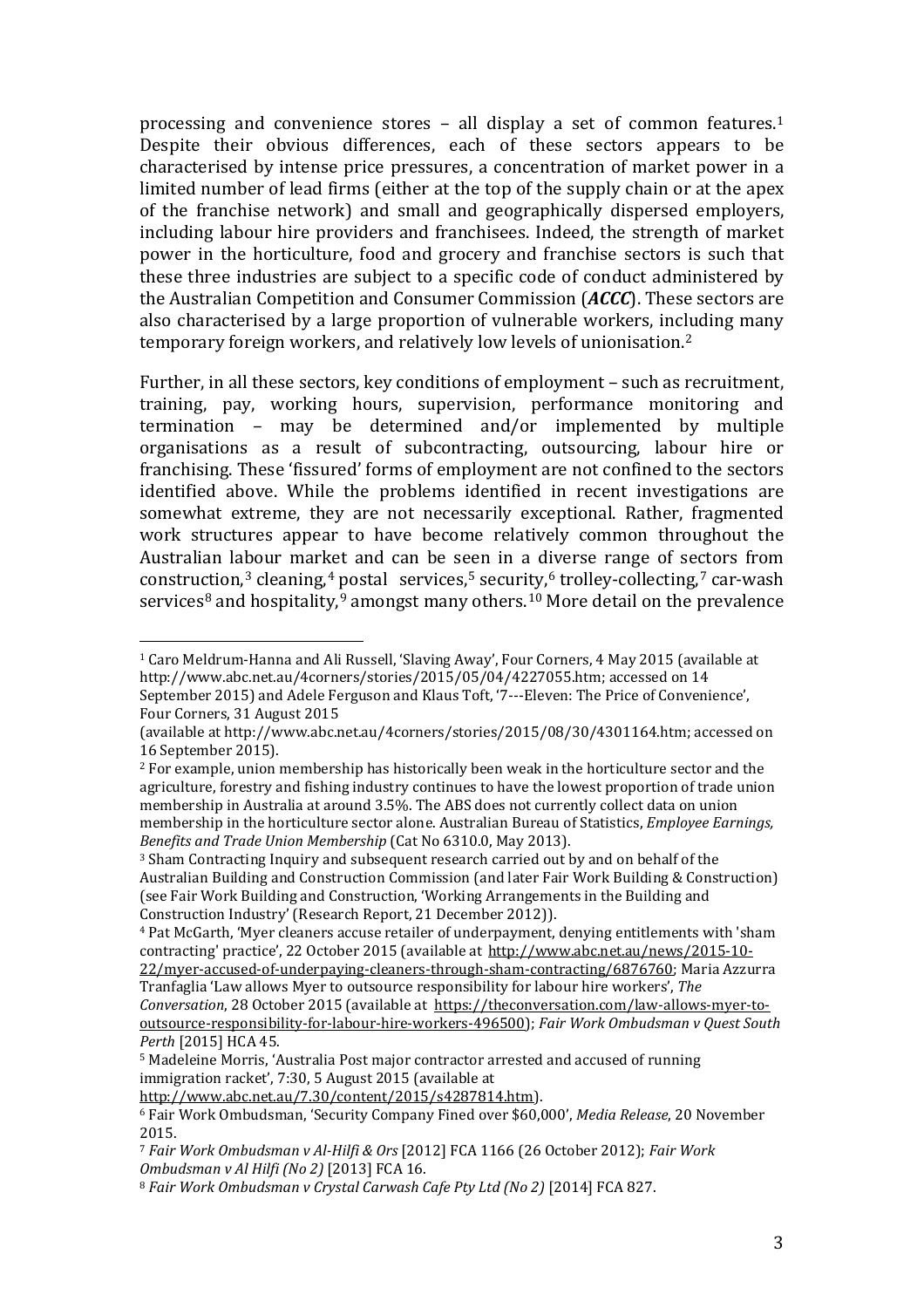of labour hire and franchising in particular sectors is set out in Sections 3.1 and 4.1 respectively.

However, not all forms of insecure work in Australia are associated with fissuring. For example, casual work and/or work performed under a fixed-term contract have the typical hallmarks of insecure work, yet it is arguable that these arrangements do not necessarily represent a 'fissured' form of employment to the extent that the worker continues to be directly employed by the lead firm.<sup>11</sup>

Further, while many of the 'fissured' forms of employment are present in Australia, whether they also result in work that is insecure and/or lead to contraventions of the *Fair Work Act 2009* (Cth) (*FW Act*), may depend on a raft of other factors, such as: the nature and terms of the contract between the lead organisation and the employing company, the size and assets of the direct employer (i.e. the subsidiary, the labour hire firm company, the subcontractor or the franchisee) and/or the extent to which the company otherwise has a viable business that is independent of the lead organisation.[12](#page-5-1)

Nonetheless, there seems to be some evidence that 'fissuring' is now a feature of the Australian labour market and these working arrangements may be perpetuating some of the issues of employer non-compliance[13](#page-5-2) and magnifying some of the challenges of enforcement. The first part of this submission will focus on three key issues raised by the fragmentation of the traditional, bipartite employment relationship:

- a) the prevalence of labour hire in Australia and Victoria and the regulatory challenges raised by trilateral working arrangements;
- b) the prevalence of franchising in Australia and Victoria and some of the unique regulatory issues that can arise in these commercial arrangements; and
- c) the prevalence of phoenix activity and the relevance of corporate law.

In light of the above, this submission will address the characteristics of labour hire, franchising and phoenix activity in Australia and in Victoria. It will look at the critical regulatory issues arising from the use of such arrangements. Finally, it will offer some recommendations for reform drawing on historical and/or comparative regulatory experiences.

<sup>10</sup> See Fair Work Ombudsman, *Sham Contracting and the Misclassification of Workers in the Cleaning Services, Hair and Beauty and Call Centre Industries* (Report on the Preliminary Outcomes of the Fair Work Ombudsman Sham Contracting Operational Intervention, November 2011)); and Brian Howe et al, 'Lives on Hold: Unlocking the Potential of Australia's Workforce' (The Report of the Independent Inquiry into Insecure Work in Australia, 2012).

<span id="page-5-2"></span><span id="page-5-1"></span><sup>13</sup> Conclusive data on levels of employer non-compliance is not available in Australia, but in a number of recent industry campaigns carried out by the Fair Work Ombudsman (*FWO*), employer non-compliance has been found to be greater than 50% (see, eg, Fair Work Ombudsman, *National Hospitality Industry Campaign: Restaurants, Cafes and Catering – Report* (June 2015)).

<sup>9</sup> *Fair Work Ombudsman v Contracting Solutions Australia Pty Ltd* [2013] FCA 7. i<br>I

<span id="page-5-0"></span><sup>11</sup> Richard Johnstone and Andrew Stewart, 'Swimming Against the Tide? Australian Labour Regulation and the Fissured Workplace' (2015) 37 *Comparative Labor Law & Policy Journal* 55. <sup>12</sup> Johnstone and Stewart, above n 11, 4.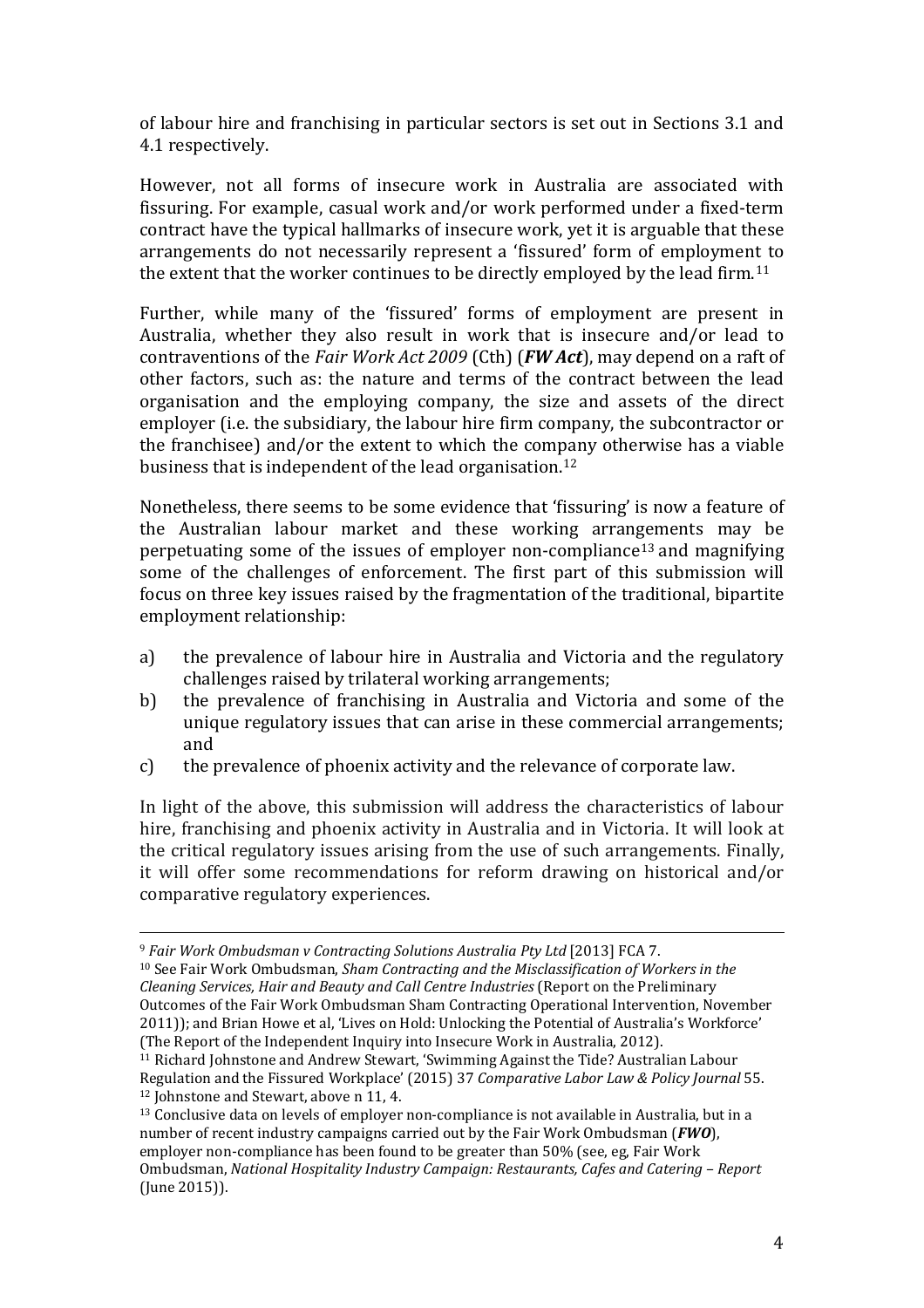#### **3 Labour Hire Arrangements**

The study of agency work, better known in Australia as 'labour hire' has attracted considerable interest from a regulatory perspective both at national and at international level in the last three decades.[14](#page-6-0) Agency work has generated widespread interest for a range of reasons. On the one hand, it is viewed as an important tool to match the supply and the demand of labour and stimulate job creation.[15](#page-6-1) For this reason, it is also been identified as a preferable form of nonstandard work.[16](#page-6-2) However, on the other hand, its use is often associated with the avoidance of responsibilities connected to a direct employment relationship.[17](#page-6-3)

Indeed, the growing attention directed towards labour hire is part of the broader debate arou[nd](#page-6-4) the proliferation of 'insecure' or 'non-standard forms of employment'. <sup>18</sup> These terms are generally used to describe working arrangements that are defined by their difference from the 'standard employment relationship'[19,](#page-6-5) which is often understood as a bipartite relationship with a worker engaged in a subordinate capacity to work at the employer's premises on a full-time and permanent basis.[20](#page-6-6) However, the increasing use of agency work arrangements to source labour mean that it is become less atypical and more standard. The growing normalisation of agency work arrangements, warrants particular consideration, especially in light of a trend of unscrupulous practices that have emerged in a number of sectors noted above.

<span id="page-6-3"></span><sup>17</sup> Judy Fudge, above n. 10.

<span id="page-6-0"></span><sup>14</sup> See John Burgess and Julia Connell, 'International Aspects of Temporary Agency Employment' in John Burgess and Julia Connell (eds) *International Perspectives on Temporary Agency Work*  (Routledge 2004); Andrew Stewart, 'Redefining Employment? Meeting the Challenge of Contract and Agency Labour' (2002) 15 *Australian Journal of Labour Law* 1, 42; Steve O'Neill, 'Labour Hire: Issues and Responses' (Research Paper No 9, 2003-04, Parliament of Australia, Economics, Commercial and Industrial Relations Group, 8 March 2004); Elsa Underhill, 'Report – Labour Hire Employment and Independent Contracting in Australia: Two Enquiries, How Much Change?' (2006) 19 *Australian Journal of Labour Law*, 306-314; Pauline Thai, 'Unfair Dismissal Protection for Labour Hire Workers? Implementing the Doctrine of Joint Employment in Australia' (2012) 25 *Australian Journal of Labour Law* 158; Howe et al, above n 10; Michael Wynn, 'Power, Politics and Precariousness: The Regulation of Temporary Agency Work in the European Union' in Judy Fudge and Kendra Strauss (eds) *Temporary Work, Agencies and Unfree Labour – Insecurity in the New World of Work* (Routledge, 2013) 48; j

<span id="page-6-1"></span><sup>15</sup> Andrea Ichino, 'Temporary Agency Work in Italy: A Springboard Toward Permanent Employment? (2005) 64(1) *Giornale degli Economisti e Annali di Economia* 1; Burgess and Connell, above n 14. See also M Neugart and D Storrie, 'The Emergence of Temporary Work Agencies' (2006) 58 *Oxford Economic Papers* 137; and Lars Mitlacher and John Burgess, 'Temporary Agency Work in Germany and Australia: Contrasting Regulatory Regimes and Policy Challenges' (2007) *The International Journal of Comparative Labour Law and Industrial Relations*  401.

<span id="page-6-2"></span><sup>16</sup> See Silvia Spattini, 'Agency Work: A Comparative Analysis' (2012) 1(3-4) *E-Journal of International and Comparative Labour Studies* 169, 172.

<span id="page-6-4"></span><sup>18</sup> See Judy Fudge 'Blurring Legal Boundaries: Regulating for Work' in Judy Fudge, Shae McCrystal and Kamala Sankaran (eds) *Challenging the Legal Boundaries of Work Regulation* (Hart Publishing, 2012) 1-26; and Giuseppe Casale and Adalberto Perulli, *Towards the Single Employment Contract – Comparative Reflections* (ILO, 2013).

<span id="page-6-5"></span><sup>19</sup> Deidre McCann, *Regulating Flexible Work* (Oxford University Press, 2008) 4.

<span id="page-6-6"></span><sup>20</sup> Judy Fudge and Rosemary Owens, 'Precarious Work, Women and the New Economy: The Challenge to Legal Norms' in Judy Fudge and Rosmary Owens (eds) *Precarious Work, Women and the New Economy: The Challenge to Legal Norms* (Oxford Hart, 2006), 3–27.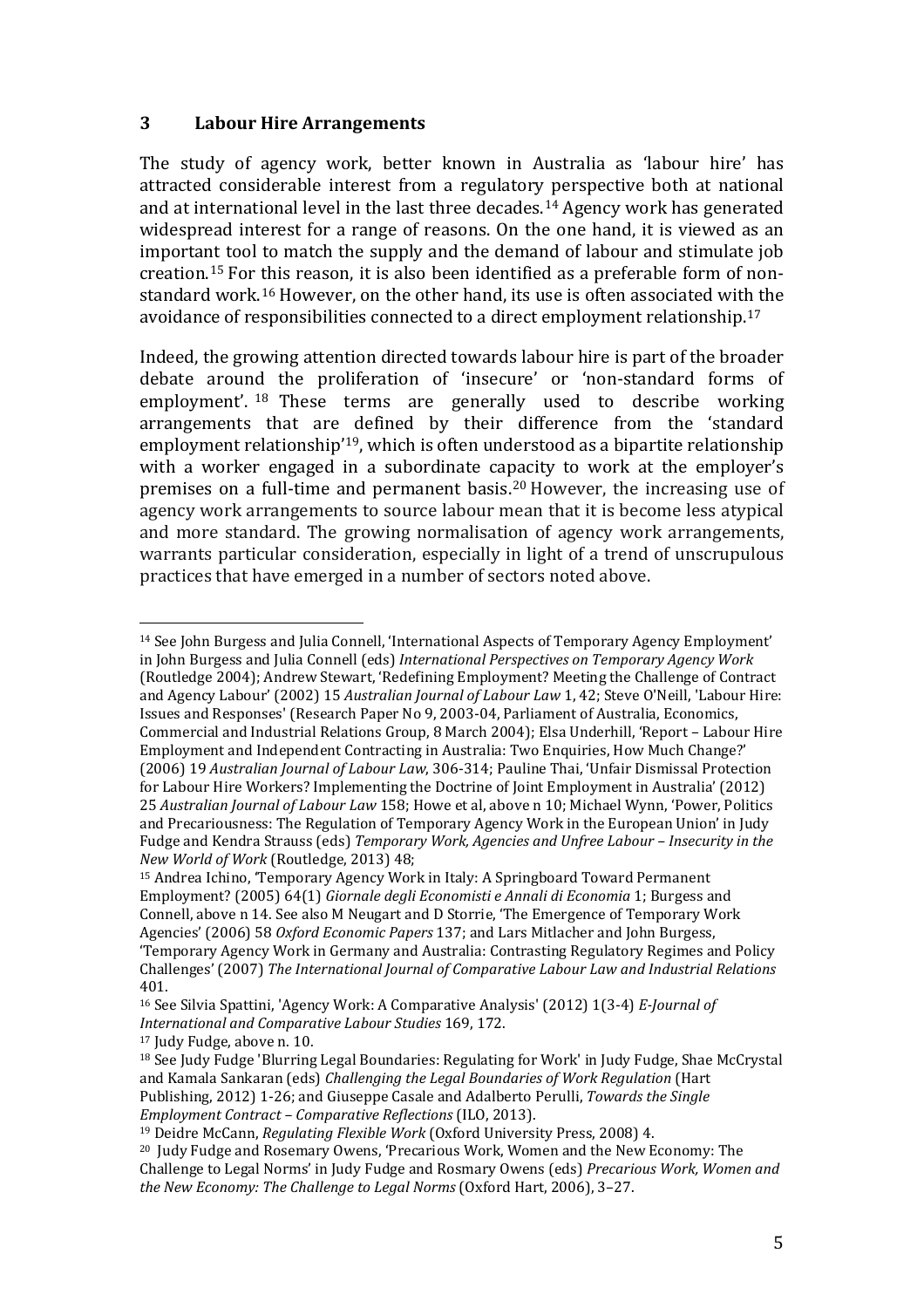Experience suggests that these arrangements have been used, at least by some, to circumvent the protections associated with permanent employment (such as unfair dismissal laws, occupational health and safety, collective rights and other working conditions like minimum wage, paid leave entitlements, etc.). Further, temporary working arrangements could foster inequality by creating a two-tier labour market. In this situation, employers only provide permanent status to core employees, while maintaining a pool of more dispensable workers that may not enjoy the same working conditions as those employees performing the same job who are hired directly by the user company.[21](#page-7-0)

### *3.1 Available Evidence on the Prevalence of Labour Hire*

Pure labour hire broadly consists in a working arrangement where an entity (agency) supplies workers to a third company (user company), in exchange for a fee and maintaining an ongoing relationship with both the workers and the user company for a certain period of time (assignment period).<sup>[22](#page-7-1)</sup> In other words, the agency does not simply perform the recruitment and placement function, nor does it usually retain the control on the working activity of the workers it employs/engages and then supplies. Generally speaking in Australia, labour hire agencies range from the large well-known multinational firms, such as Adecco and Manpower and some substantial local firms, such as Skilled Engineering, to many small operators.[23](#page-7-2)

In Australia, as well as in many other countries, temporary agency work has often been used to either replace absent workers or to supply specialist labour to meet occasio[na](#page-7-4)l needs.[24](#page-7-3) However, the practice is now associated with ongoing labour needs.<sup>25</sup>

As the Inquiry's Background Paper notes, although there have been a number of recent attempts to estimate the prevalence of labour hire arrangements, results vary according to methodology, data sources and time periods.[26](#page-7-5) Nevertheless, it is reasonable for the Inquiry to conclude that labour hire 'has stabilized as a significant feature of working arrangements in Australia', and that 'Victoria has a relatively high concentration of labour hire workers' given the limitations of available studies.[27](#page-7-6) For example, it is important to consider that the accuracy of estimates of the prevalence of labour hire work may be jeopardised by the existence of arrangements which might not necessarily be captured. For example, firms that are functioning in the 'black' market may not publicly identify as operating as a labour hire agency.

<span id="page-7-0"></span><sup>21</sup> ACTRAV, 'From Precarious Work to Decent Work: Outcome Document to the Workers' Symposium on Policies and Regulations to Combat Precarious Employment' (International Labour Office, Bureau for Workers' Activities, Geneva, 2012), 30. l

<span id="page-7-1"></span><sup>22</sup> Iain Campbell, Ian Watson and John Buchanan, 'Temporary Agency Work in Australia' in John Burgess and Julia Connell (eds) *International Perspectives on Temporary Work and Workers* (Routledge, 2004) 1.

<span id="page-7-2"></span><sup>23</sup> Burgess and Connell, above n 14.

<span id="page-7-4"></span><span id="page-7-3"></span><sup>&</sup>lt;sup>24</sup> Campbell, Watson and Buchanan above, n 22, 3.<br><sup>25</sup> Stewart, above n 14.

<span id="page-7-6"></span><span id="page-7-5"></span><sup>&</sup>lt;sup>26</sup> Background Paper, 9. See generally, Anthony O'Donnell 'Non-standard Workers in Australia: Counts and Controversies' (2004) 17 *Australian Journal of Labour Law* 89. <sup>27</sup> Ibid.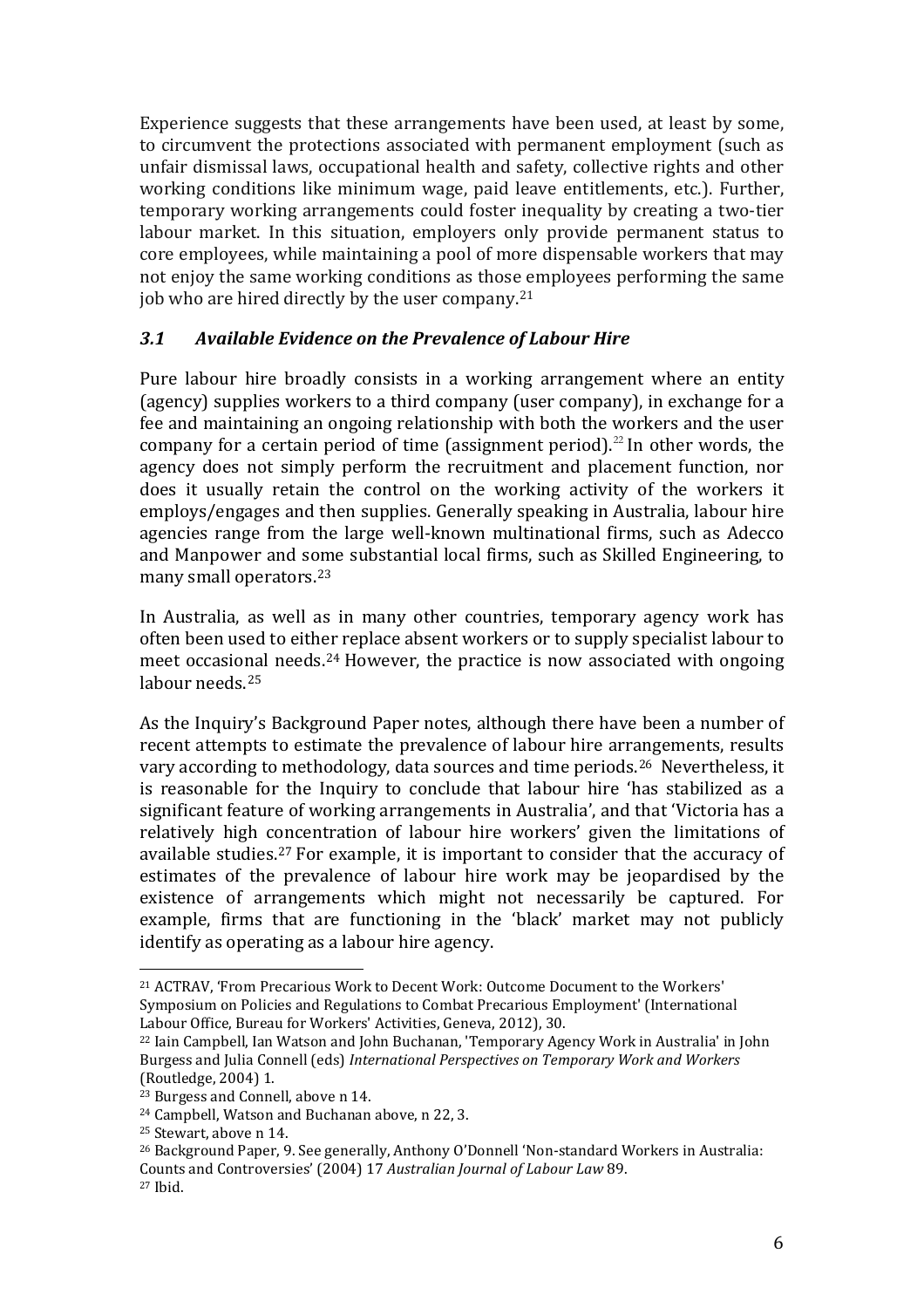Another possible limitation of the data on the prevalence of labour hire is that it tends to refer to the ANZSIC codes (Australian and New Zealand Standard Industrial Classifications) used by the Australian Bureau of Statistics. These codes are organised into various tiers – commencing with 'divisions' such as 'accommodation and food services' and 'construction'. Divisions are not very useful in identifying problems in particular kin[ds](#page-8-0) of workplaces, because they tend to aggregate very disparate industries. <sup>28</sup> For example, the division 'administrative and support services' covers both travels agents and cleaners.

The ABS divides these broad categories into two digit 'sub-divisions', three digit 'groups' and four digit 'classes'. This allows for much more finely grained analyses, although even at the group level, some substantively dissimilar forms of employment are brought together (such as the classes of police and security guards; or cleaning, pest control and gardening). It is really only at the level of 'class' - the four digit level – that a clear picture of relative levels of noncompliance across all discrete occupational types would emerge.

Therefore, more specific studies should be conducted to measure and scrutinise the practices and the extent of the phenomenon in some particular sectors in light of the issues recently identified in the media and relevant case law.

### *3.2 Some Regulatory Challenges Arising from Labour Hire*

Some of the principal regulatory challenges raised by labour hire arrangements include the following:

- a) The proper characterisation of the relationship between the worker and the agency firm (i.e. whether the working relationship is, or should be, characterised as one of employment or instead as an independent contracting arrangement);
- b) The appropriate allocation of employment responsibilities between the agency and the user company; and
- c) Compliance and enforcement issues arising in relation to labour hire arrangements.

The basic premise of the practice of labour hire, as we have noted above, involves a triangular arrangement where an agency engages and pays a worker which it then supplies to a 'host' organisation under a separate contract with the host.

The lack of any specific regulation of labour hire in Australia (discussed further in Section 6.1 below) has given rise to certain regulatory challenges, including the proper allocation of employment responsibilities between the agency and the

<span id="page-8-0"></span> $^{28}$  For further discussion of the limitations of the ANZSIC codes, see John Howe, Tess Hardy and Sean Cooney, 'Complaints, Campaigns and Compliance: The Fair Work Ombudsman and Detection of Fair Work Law Violations', paper presented to the Australian Labour Law Association National Conference, 2012. l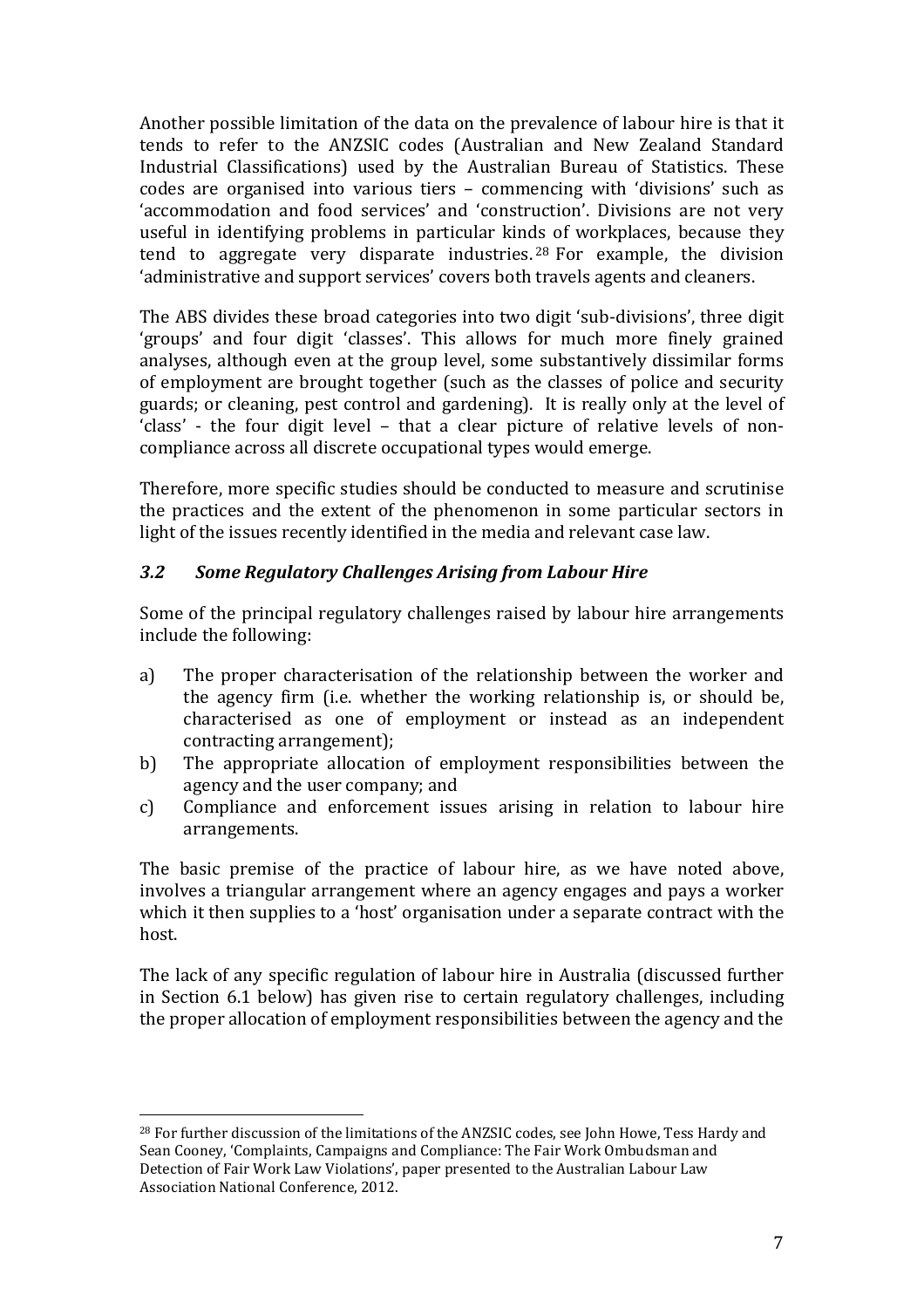user company. As the agency supplies the user firm with employees<sup>[29](#page-9-0)</sup> to work under the instructions of the user firm:

whether – and to what extent – these workers are employees and, if so, how the employer's obligations under the law should be allocated between agency and user are subjects that virtually all labour law systems have engaged.[30](#page-9-1)

In addition, the lack of employment protections and job security for workers engaged as independent contractors or hired on a casual basis have fuelled the call for specific statutory intervention and greater oversight of agency work. However, despite a series of previous State and Federal inquiries which have suggested that regulatory measures are needed to provide better protection for labour hire workers, this area of the law still remains largely ungoverned by specific legal provisions.<sup>[31](#page-9-2)</sup>

#### **3.2.1 Employment Status of Labour Hire Workers**

In many cases, agencies engage workers using the so-called 'Odco' system, named for the company behind the Troubleshooters agency which won a test case on this question back in the early 1990s. [32](#page-9-3) Under this system, the agency purports to engage workers as independent contractors before on-hiring them to host organisations. The validity of this model has been approved in many cases, often on the basis of the contractual documentation prepared by the agency, as distinct from the substance of the arrangement between the agency and the worker.[33](#page-9-4)

Roles and Stewart have argued that labour hire is 'a legitimate business arrangement that should not be associated with sham contracting – except where it involves artificial arrangements that are designed to allow workers to be engaged to perform work without the protection of labour laws'.[34](#page-9-5) In their view, the Odco system often involves artificial arrangements. In such cases, there is a need for state intervention [to](#page-9-6) deem that the workers involved are the employees of labour hire agencies. 35

<span id="page-9-0"></span> $^{29}$  As noted in Section 3.2.1 below, not all workers are engaged as employees of the agency firm. Rather, some can be engaged as independent contractors. In this latter instance, the worker is not generally entitled to any employment-related benefits. l

<span id="page-9-1"></span><sup>30</sup> Paul Benjamin, 'The Persistence of Unfree Labour: The Rise of Temporary Employment Agencies in South Africa and Namibia' in Judy Fudge and Kendra Strauss, *Temporary Work, Agencies and Unfree Labour: Insecurity in the New World of Work* (Routledge, 2014).

<span id="page-9-2"></span><sup>31</sup> Underhill, above n 14; Thai, above n 14; Howe et al, above n 10.

<span id="page-9-3"></span><sup>32</sup> Colin Fenwick, 'Shooting for Trouble? Contract Labour-Hire in the Victorian Building Industry' (1992) 5 *Australian Journal of Labour Law* 237; *Re Odco Pty Ltd v Building Workers' Industrial Union of Australia* [1989] FCA 336; and *Building Workers' Industrial Union of Australia v Odco Pty Ltd* (1991) 29 FCR 104..

<span id="page-9-4"></span><sup>33</sup> Cameron Roles and Andrew Stewart, 'The Reach of Labour Regulation: Tackling Sham Contracting' (2012) 25 *Australian Journal of Labour Law* 258, 281. <sup>34</sup> Ibid 280.

<span id="page-9-6"></span><span id="page-9-5"></span><sup>35</sup> Ibid.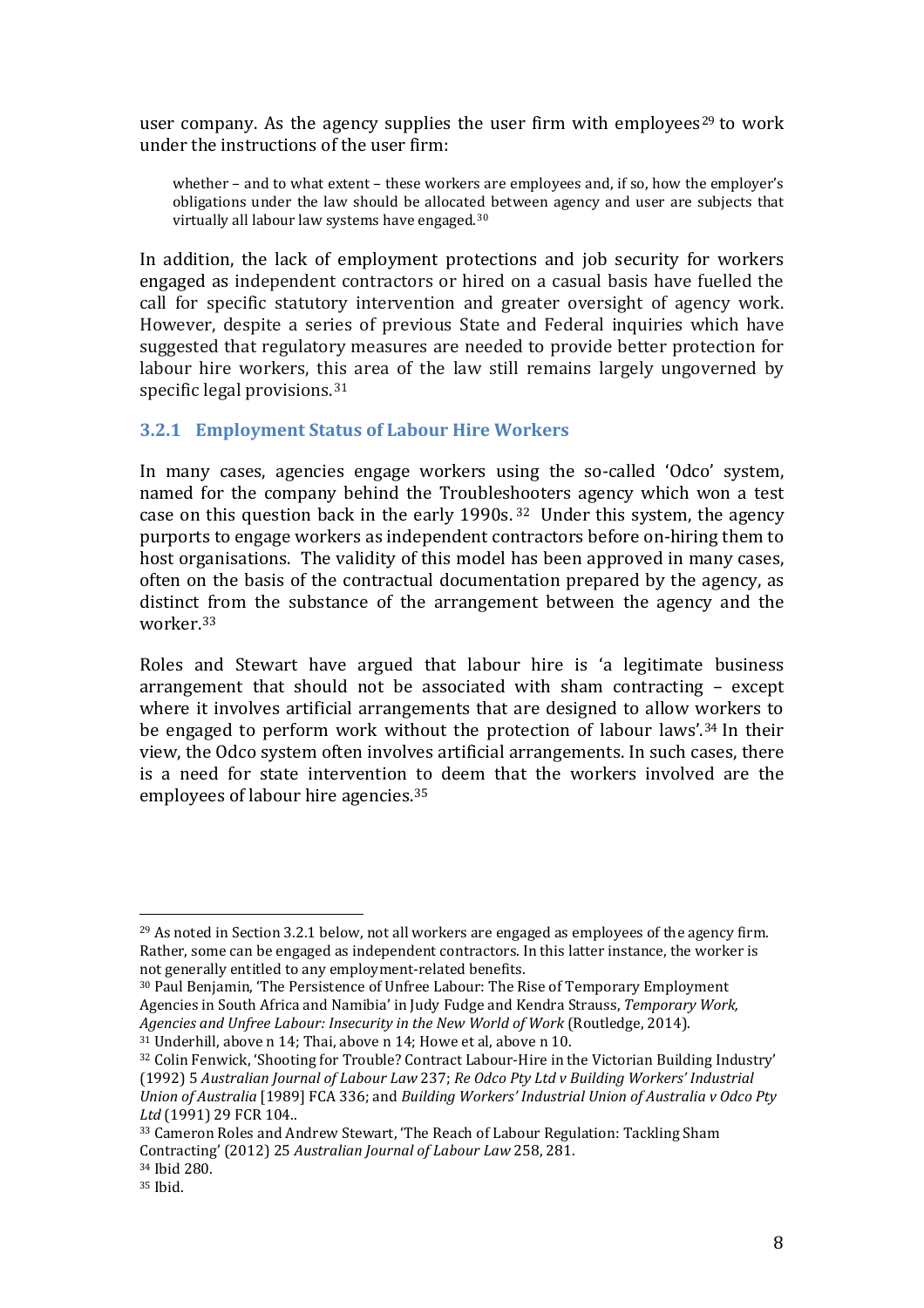### **3.2.2 Identification of the 'Real' Employer**

In some cases, questions arise as to whether engagement of labour by a host organisation through a third party intermediary represents genuine labour hire arrangements. That is, labour hire arrangements are said to be legitimate as long as the labour hire company is truly conducting a business and it is not a mere screen between the host organisation and the workers the agency supplies to the host organisation. In such circumstances, the courts have held that there is no reason to i[nfe](#page-10-0)r an employment relationship between the host organisation and the worker. <sup>36</sup>

In some cases it has been argued that it is the host organisation which is effectively the 'real' employer of labour. In these cases, it is often argued that the host organisation should be held to be the 'joint employer' of labour with the labour hire agency. In a recent decision of the Fair Work Commission, the Full Bench concluded that the doctrine of joint employment was not recognised in Australia, because 'the law has generally strived to find one or the other of the two putative employers to be the "real" employer' rather than apportioning liabilities.[37](#page-10-1)

Although joint employment was rejected in this context, some recent cases brought by the Fair Work Ombudsman have revealed different ways in which the host firm has been found to be the 'real' employer.**[38](#page-10-2)** For example, in one case the Federal Court deemed as sham contracting an arrangement between a horticultural grower and two labour-hire agencies which was merely orchestrated to avoid paying overtime to the workers being supplied. As a result, the host company (i.e. the grower) was deemed to be the "true" employer, with all the associated responsibilities, including payment of penalties for contravening applicable federal employment instruments and legislation.

#### **3.2.3 Compliance and Enforcement Issues**

Labour hire arrangements have given rise to a number of different compliance and enforcement issues. Many of these issues can be illustrated by reference to the recent inquiry by the Fair Work Ombudsman (*FWO*) into the Baiada Group, the largest poultry process[in](#page-10-3)g corporate group in Australia with a market share of more than 20 per cent. <sup>39</sup> This Inquiry found that plant workers – many of whom were on working holiday visas and sourced through this complex chain of labour hire agents – were being routinely underpaid and forced to work long and arduous hours. The problems faced by these precarious workers are arguably exacerbated by the difficulties of detecting and addressing employer non-

<span id="page-10-0"></span><sup>&</sup>lt;sup>36</sup> FP Group Pty Ltd v Tooheys Pty Ltd [2013] FWCFB 9605.<br><sup>37</sup> Ibid. l

<span id="page-10-3"></span><span id="page-10-2"></span><span id="page-10-1"></span><sup>38</sup> See *Fair Work Ombudsman v Eastern Colour Pty Ltd (No 2)* [2014] FCA 55 (11 February 2014). <sup>39</sup> The Baiada Group – which includes Baiada Poultry Pty Limited and Bartter Enterprises Pty Limited – supplies many of its chickens to leading brands, including Coles, Woolworths, McDonald's and KFC. Fair Work Ombudsman, 'A Report on the Fair Work Ombudsman's Inquiry into the Labour Procurement Arrangements of the Baiada Group in New South Wales' (June 2015) ('FWO Baiada Inquiry').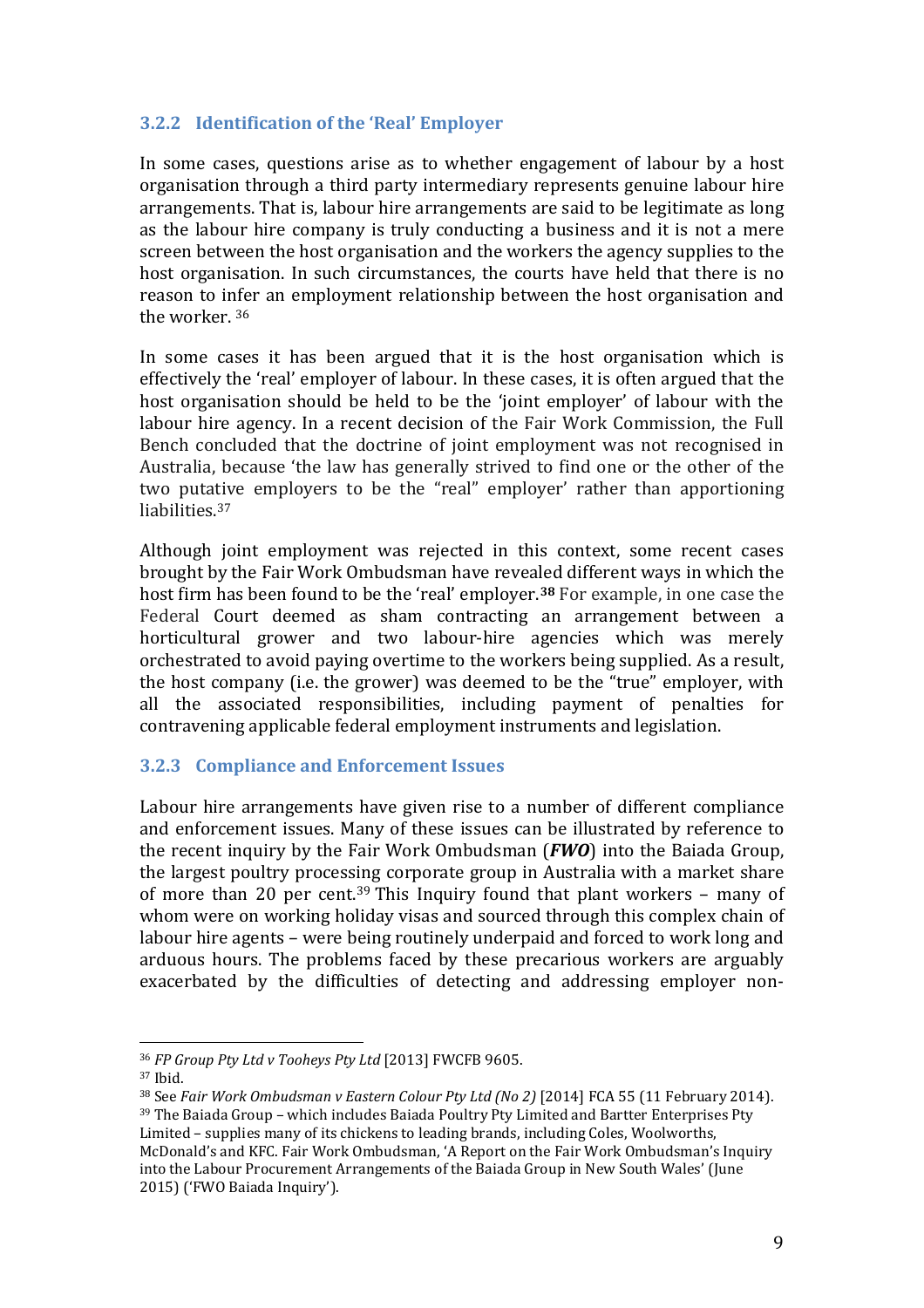compliance arising in these arrangements, particularly in regional and remote areas and especially in the face of chronic phoenix activity.

For instance, in terms of detection, the Baiada Inquiry revealed that inspector access to workers and records was actively resisted by the employers and/or the owner of the relevant worksites.<sup>[40](#page-11-0)</sup> Even where access was granted, employment records were often not created or maintained. In other instances, records were deliberately falsified or fabricated, sometimes with the assistance of accounting and legal professionals. In the Baiada Inquiry, the absence of full and accurate records meant that the FWO was ultimately 'unable to account for hundreds of thousands of dollars as money moved down the supply chain.'[41](#page-11-1)

Another barrier to effective detection is the fact that many employees are reluctant to complain to authorities for a variety of reasons, including ignorance and fear. For instance, many workers in the horticulture and food processing industries rely on information which is provided by labour hire agencies or 'facilitators', which is often restricted and may be misleading.[42](#page-11-2) Further, workers – particularly temporary foreign workers – may be threatened with violence, or being reported to the immigration authorities if they complain.[43](#page-11-3)

While the FWO acknowledged that contracting out labour can be a convenient and legitimate business strategy, the regulator also recognised that the competitive procurement processes and poor governance arrangements which characterised the Baiada arrangements can (and did) combine to create an environment ripe for worker exploitation. More specifically, Baiada's principal operating model was found to effectively 'transfer costs and risks associated with the engagement of labour to an extensive supply chain of contractors responsible for sourcing and providing labour.'[44](#page-11-4) This is especially problematic in light of the fact that, during the course of the Inquiry, a large number of entities identified in the supply chain ceased trading. The effect of this systematic company collapse was to make the relevant entities immune to enforcement proceedings and the imposition of compensatory orders and pecuniary penalties.

Since the conclusion of the Inquiry, the Baiada Group has adopted a range of measures designed to stamp out worker abuse at its factories, such as improving the transparency and documentation of contractor arrangements, introducing electronic timekeeping and ensuring that all workers ar[e i](#page-11-5)nformed of the relevant employing entity and their employment rights. <sup>45</sup> Many of these measures could be adopted by principal contractors/host firms in order to better ensure workplace relations compliance throughout the production network,

<span id="page-11-0"></span> $40$  For instance, the FWO reports that Fair Work Inspectors were denied access to three NSW  $\,$ sites. Ibid 2. i<br>I

<sup>41</sup> FWO Baiada Inquiry, above n 39, 3.

<span id="page-11-2"></span><span id="page-11-1"></span><sup>42</sup> Stephen Howells, 'The Report of the 2010 Review of the *Migration Amendment (Employer Sanctions) Act* 2007' (Report prepared for the Minister for Immigration and Citizenship, 2010) 54 ('*Howells Report*').

<span id="page-11-3"></span><sup>43</sup> Ibid 56.

<sup>44</sup> FWO Baiada Inquiry, above n 39, 2.

<span id="page-11-5"></span><span id="page-11-4"></span><sup>45</sup> Proactive Compliance Deed between the Office of the Fair Work Ombudsman and Baiada Poultry Pty Ltd and Bartter Enterprises Pty Ltd dated 23 October 2015.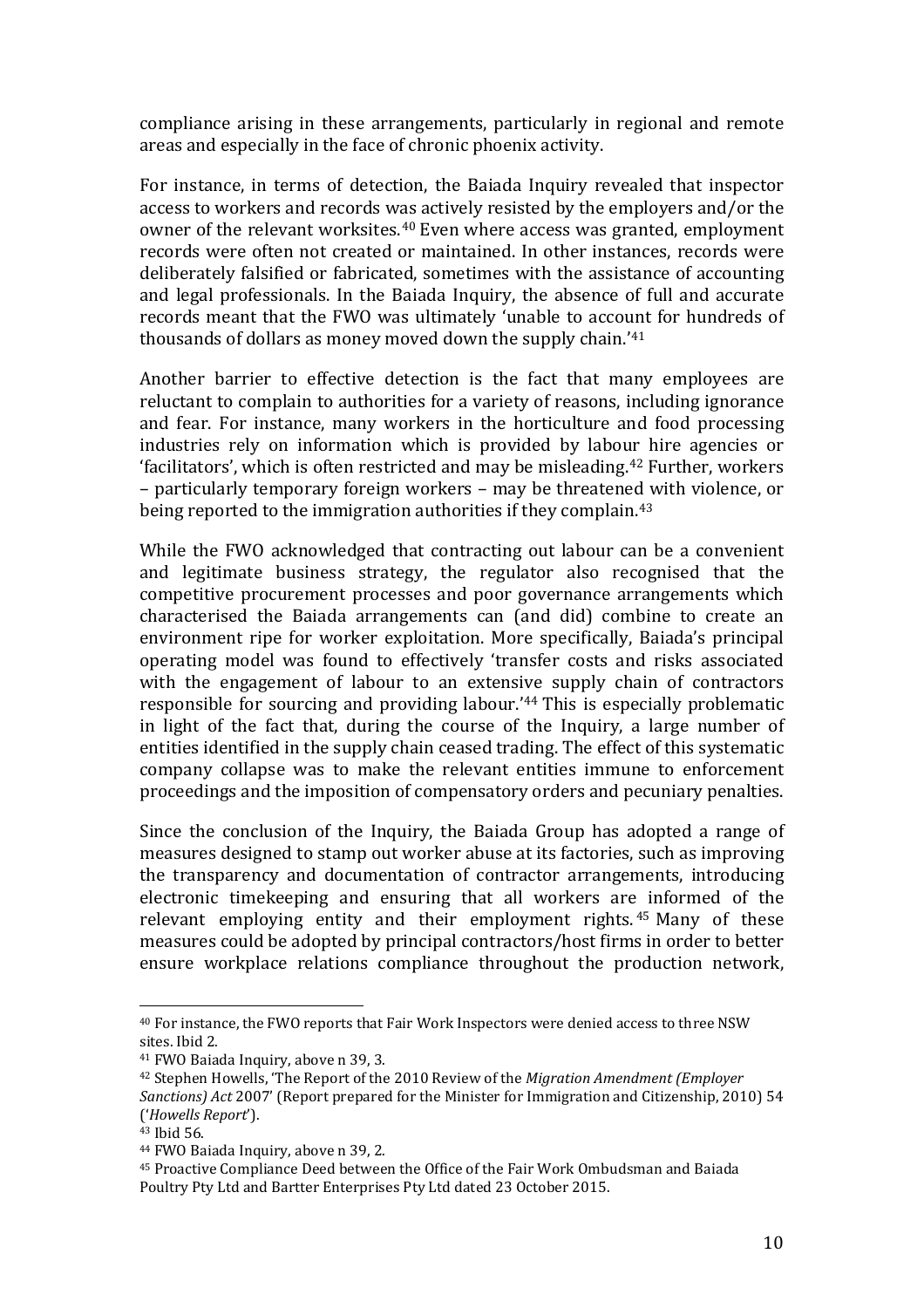particularly in sectors which are notorious for non-compliance, such as cleaning and security. However, it is not clear to what extent firms would be willing to take these steps in the absence of consumer pressure, regulatory scrutiny and/or the credible threat of liability. This gap underlines the importance of measures, such as government procurement and licensing, discussed in Section 7 below.

Another question which is raised, but not necessarily resolved, by this case is whether Baiada is the only 'lead firm' which can and should be targeted. In particular, the FWO Inquiry acknowledged that over half of Baiada's products were purchased by supermarkets. Further, it also referred to reports which had found that: '[i]ntensive discounting undertaken by the major supermarkets [may] have placed downward pressure on profit margins in the industry which has led to diminished profits at the processing level.'[46](#page-12-0) While the FWO actively canvassed the possibility of applying the accessorial liability provisions against entities other than the direct employer, such as Baiada, the regulator seemed far less inclined to hold the retailers legally liable.

Rather, the FWO stated that they intended to rely solely on voluntary and selfregulatory measures to 'raise awareness of the importance of compliant and ethical supply chains'[47](#page-12-1) with major buyers of processed chicken products, including leading supermarkets and fast food chains. The difficulty with this approach is that to induce or compel lead firms to commit to these types of voluntary initiatives, particularly in the longer term, it is generally necessary to have sufficient pos[itiv](#page-12-2)e and/or negative incentives, including consumer backlash and legal liability. <sup>48</sup> Again, the way in which the UK regulatory agency has worked with supermarkets is somewhat instructive in this respect.[49](#page-12-3)

<span id="page-12-0"></span><sup>46</sup> Ryan Lin, *Poultry Processing in Australia,* IBISWorld Pty Ltd, February 2014, cited in the FWO Baiada Inquiry, above n 39. j

<span id="page-12-1"></span><sup>47</sup> FWO Baiada Inquiry, above n 39, 31.

<span id="page-12-2"></span><sup>48</sup> Ian Ayres and John Braithwaite, *Responsive Regulation: Transcending the Deregulation Debate* (Oxford University Press, 1992); Cameron Holley, Neil Gunningham and Clifford Shearing, *The New Environmental Governance* (Routledge, 2011) 174. See also Tess Hardy, *Submission to Senate Inquiry on the Impact of Australia's Temporary Work Visa Programs on the Australian Labour Market and on the Temporary Work Visa Holders*,

www.aph.gov.au/Parliamentary\_Business/Committees/Senate/Education\_and\_Employment/te mporary work visa/Submissions.

<span id="page-12-3"></span><sup>49</sup> See further discussion at Section 7.2 below.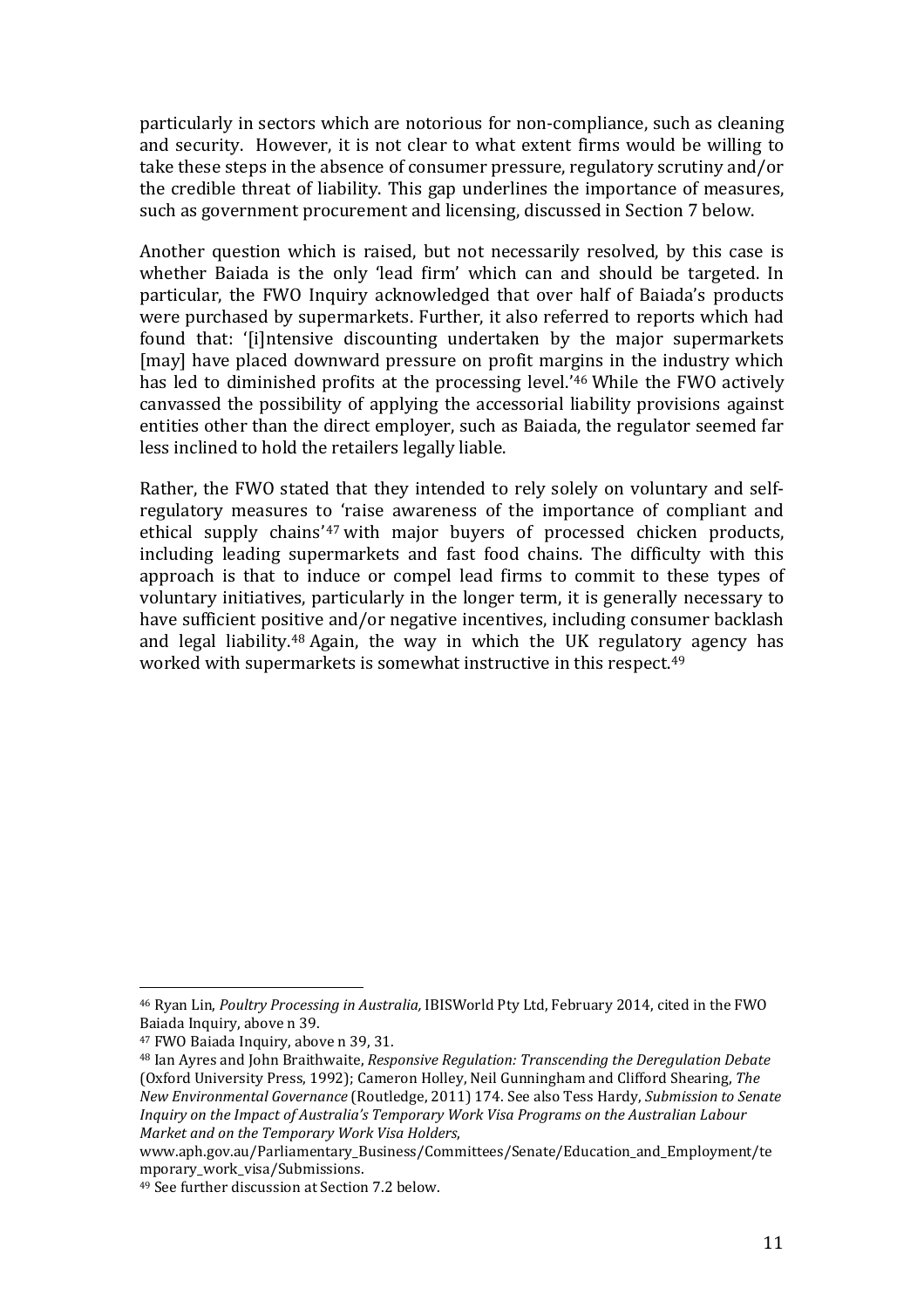## **4 Franchising Arrangements**

### *4.1 Available Evidence regarding the Prevalence of Franchising in Australia*

The lack of any official registration requirements on franchisors makes it impossible to accurately identify the population. However, the most recent data collected as part of the *Franchising Australia 2014* survey provides the following snapshot of the national franchising sector.<sup>[50](#page-13-0)</sup>

| <b>Measure</b>                       | <b>Australian Estimates</b> |
|--------------------------------------|-----------------------------|
| No of Franchisors                    | 1160                        |
| No of Operating Units                | 79,000                      |
| No of People Employed                | 460,000                     |
| Sales Turnover of Franchising Sector | \$144 billion               |

Source: Franchising Australia Survey 2014

Casual work appears to be more concentrated in franchising than in other commercial arrangements. Casual work is particularly high in company-owned franchised units (over 82% of all workers were engaged as casuals) and independent franchised units (57% of all workers were employed as casual). [51](#page-13-1)

To some extent, the higher levels of casualisation may partly reflect the sectors in which franchising is most concentrated, namely retail trade (27% of franchisors involved in this sector) and accommodation and food services, including fast food (18% of franchisors identified as being part of this sector).

However, one feature which is unique to franchises, as compared to the labour market overall, is that casualisation rates are growing amongst independent and company-owned franchisees,[52](#page-13-2) whereas the concentration of casual work has largely plateaued in other parts of the Australian economy.[53](#page-13-3)

This data suggests that there are greater levels of insecure work in the franchise sector than in other parts of the economy, although this does not, of itself, mean

<span id="page-13-0"></span> $^{\rm 50}$  Franchising activities in motor vehicle and fuel retailing were not generally captured in the survey: Lorelle Frazer, Scott Weaven and Anthony Grace, Franchising Australia Survey 2014 (Asia-Pacific Centre for Franchising Excellence, Griffith University, 2014) ('Franchising Survey'). This is a significant omission given that fuel franchising appears to be a sector which has been plagued by problems of employer non-compliance and worker exploitation in recent years. See, eg, *Fair Work Ombudsman v Liquid Fuel Pty Ltd & Ors* [2015] FCCA 2694 (8 October 2015). <sup>51</sup> Franchising Survey, above n 50. l

<span id="page-13-2"></span><span id="page-13-1"></span><sup>52</sup> Ibid 41.

<span id="page-13-3"></span><sup>53</sup> See Australian Bureau of Statistics, *Characteristics of Employment*, Cat. No. 6359.0 (2015).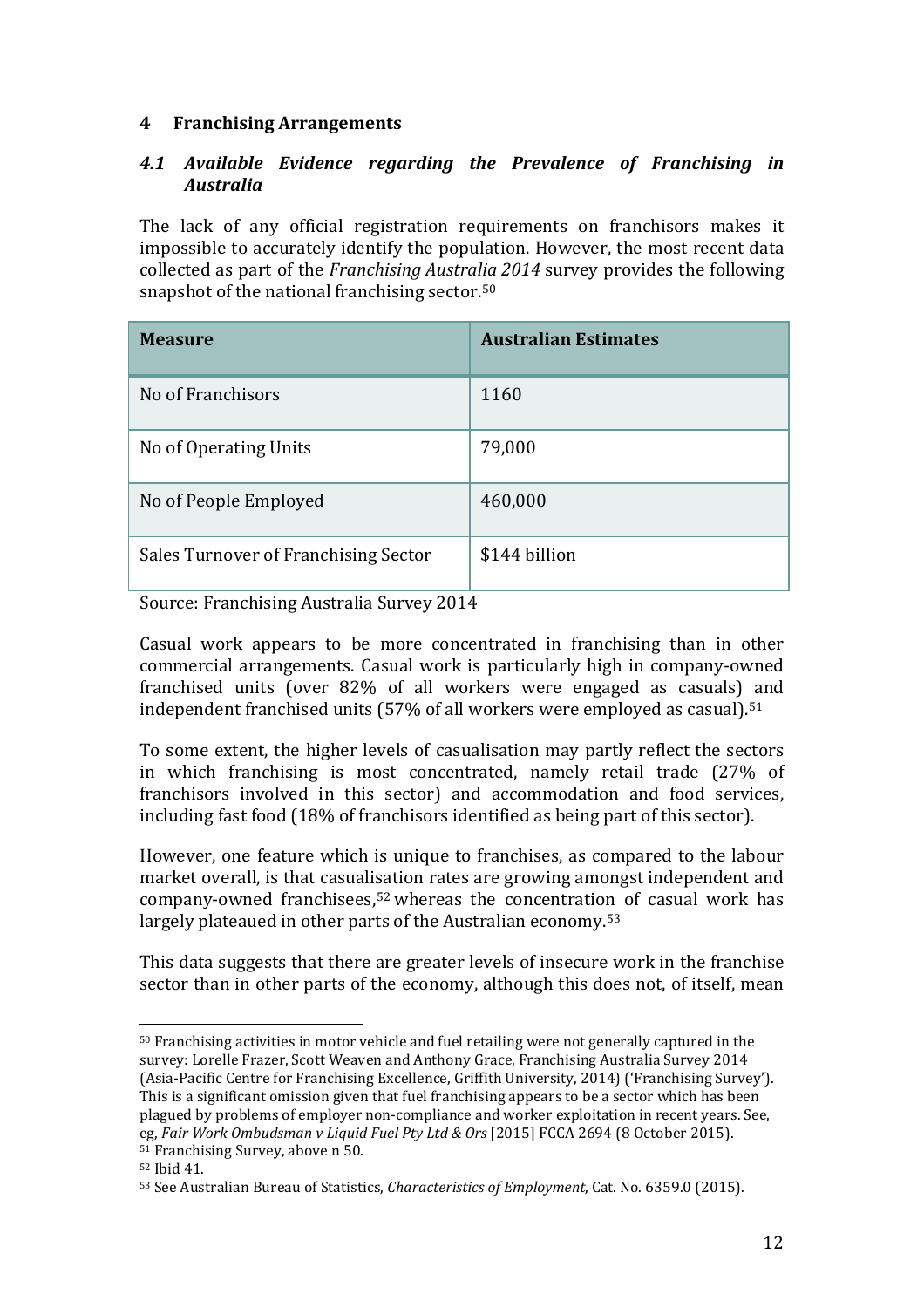that there are necessarily higher rates of employer non-compliance. As noted in Section 2 above, these questions are likely to turn on the relevant circumstances of each franchise, including the business model which is adopted by the franchisor.

### *4.2 Regulatory Challenges Raised by Franchising*

### **4.2.1 Diversity of Franchising Models**

One of the challenges of regulating franchises is the fact that there are a whole range of franchising models – each of which raises distinct questions under employment and competition regulation.<sup>[54](#page-14-0)</sup> For instance, franchisees may be independent, small businesses who employ only those employees working in their store. This is the most common type of franchise structure and arguably the type which is most susceptible to employment non-compliance.

Alternatively, franchisees may own multiple stores and operate as fairly large employers in their own right. Conversely, franchisees may have no employees, but rather be self-employed. One of the issues which typically arise in respect of this latter type of franchise relationship is whether the franchisee should be more properly classified as an employee (rather than an independent contractor).[55](#page-14-1)

Franchises also span an increasingly wide variety of sectors from hotels to hospitality to hairdressers. This makes it more difficult to take a purely sectoral approach, albeit industry characteristics are still highly relevant. Obviously, the relevant industry in which the franchise is operating will affect the industrial instruments, including modern awards, which apply. It is also the case that different compliance issues are likely to arise in distinct sectors. For instance, accountants and real estate agents commonly operate through franchise arrangements, but these franchises are likely to raise separate issues to those that operate in the fast food and convenience store sectors.

# **4.2.2 Compliance and Enforcement Issues**

Again, we have taken one of the most high profile cases – that relating to the 7- Eleven chain of convenience stores – to highlight some of the key problems facing regulators, such as the FWO and unions, seeking to curb employer noncompliance in franchises. As has been well-documented, an investigation into the 7-Eleven franchise revealed that many temporary foreign workers had been seriously underpaid across the franchise network. Similar to the Baiada Inquiry discussed in Section 3.2.3 above, this case has also revealed the challenges of effective detection and enforcement of minimum employment standards in 'fissured' workplace arrangements.

<sup>54</sup> See further discussion in Section 4.2.2 below. l

<span id="page-14-1"></span><span id="page-14-0"></span><sup>55</sup> See Joellen Riley, 'A Blurred Boundary between Entrepreneurship and Servitude: Regulating Business Format Franchising in Australia' in Judy Fudge, Shae McCrystal and Kamala Sankaran, *Challenging the Legal Boundaries of Work Regulation* (Hart Publishing, 2012).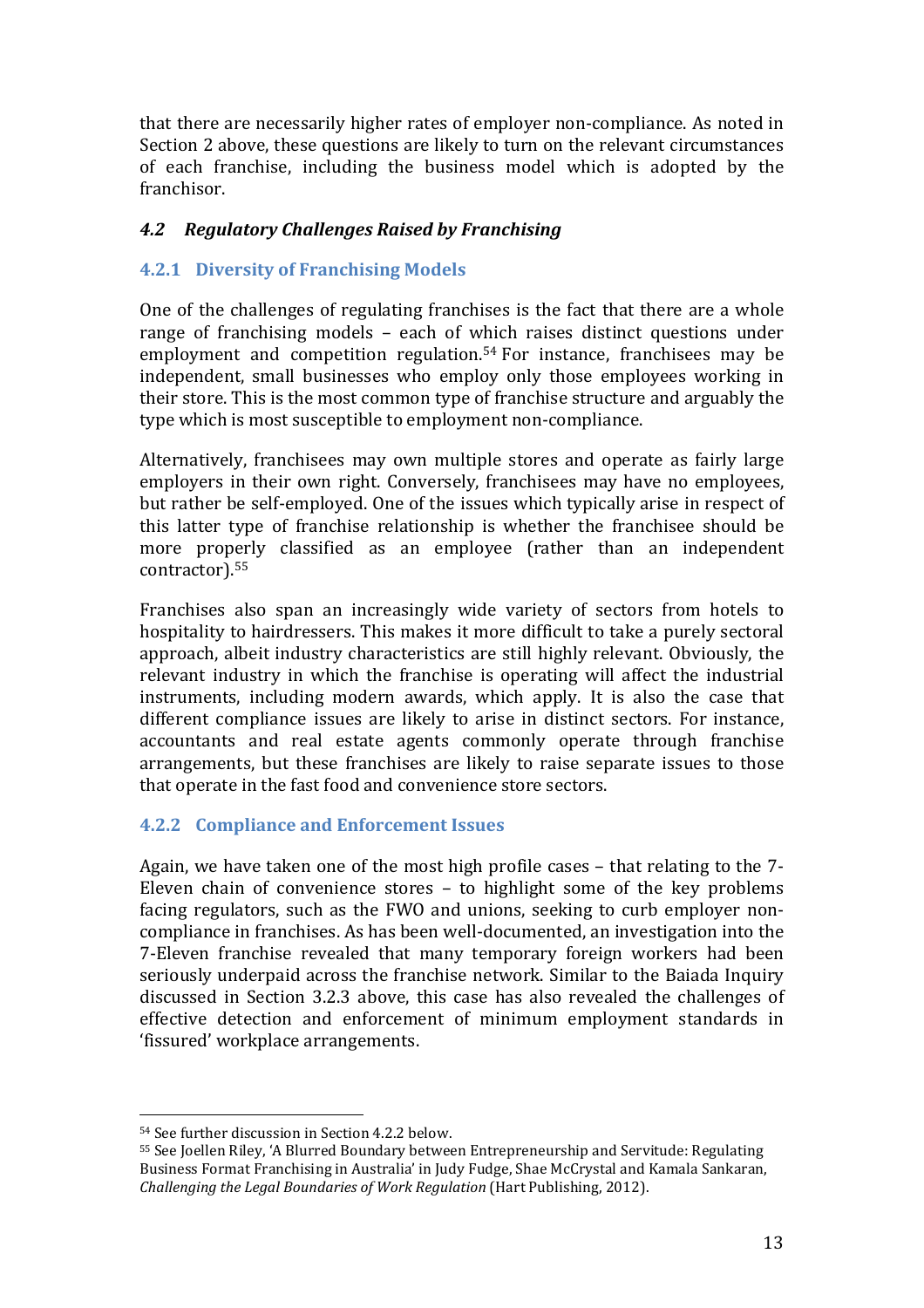In terms of detection, this case again underlines the limitations of relying on worker complaints to identify employer non-compliance in sectors which have a high proportion of vulnerable workers, such as international students. These workers are often unaware of their employment rights, fearful of exercising them or both. This case also reveals some of the problems of relying on desk-based audits. Indeed, the forensic nature of the investigations into 7-Eleven<sup>[56](#page-15-0)</sup> underlines the difficulties that inspectors (and unions) face in seeking to piece together an accurate and comprehensive picture of the relevant working reality where employment records are missing or manipulated.

Second, even where employer non-compliance had clearly been identified and the employing entity is sanctioned, the deterrence effects of this intervention may be undermined by the doctrine of limited liability and phoenix activity – discussed further in Section 5 below. This case shows that punishment of the putative employer (i.e. the franchisee) will not necessarily be effective in addressing some of the key drivers of compliance behaviour, which may be determined by the franchisor. Notwithstanding the fact that the FWO had brought a series of enforcement proceedings against individual franchisees over the past five years,[57](#page-15-1) non-compliance with workplace laws appeared to remain both systemic and sustained within the 7-Eleven franchise network. It has been argued that this poor compliance be[ha](#page-15-2)viour may have been driven, at least in part, by the relevant business model. <sup>58</sup> In particular, Professor Allan Fels – the former head of the ACCC – has noted that, in his view, the 7-Eleven 'business model will only work for the franchisee if they underpay or overwork employees.'[59](#page-15-3)

If it is assumed that the franchisor's business model is partly to blame for the workplace contraventions taking place, the question then arises as to what can be done either by the FWO or the ACCC: the two federal regulators currently overseeing franchisor behaviour. For example, there are a number of current and pending proceedings which are geared towards pursuing the franchisor under the accessorial liability of the FW Act or the unconscionable conduct provisions of the *Competition and Consumer Act 2010* (Cth). Many of these investigations are ongoing[60](#page-15-4) and a final decision in the relevant legal proceedings is pending. [61](#page-15-5) In

<span id="page-15-0"></span><sup>&</sup>lt;sup>56</sup> Fair Work Inspectors have undertaken unannounced inspections throughout the course of the night in order to enable them to interview staff, take photographs, collect records and issue notices to produce. See Fair Work Ombudsman, '7-Eleven Franchisee Admits Doctoring Records and Underpaying Workers to Cut Operating Costs' (Media Release, 1 September 2015). l

<span id="page-15-2"></span><span id="page-15-1"></span><sup>57</sup> For a summary of the activities of the FWO against various 7-Eleven franchisees, see ibid. <sup>58</sup> Documents which were reviewed as part of the Fairfax/*Four Corners* investigation revealed that 69 per cent of stores had payroll compliance issues. See Adele Ferguson, Sarah Danckert and Klaus Toft, '7-Eleven: A Sweatshop on Every Corner', *The Age*, 29 August 2015.

<span id="page-15-3"></span> $59$  Adele Ferguson, Sarah Danckert and Klaus Toft, '7-Eleven: Allan Fels says model dooms franchisees and workers', The Age, 31 August 2015.

<span id="page-15-4"></span><sup>&</sup>lt;sup>60</sup> The FWO is currently conducting an inquiry into 7-Eleven. See Fair Work Ombudsman, *Annual Report 2014-15*, 31. The ACCC has also indicated that it is conducting a review of 7-Eleven's conduct. See Adele Ferguson and Sarah Danckert, '7-Eleven: ACCC eye convenience store chain for potential law breaches', *The Age,* 26 September 2015.

<span id="page-15-5"></span> $61$  For instance, there is a current class action brought by a number of Pizza Hut franchisees against Yum! Restaurants Australia Pty Ltd, the Australian owner of the Pizza Hut brand. See Andrea Mayes, 'Pizza Hut Franchisees Launch Class Action Over Pizza Price War', *ABC News*, 27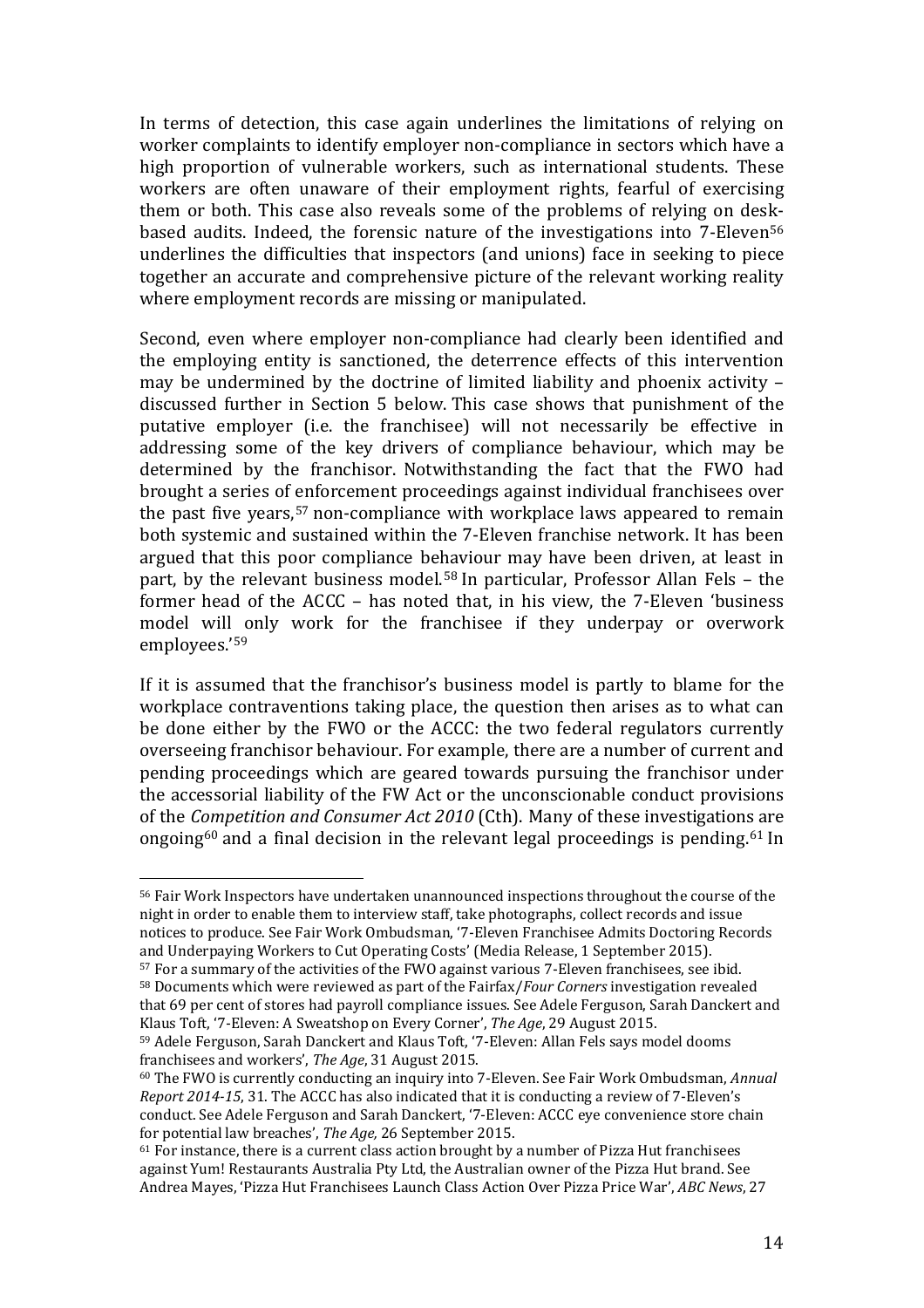light of the current level of federal regulation of franchises and the possible tension which already exists between workplace and competition and consumer legislation, it may be problematic, and potentially unnecessary, for the state government to further intervene in this space.[62](#page-16-0)

# **5 Phoenix Activity**

# *5.1 Available Evidence regarding the Use of Phoenix Activity*

The nature of phoenix activity is such that it is impossible to quantify the extent of this activity. We refer the Inquiry to some of our latest research on this subject.[63](#page-16-1) While we understand from anecdotal evidence that that phoenix activity is a significant problem for employees in Victoria, no reliable statistics are maintained by ASIC or the ATO. Any quantification that relies upon the counting of external factors – the closure of one company, the creation of another controlled by the same people running the same business – risks capturing legal, desirable business rescues that are potentially beneficial for employees.

# *5.2 Corporate Law's Relevance to Labour Hire and Insecure Work*

It is important that the Inquiry recognises the significant impact of corporate law upon all aspects of labour hire and insecure work. This enables the Inquiry to understand how it happens, why it is difficult to legislate, and how it might be overcome. As corporate law in Australia is governed by federal laws, principally through the *Corporations Act 2001* (Cth), and is policed by the Australian Securities and Investments Commission, there is limited scope for the Victorian government intervention. However, it can advocate for federal reform.

Corporations with separate legal personality are the foundations upon which modern enterprise is built. The company is liable without limit for the debts incurred in running the business. The company's shareholder enjoys limited liability up to the amount unpaid on his or her shares, if any.<sup>[64](#page-16-2)</sup> Directors and managers of the company face personal liability via a range of mechanisms under the *Corporations Act* but generally speaking, these relate to some aspect of their own improper conduct.[65](#page-16-3) They are not de facto ways to make controllers liable for corporate debts. Protecting the separate legal entity of a company and

<span id="page-16-1"></span><sup>63</sup> Helen Anderson et al, *Quantifying Phoenix Activity: Incidence, Cost, Enforcement* ((Research Report, Centre for Corporate Law and Securities Regulation, 2015); Helen Anderson et al, *Defining and Profiling Phoenix Activity* (Research Report, Centre for Corporate Law and Securities Regulation, December 2014). For further information on this research project, see Centre for Corporate Law and Securities Regulation, 'Regulating Fraudulent Phoenix Activity' [http://law.unimelb.edu.au/centres/cclsr/research/major-research-projects/regulating](http://law.unimelb.edu.au/centres/cclsr/research/major-research-projects/regulating-fraudulent-phoenix-activity)[fraudulent-phoenix-activity.](http://law.unimelb.edu.au/centres/cclsr/research/major-research-projects/regulating-fraudulent-phoenix-activity)

July 2015. More recently, the Pizza Hut chain has been plagued by allegations of sham contracting and employee underpayment raising the possibility of proceedings being brought under the FW Act. See Adele Ferguson and Sarah Danckert, 'Wage fraud: Pizza Hut franchisees using 'sham' contracts to underpay drivers', The Age, 23 November 2015. I

<span id="page-16-0"></span><sup>&</sup>lt;sup>62</sup> For further discussion of this tension, see Tess Hardy, 'Franchises: All Care and No Responsibility', *The Conversation*, 29 October 2015.

<span id="page-16-2"></span><sup>64</sup> *Corporations Act 2001* (Cth) s 516.

<span id="page-16-3"></span><sup>65</sup> These include directors' duties under the *Corporations Act 2001* (Cth) ss 180-183.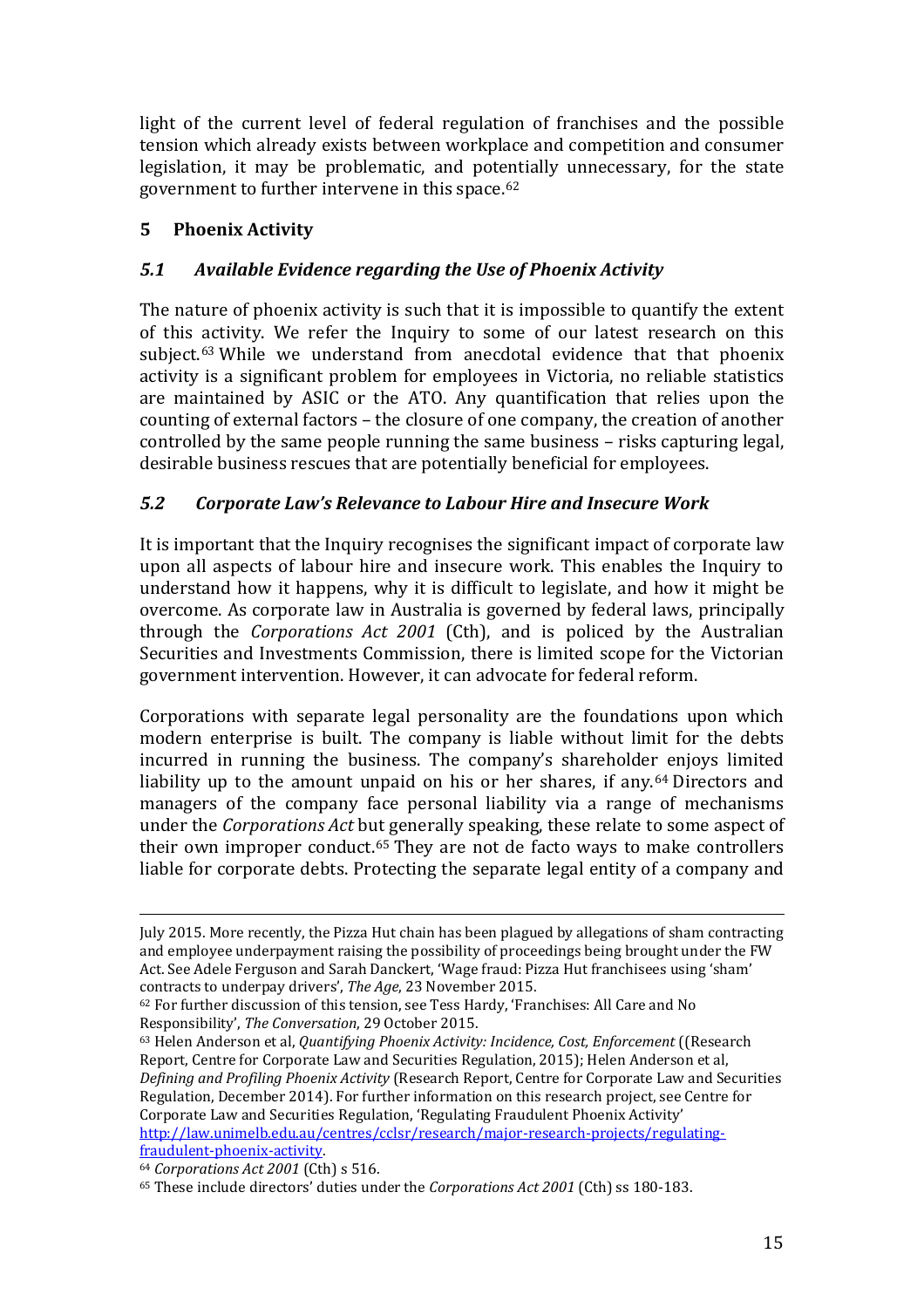the limited liability of its shareholders is important to ensure that those with capital and an entrepreneurial spirit are willing to invest in companies, which are, in essence, risk-taking vehicles.

Workers are major beneficiaries of corporations, both as a personal source of employment and as a generator of general economic prosperity. Nonetheless, workers can suffer as a result of their dealings with companies. In the current context, employment with a labour hire entity without assets or which engages in phoenix activity can deprive employees of their entitlements. This is because a company can legally be established in Australia without any mandatory capital beyond \$1. It is also legal for a company to enter liquidation and sell its business to a newly established entity run by the company's controllers.

Simplistically, it might seem that the way to overcome these problems would be to mandate labour hire companies to hold a minimum amount of capital and to prohibit failed companies selling their businesses to companies established by related parties. However, neither of these solutions are workable. Even if a company were required to be established with, say, \$100,000 of capital, the company may well lose this money through unsuccessful trading or through avoidance measures. For example, in the labour hire context, the hirer company could pay more in wages than the hiree company was paying it, thus transferring the capital to the hiree company. Detecting this sort of improper behaviour is resource intensive and extremely complex. If the labour hire company were required to hold a set amount in a separate trust account for the benefit of its employees, this ties up valuable working capital, which is politically anathema. The international trend is to move away from mandatory minimum capitalisation.

Equally, it is difficult to legislate against phoenix activity without unduly restricting the proper resurrection of a failed business. It is better to term legal phoenix activity as 'business rescue'. Typically, a company 'Oldco' is in financial trouble and is placed in liquidation or voluntary administration. Then, the same controllers or their associates transfer the assets of Oldco to a newly incorporated or existing entity, 'Newco', through which they carry on Oldco's business. The company's controllers have no intention of defrauding creditors, including employees. Considering all options, saving the business but not the debt-laden company is the preferable course of action for them to take. Often, the outcome for the company's creditors and/or employees is better than it would have been had the business not been resurrected. Business rescue might result in the employees finding work with Newco, and is also beneficial to society at large because it encourages entrepreneurism.

Before considering ways of tackling labour hire abuses and phoenix activity, some statistics relating to Victoria are useful. External administrator reports show the following causes of company insolvency for companies in external administration during 2014-2015:[66](#page-17-0)

<span id="page-17-0"></span><sup>66</sup> ASIC, *Report 456 Insolvency statistics: External administrators' reports* (July 2014 to June 2015) November 2015, Table 12. i<br>I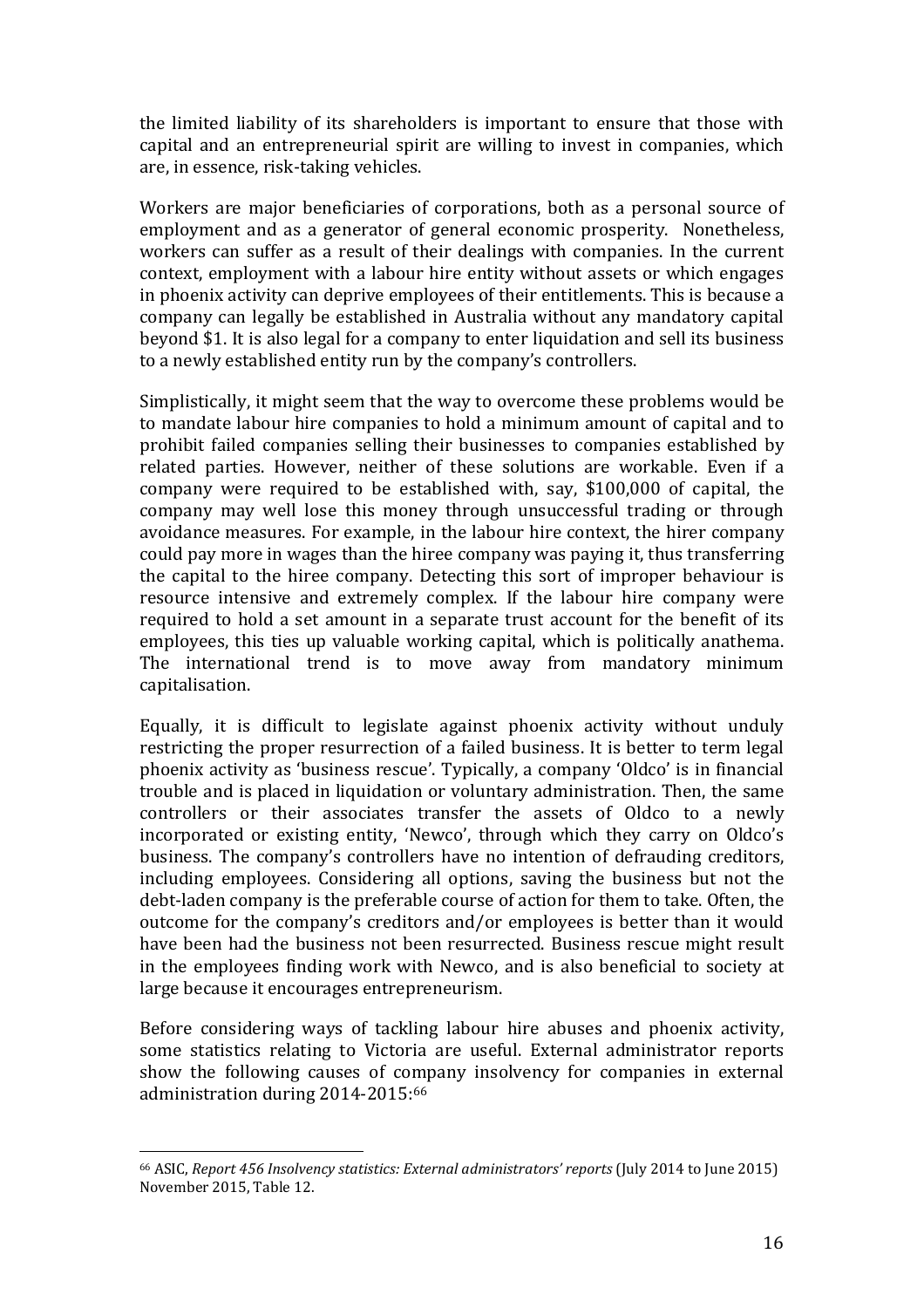| Under-capitalisation                              | 441   |
|---------------------------------------------------|-------|
| Poor financial control, including lack of records | 605   |
| Poor management of accounts receivable            | 233   |
| Poor strategic management of business             | 883   |
| Inadequate cash flow or high cash use             | 1,000 |
| Poor economic conditions                          | 406   |
| Other                                             |       |
| <b>TOTAL</b>                                      | 5,201 |

The external administrator reports also show suspected breaches of various civil penalty and criminal provisions of the *Corporations Act*, broken down by state.[67](#page-18-0) These include suspected breaches of directors' duties, insolvent trading and breaches of s 596AB, discussed further below.

### *5.3 Tackling labour hire abuses and phoenix activity*

What the Inquiry is examining, inter alia, are the *abuses* of labour hire companies and phoenix activity, rather than those issues on their own. In terms of dealing with abuses of the corporate form, there is already much being done. Some general observations can be made. There is no over-arching principle to pierce the corporate veil where the corporate status of the employer threatens to interfere with the ability of employees to claim their entitlements. The 'solutions' are a mix of common law, statute and government-funded assistance.

There is no specific offence prohibiting phoenix activity. While many inquiries have sought to develop one,<sup>[68](#page-18-1)</sup> this has proved elusive, mainly because tests focusing on outward behaviours may capture legitimate business rescues.[69](#page-18-2) A proscriptive provision also provides a roadmap for fraudulent operators to sidestep liability. As a result, any enforcement relating to phoenix activity involves the use of some other provision. This could be a disqualification of a director for being involved in two or more failed companies where an adverse liquidator report had been lodged with ASIC,<sup>[70](#page-18-3)</sup> or a breach of the director's duty

<span id="page-18-2"></span> $69$  See for example, the proposed similar names legislation that was not introduced into Parliament following public criticism during its exposure draft period: the Corporations Amendment (Similar Names) Bill 2012.

<sup>67</sup> Ibid. i<br>I

<span id="page-18-1"></span><span id="page-18-0"></span><sup>68</sup> See Helen Anderson et al, *Defining and Profiling Phoenix Activity*, Research Report, Centre for Corporate Law and Securities Regulation, December 2014, Part 1.3.

<span id="page-18-3"></span><sup>70</sup> *Corporations Act 2001* (Cth) s 206F.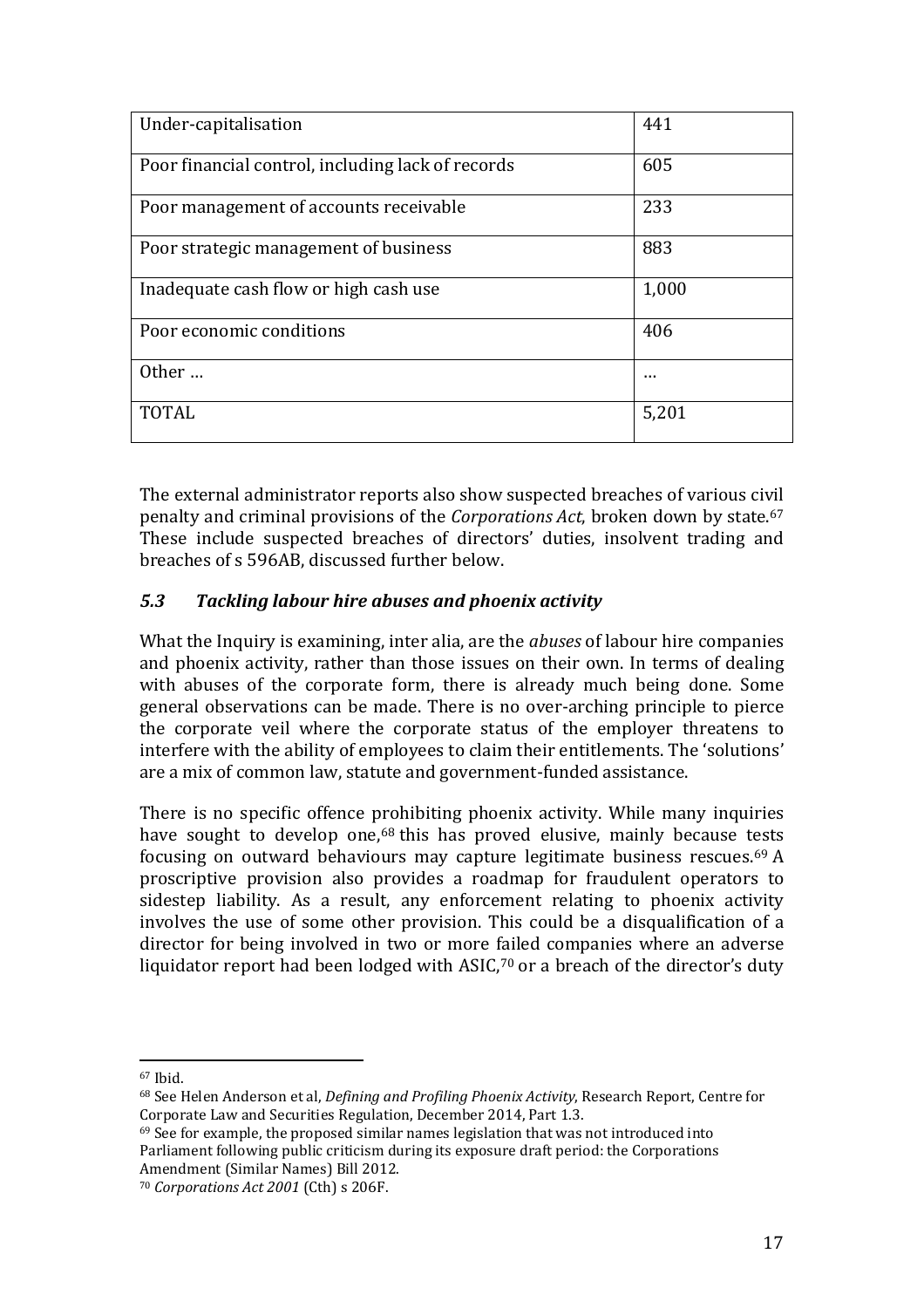to not misuse their position to make a gain for themselves or someone else or cause a loss to the company.[71](#page-19-0)

For the reasons discussed above, prohibiting phoenix activity is likely to inhibit legitimate business rescues. One approach adopted in the UK and New Zealand is to impose liability on directors where the 'phoenixed' company has a similar name to the previous one.[72](#page-19-1) In our opinion, this is a flawed method. Legitimate business rescues, where full value has been paid for the failed companies assets, are likely to be caught if the new company's controllers try to capitalise upon remaining goodwill by using a similar name. On the other hand, directors who fraudulent transfer assets from the failed company to a new one escape liability simply by choosing a different name.<sup>[73](#page-19-2)</sup>

A better way to deal with 'serial entrepreneurs' is to impose further requirements as each subsequent company is incorporated. For example, Ireland requires directors against whom adverse liquidators' reports have been lodged to prove in court why they should be allowed to manage another company, or else pay a security bond.[74](#page-19-3) This reverse onus relieves the detection and compliance burden on the regulator. Another option is imposing frequent audit obligations on the company. Financial options include requiring the pre-payment or more regular payment of PAYG(W) taxes or superannuation amounts by the company.

Since 2005, the safety-net schemes, GEERS and FEG, have only provided advances to the employees where their corporate employers were in liquidation.[75](#page-19-4) As a result, there could be many employees of insolvent employers who do not have access to the scheme because their employer has simply ceased to trade without a liquidator being appointed. This was recognised by the federal government with the passing of the *Corporations Amendment (Phoenixing and Other Measures) Act 2012* (Cth). Section 489EA allows ASIC to wind up dormant companies so that their employees can access the federal safety net scheme.[76](#page-19-5) It should be noted here that despite the name of the 2012 Act, there is no need to prove that phoenix activity has taken place.

However a simpler way of overcoming the issue of the employees of dormant companies being ineligible for FEG is to loosen the rules governing FEG. It seems

<span id="page-19-0"></span><sup>71</sup> *Corporations Act 2001* (Cth) s 182. See for example, *ASIC v Somerville & Ors* (2009) 77 NSWLR 110. l

<span id="page-19-1"></span><sup>72</sup> *Insolvency Act 1986* (UK) s 216; *Companies Act 1993* (NZ) s 386A.

<span id="page-19-2"></span><sup>73</sup> See further Helen Anderson, 'The Proposed Deterrence of Phoenix Activity: An Opportunity Lost?' (2012) 34 *Sydney Law Review* 411, 427.

<span id="page-19-3"></span><sup>74</sup> *Companies Act 2014* (Ireland) s 683 and s 819.

<span id="page-19-4"></span><sup>75</sup> GEERS Operational Arrangements: 1 November 2005 – 31 October 2006, cls 8(g)(vii), 16(f)(i). The same restriction applies in later versions of the OAs, although the paragraph numbers differ: GEERS OA: 1 November 2006, cl. 16(g)(i); GEERS OA: 15 December 2008, cl. 16(g)(i); and GEERS OA: 1 January 2011, cl. 16(f)(i). For the reasons behind this change, see further, Helen Anderson, *The Protection of Employee Entitlements in Insolvency: An Australian Perspective* (Melbourne University Press, 2014) 73.

<span id="page-19-5"></span><sup>76</sup> Australian Securities and Investments Commission, *Regulatory Guide 242*, RG242.5. See further Helen Anderson, 'Comment On Consultation Paper 180: ASIC's Power To Wind Up Abandoned Companies', (2012) 30(8) *Company and Securities Law Journal* 528, 528-9.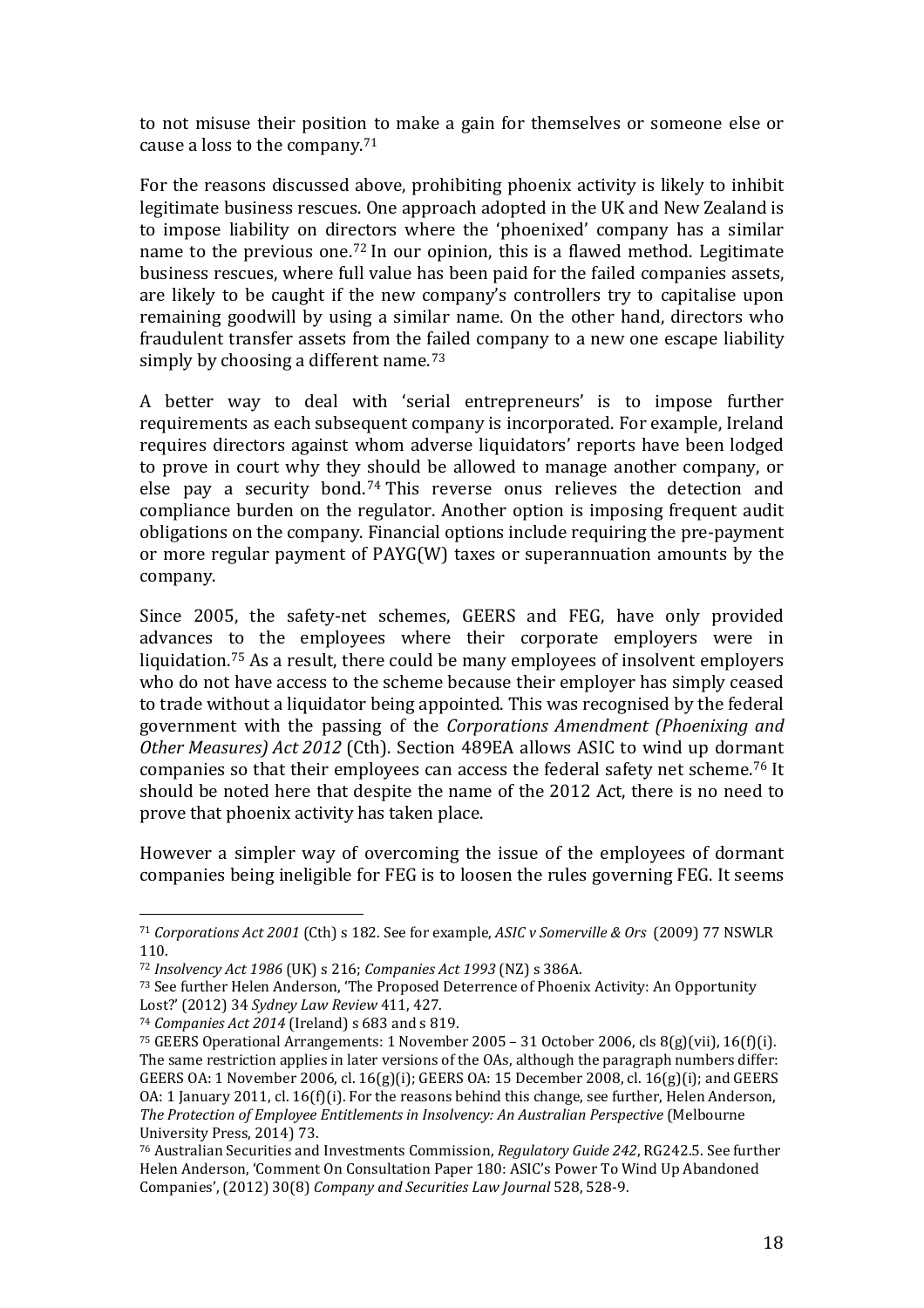inefficient to have a government-funded agency like ASIC spend time and money placing a dormant company into liquidation for the purpose of meeting the eligibility rules of the government-funded Department of Employment. It is understandable that FEG, like GEERS, is not available for employees of companies that are undergoing restructure through the voluntary administration process because this could involve taxpayer money underwriting the resurrected business. But where the company has ceased to trade, no administrator has been appointed and the employees remain unpaid, it makes sense to allow them access to FEG. A small legislative change could be inserted into the *Corporations Act* to allow FEG to recover the sums advanced in the unlikely event that the company starts up again.[77](#page-20-0)

In 2000, the federal parliament passed the *Corporations Law Amendment (Employee Entitlements) Act 2000* (Cth), with the Coalition conceding that it would 'amend the Corporations Law to introduce a new offence to stop directors from entering into arrangements or transactions to avoid payment of employee entitlements.'[78](#page-20-1) The new offence introduced by the Act was s 596AB. It has proved totally ineffective with not a single successful prosecution having been brought. This is likely to be attributable to the requirement for the prosecution to prove on a subjective level beyond reasonable doubt that the directors intended the transaction to avoid payment of employee entitlements.

Section 596AB has clearly been a failure. One can say reliably that there were potential instances in which the section could have been used because ASIC's comments in relation to director disqualifications have identified deliberate actions by directors to avoid payment of employee entitlements.[79](#page-20-2) The collated statistics of reports from external administrators, published by ASIC, have also shown the numbers of instances in which liquidators have said that they suspect a breach of s 596AB and of those, when they hold documentary evidence to support their suspicions.<sup>[80](#page-20-3)</sup> In terms of reform, it would not be difficult to improve upon the section. One simple way to do so would be to recast it as a civil penalty provision, which would remove the criminal offence hurdle of proof beyond reasonable doubt of a subjectively held intention.

In the group context, a lateral solution would be to pierce the corporate veil to remove the benefit from holding and related companies of the insolvency of the labour hire company. Where a subsidiary company's operations are funded by secured debt from the holding company, subordinating that debt behind the claims of other unsecured creditors would take away the advantage of

<span id="page-20-0"></span> $\frac{7}{2}$  Section 560 of the Corporations Act would need to be extended so that advances made to employees of dormant companies can be recovered by the government. At present, it only covers advances to employees who are creditors with rights under the chapter, namely employees of companies in liquidation whose rights are set out under  $s$  556(1)(e) – (h). l

<span id="page-20-1"></span><sup>78</sup> The Hon Peter Reith, Ministerial Discussion Paper, 'The Protection of Employee Entitlements in the Event of Employer Insolvency', [12].

<span id="page-20-2"></span><sup>79</sup> See further the comments of ASIC Commissioner Greg Tanzer at

<http://www.abc.net.au/pm/content/2015/s4254172.htm>

<span id="page-20-3"></span><sup>80</sup> See for example, ASIC, *Report 412: Insolvency statistics: External administrators' reports (July 2013 to June 2014)* September 2014, Table 22; ASIC, *Report 456 Insolvency statistics: External administrators' reports* (July 2014 to June 2015) November 2015, Table 31.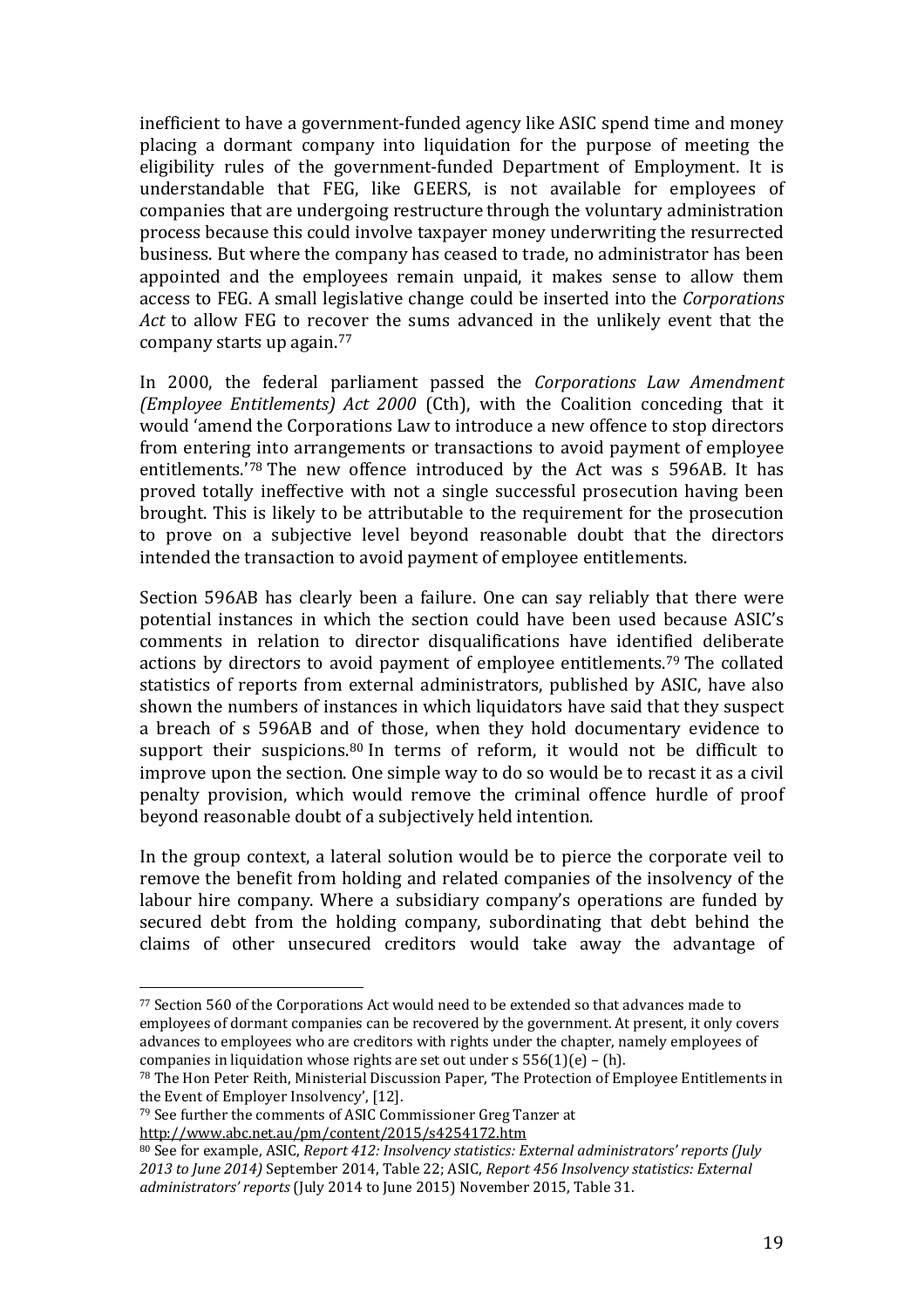undercapitalising the subsidiary. In general terms, this is one of the mechanisms available in both Germany and the United States.<sup>[81](#page-21-0)</sup> Ireland and New Zealand both allow courts to order that solvent members of corporate groups contribute towards payment of the debts of insolvent companies in the group where certain conditions are satisfied. That is a useful way of removing the benefit from the separation of labour into another entity so that payment of entitlements is not defeated by that company's liquidation.[82](#page-21-1)

## **6 Overview of Existing Statutory Regulation and Potential Shortcomings**

# **6.1** *Lack of Specific Regulation of Labour Hire*

The use of labour hire in Australia has never been prohibited nor strictly regulated. Australia has not ratified the ILO's Private Employment Agencies Convention,[83](#page-21-2) which requires adequate procedures to be put into place for the investigation of complaints, abuses and fraudulent practices concerning the activities of private employment agencies (Art. 10).

An overview of the Australian regulatory approach to agency work reveals a general lack of protective statutory regulation for workers, resulting in a porous and opaque regulatory system.[84](#page-21-3) An OECD study conducted in the mid-1990s placed Australia at the liberal end of the spectrum, 'whereby private agencies have operated alongside a public employment service with the former requiring neither a particular license nor being subject to government regulation.'[85](#page-21-4)

The statutory regulation of employment agents at the state level generally applies to recruitment and placement agencies rather than to those performing a pure labour hire function.[86](#page-21-5) The only restrictions at the national level limiting the activity of labour hire agencies are the general rules governing commercial enterprises.[87](#page-21-6) More generally, there are no specific reporting or financial obligations on labour hire firms, and no limitations on which industries can access agency work.[88](#page-21-7)

Currently, there is no legal obligation for host companies to inquire about the work practices of labour hire suppliers, save for the requirement under work health and safety legislation that both host firms and labour hire agencies have a duty to ensure the health and safety of labour hire workers so far as is reasonably practicable.

<sup>81</sup> See further Anderson (2012), above n 73, 433. i<br>I

<span id="page-21-1"></span><span id="page-21-0"></span><sup>82</sup> *Companies Act 1993* (NZ), s 271(1); *Companies Act 2014* (Ireland) s 599(1).

<span id="page-21-2"></span><sup>83</sup> Convention concerning Private Employment Agencies Adoption, signed 19 Jun 1997, 85th ILC session (Entered into force 10 May 2000).

<span id="page-21-3"></span><sup>84</sup> Iain Campbell, Ian Watson and John Buchanan, 'Temporary Agency Work in Australia: A Basic Profile and a Few Questions', in John Burgess and Julia Connell (eds) *International Perspectives on Temporary Work and Workers* (Routledge, 2004).

<span id="page-21-4"></span><sup>85</sup> Anthony O'Donnell and Richard Mitchell, 'The Regulation of Public and Private Employment Agencies in Australia: An Historical Perspective' (2001) 23 *Comparative Labor Law and Policy Journal* 7.

<span id="page-21-5"></span><sup>86</sup> Ibid 10.

<span id="page-21-6"></span><sup>87</sup> Mitlacher and Burgess, above n 15, 419.

<span id="page-21-7"></span><sup>88</sup> Ibid.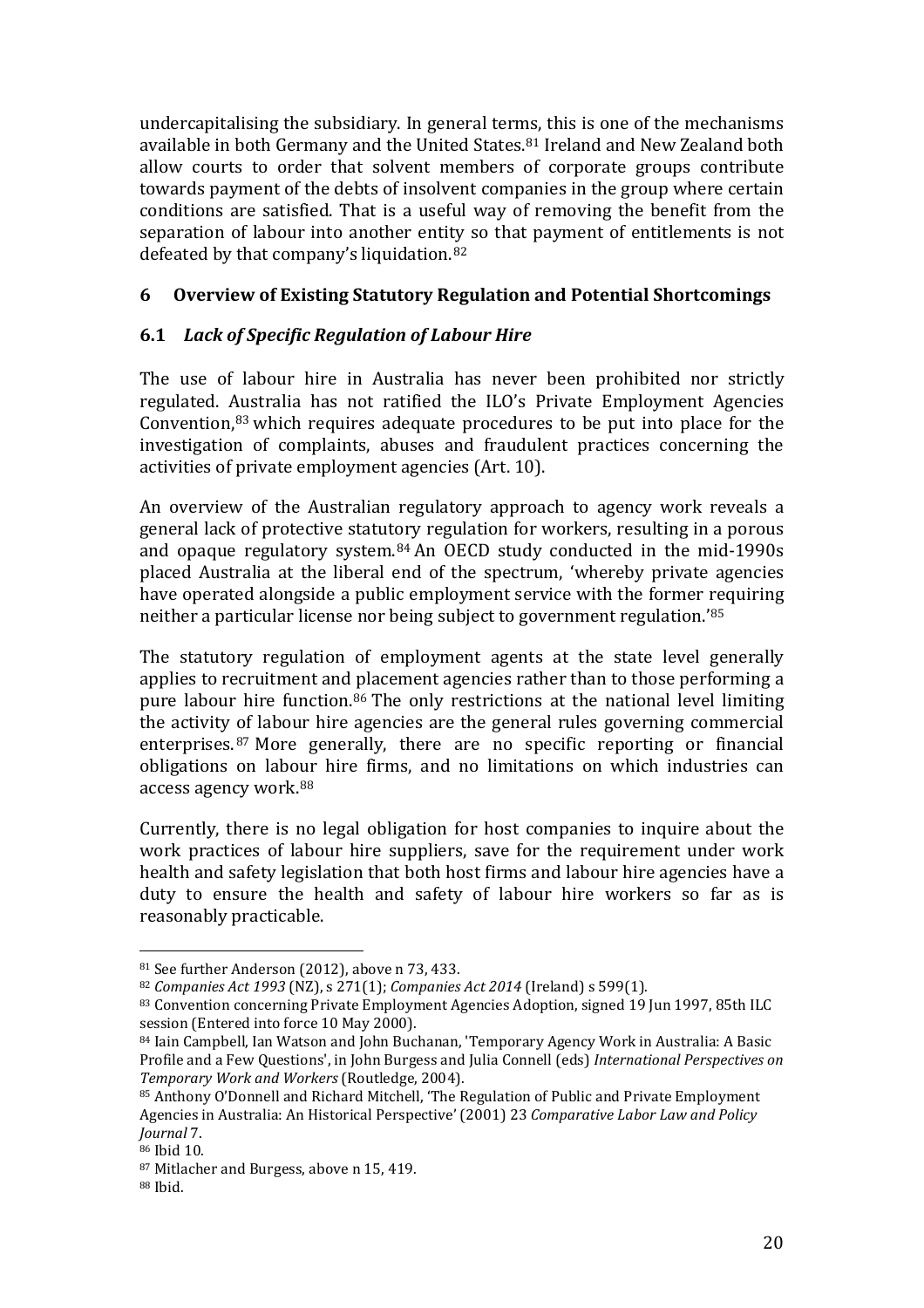There have been a number of proposals to reform agency work regulation with particular reference to the introduction of a licensing [sys](#page-22-0)tem to regulate the industry, but none have been successfully implemented. <sup>89</sup> For example, during the previous Victorian Inquiry into labour hire employment in 2004, the Victorian Trades Hall Council proposed the introduction of a licensing system for work agencies.<sup>[90](#page-22-1)</sup> However, at the time, the proposal did not receive any support from agencies' representatives, who claimed that such a system would not eradicate fly-by-night operators.<sup>[91](#page-22-2)</sup>

In the Federal Government Senate Inquiry into Independent Contractors and Labour Hire undertaken in 2005, one agency argued for the introduction of more detailed national regulation in order to improve the reputation of the industry, as well as workers' conditions.<sup>92</sup> However, at the time, the key industry group, Recruiting and Consulting Services Association of Australia and New Zealand (*RCSA*), claimed that self-regulation would be the best option, suggesting that a higher level of regulation would reduce the number of jobs.<sup>[93](#page-22-4)</sup>

In the past decade, the RCSA has generally continued to promote self-regulation as its preferred alternative to government regulation of the labour hire industry. However, in the past 12 months, the RCSA has proposed that an Employment Services Industry Code of Conduct<sup>103</sup> should be adopted at the federal level. It is proposed that this Code would apply to all Australian employment services and on-hire providers, as well as to the users of their services. As noted in this Inquiry's Background Paper, the Code would impose a wide range of obligations on providers, including requirements relating to 'fair work practices.' However, it is not yet clear whether the Code will be adopted. Moreover, it is inherently uncertain as to whether the ACCC would be willing to devote the necessary resources to ensure its adequate implementation, especially in the sectors which have proved to be most problematic from a compliance and enforcement perspective.

<sup>89</sup> Different licensing models are discussed in Sections 7.2 and 7.3 below. l

<span id="page-22-1"></span><span id="page-22-0"></span><sup>90</sup> Underhill, above n 14, 307.

<span id="page-22-2"></span><sup>91</sup> Ibid.

<span id="page-22-3"></span><sup>92</sup> Skilled, Submission to the Senate Inquiry into Independent Contractors and Labour Hire. Parliament House, 2005, Canberra, cited by Mitlacher and Burgess, above n 15, 427.

<span id="page-22-4"></span><sup>93</sup> Recruitment and Consulting Services Association, Submission to the Senate Inquiry into Independent Contractors and Labour Hire. Parliament House, 2005, Canberra, cited by Mitlacher and Burgess, above n 15, 427.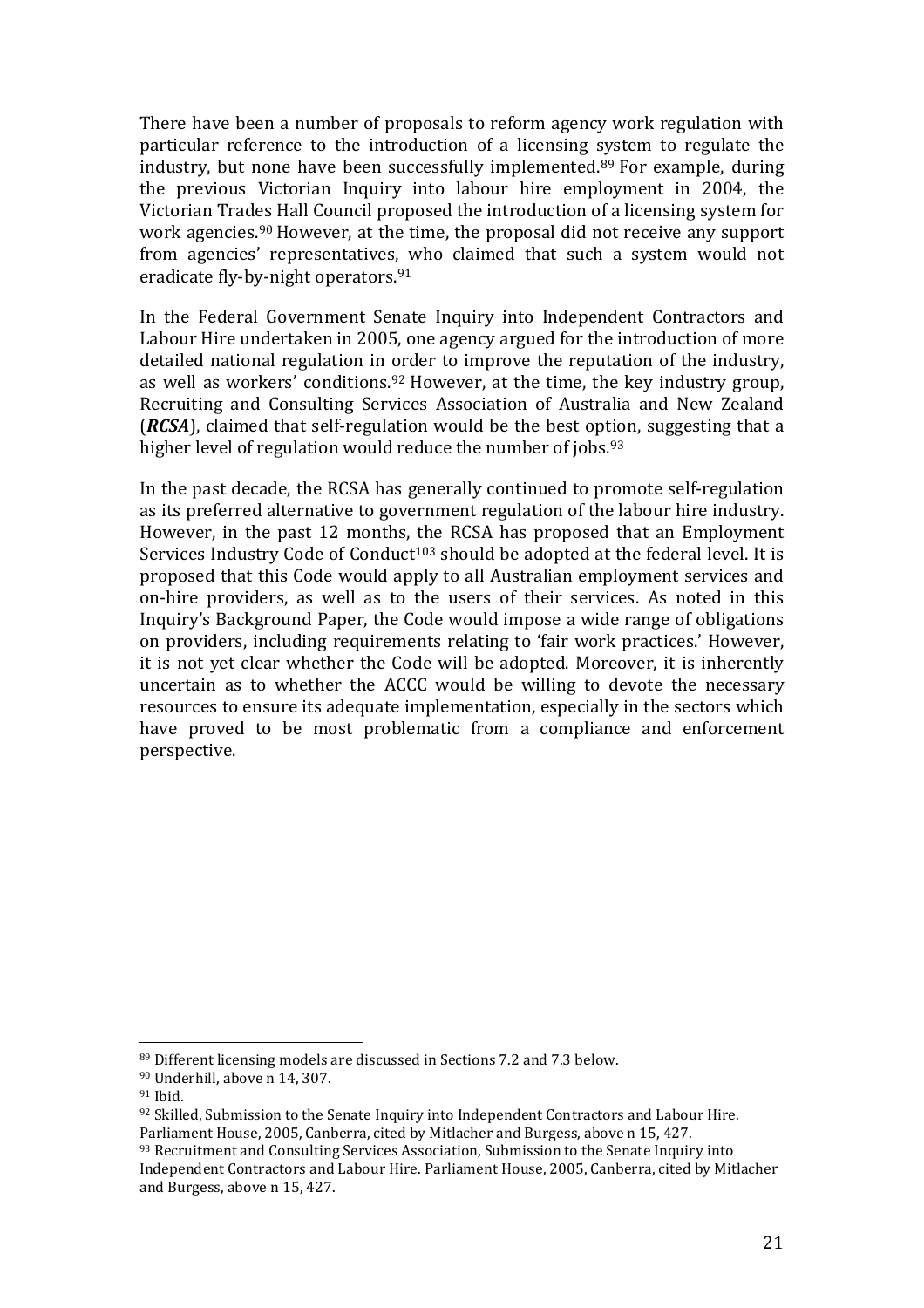## *6.2 The Current Capacity of the Fair Work Act to Address Regulatory Issues Raised by Labour Hire, Franchising and Phoenix Activity*

Many of the protections and entitlements under the FW Act apply only to 'employees' as defined at common law. A general premise of the regulatory framework is that a binary and direct employment relationship is in existence. As noted above, the statutory foundation of the FW Act is potentially compromised by the fact that it is not now uncommon for the employment relationship to be fragmented and for multiple organisations to be involved in shaping key working conditions.

In addition, it is arguable that laws which were originally intended to protect workers from exploitation are now being used to perpetuate such problems 'by focusing regulatory attention on the wrong parties.'[94](#page-23-0) Indeed, the civil remedy regime established under the FW Act, and the way in which responsibility and liability is broadly ascribed, generally reflects traditional presumptions about employment arrangements.

This section briefly looks at the scope of the FW Act to deal with some of the regulatory challenges identified earlier, including the system of modern awards and enterprise agreements, unfair dismissal, accessorial liability provisions, sham contracting provisions and the civil remedy regime.

# **6.2.1 Modern Awards and Enterprise Agreements**

Notwithstanding the application of anti-discrimination and occupational health and safety legislation that generally cover all labour hire workers, in Australia there is no general provision dealing with the equal treatment of labour hire workers compared to workers directly hired by host companies.[95](#page-23-1) Nevertheless, clauses ensuring equal treatment of agency workers are present in Modern Awards.[96](#page-23-2) Furthermore, some enterprise agreements include clauses limiting the duration and the proportion of labour hire employment, to prevent employers covered by those agreements from introducing labour hire to obtain cheaper and non-unionised labour.<sup>[97](#page-23-3)</sup> Such clauses are valid under the FW Act [as](#page-23-4) long as they meet the 'permitted matters' requirements under s 172 of that Act.<sup>98</sup>

It can be concluded that, despite a generally liberal approach to the use of labour hire, there has been a gradual attempt to introduce some limitations under collective instruments, such as enterprise agreements and modern awards.

<sup>&</sup>lt;sup>94</sup> Ibid 4. l

<span id="page-23-1"></span><span id="page-23-0"></span><sup>95</sup> Richard Mitchell, Peter Gahan, Andrew Stewart, Sean Cooney and Shelley Marshall, 'The Evolution of Labour Law in Australia: Measuring the Change' (2010) 23 (1) *Australian Journal of Labour Law* 61-93.

<span id="page-23-2"></span><sup>96</sup> See, eg, cl 4.5 of the Restaurant Award 2010: 'This award covers any employer which supplies labour on an on-hire basis in the industry set out in clause 4.1 in respect of on-hire employees in classifications covered by this award, and those on-hire employees, while engaged in the performance of work for a business in that industry…'

<span id="page-23-3"></span><sup>97</sup> Breen Creighton and Andrew Stewart, *Labour Law* (Federation Press, 2010) 210.

<span id="page-23-4"></span><sup>98</sup> Ibid 211. For an overview on what constitutes 'permitted matters', see, eg, *National Union of Workers v Philip Leong Stores Pty Ltd* [2014] FWC 6459.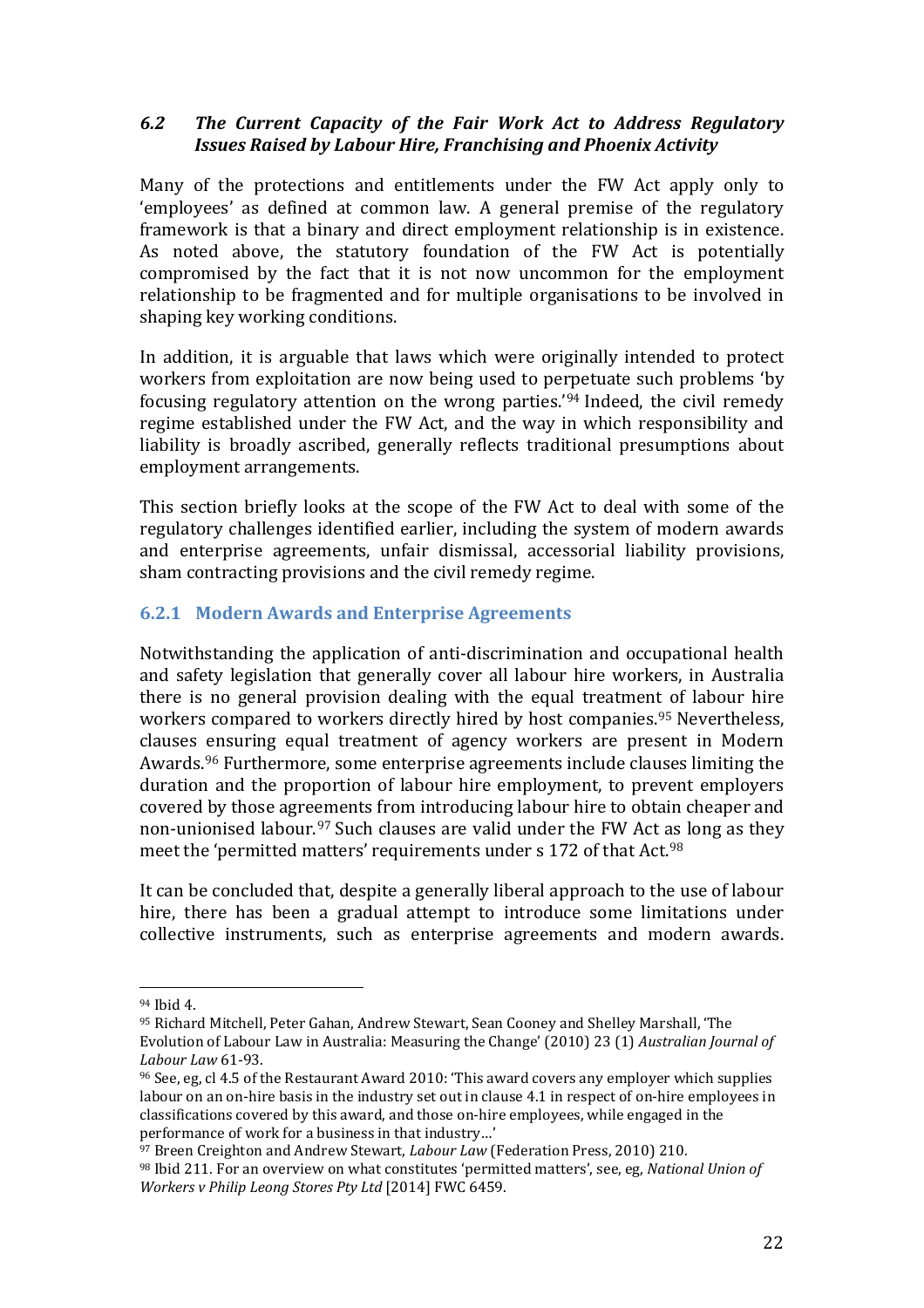However, this has not prevented the use of labour hire arrangements to avoid minimum working conditions.

## **6.2.2 Unfair Dismissal**

As a consequence of the high proportion of casual labour hire employees, the law also seems to fail 'to provide labour-hire employees with effective redress where they have lost access to their livelihood in circumstances that are substantially or procedurally unfair'.[99](#page-24-0) As noted by Thai[100](#page-24-1), a labour hire worker who wants to bring an unfair dismissal claim faces a series of challenges, including the following: (i) providing evidence of the dismissal if he/she remains on the books of the agency as a casual employee; and (ii) demonstrating the unfairness of the dismissal served by the agency in circumstances where the agency has received instructions from the user-company to no longer supply the worker.<sup>[101](#page-24-2)</sup>

# **6.2.3 Accessorial Liability**

The accessorial liability provisions of the Act allow civil remedies to be pursued not just against the direct employer responsible for the relevant contravention, but any person said to be 'involved in' the contravention.[102](#page-24-3) So far, there have only been a handful of cases in which s 550 has been used against a separate corporation which is said to be 'involved in' a contravention of the direct employer. As a result, there remains a level of uncertainty about the scope and operation of these provisions, particularly in respect of certain organisational forms, such as franchise arrangements.

In practice, it may not be straightforward proving that the lead firm (i.e. the supply chain head, host firm or the franchisor) has the requisite knowledge of the essential matters constituting the contravention (particularly where you are seeking to attribute knowledge to a corporation, such as 7-Eleven Stores Pty Ltd, by aggregating the knowledge of various employees within head office).[103](#page-24-4) That said, a recent case brought by the FWO in relation to a security contractor shows that it is not impossible for s 550 to be used against a principal contractor in respect of workers which have been employed by a third party entity.[104](#page-24-5)

<span id="page-24-0"></span><sup>99</sup> Trina Malone, 'Vulnerability in the Fair-Work Place: Why Unfair Dismissal Laws Fail to Adequately Protect Labour Hire Employees in Australia' (Student Working Paper No 6, Centre for Employment and Labour Relations Law, May 2011) 24. i<br>I

<span id="page-24-1"></span><sup>100</sup> Pauline Thai, above n 14.

<span id="page-24-2"></span><sup>101</sup> Ibid.

<span id="page-24-3"></span><sup>102</sup> FW Act s 550.

<span id="page-24-4"></span><sup>103</sup> See, eg, *[Fair Work Ombudsman v Al-Hilfi & Ors](http://www.austlii.edu.au/au/cases/cth/FCA/2012/1166.html)* [2012] FCA 1166 (26 October 2012); *Fair Work Ombudsman v Al Hilfi (No 2)* [2013] FCA 16. For further discussion of this litigation and the ultimate outcome, see Tess Hardy and John Howe, 'Chain Reaction: A Strategic Approach to Addressing Employment Non-Compliance in Complex Supply Chains' (2015) 57(4) *Journal of Industrial Relations* 563.

<span id="page-24-5"></span><sup>104</sup> See Fair Work Ombudsman, 'Security Company Fined over \$60,000', *Media Release*, 20 November 2015.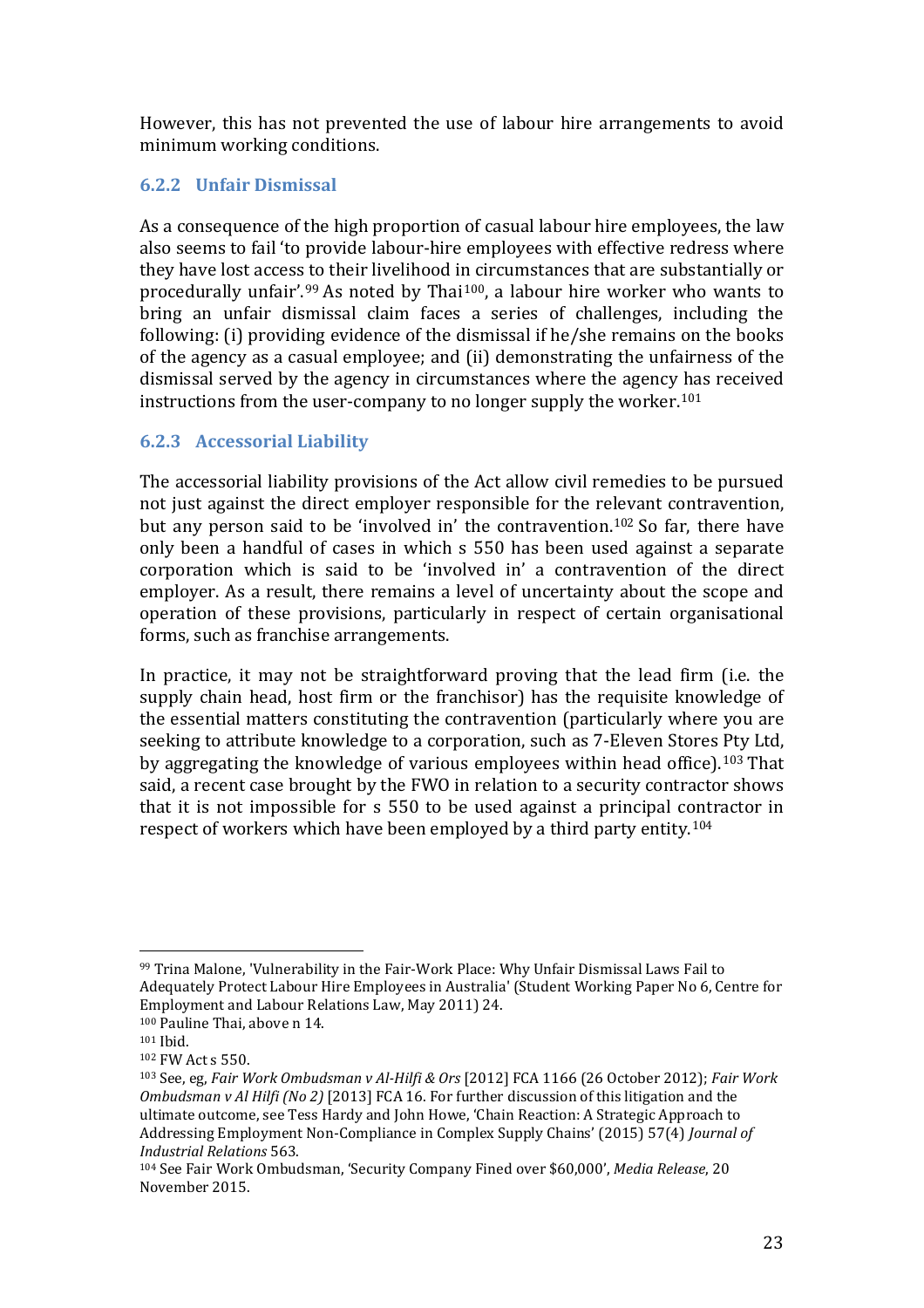#### **6.2.4 Phoenix Activity**

While phoenix arrangements have been mentioned in cases dealing with *Fair Work Act* breaches,<sup>[105](#page-25-0)</sup> there are no special prohibitions against this behaviour under the Act. The penalties that are applied to company controllers as accessories to the company's failure to pay entitlements reflect no additional punishment because of the phoenix context. Nor do the FWO or FWBC always consider seeking a penalty against errant directors in these circumstances. In a recent case brought by the FWBC, the Federal Circuit Court noted its failure to prosecute the director of a phoenixed bricklaying company that failed to pay workers' entitlements, despite clear evidence of the person's involvement.[106](#page-25-1)

Strictly-speaking, the *Fair Work Act* allows the court to order compensation to be payable by accessories to civil remedy breaches of the Act.[107](#page-25-2) However, the FWO does not seek this remedy against directors and other corporate officers in an apparent acknowledgement of the statement in the Act's Explanatory Memorandum that this [wa](#page-25-4)s not intended.[108](#page-25-3) Nonetheless, a number of courts have made these orders,<sup>109</sup> and there has been express acknowledgment by Gray I in the *Forgecast* decision<sup>[110](#page-25-5)</sup> that the unions bringing the claims on behalf of the workers have 'standing to seek orders that Mr Beynon and Ideal [the new company of which he was the controller] compensate the employees in respect of whom the proceeding is brought and pay interest on the amount of the compensation'.

One of the ways to ensure that the liquidation of the corporate employer is not used to avoid the consequences of breach of the *Fair Work Act* is to remove the benefits of liquidation. Imposing a compensation order on the directors personally would go a long way towards achieving this.

#### **6.2.5 Sham Contracting**

Under the sham contracting provisions of the FW Act, employers are prohibited from misrepresenting an actual or proposed employment relationship as an

<span id="page-25-0"></span><sup>105</sup> See for example, *Roberts v A1 Scaffold Group Pty Ltd & Ors* [2015] FCCA 422, [56]; *Roberts v A1 Scaffold Group Pty Ltd & Ors (No 2)* [2015] FCCA 2249, [21]; *Fair Work Ombudsman v Francis* [2011] FMCA 1005. j

<span id="page-25-1"></span><sup>106</sup> *Director of the Fair Work Building Industry Inspectorate v Vic Metro Brick and Blocklaying Pty Ltd & Ors* [2015] FCCA 2266, [232].

<span id="page-25-3"></span><span id="page-25-2"></span><sup>107</sup> FW Act s 545(2)(b).

<sup>108</sup> Explanatory Memorandum, *Fair Work Bill 2009* (Cth), [2177].

<span id="page-25-4"></span><sup>109</sup> *Workplace Ombudsman v Dracook International Pty Ltd & Anor* [2009] FMCA 1318, where the Workplace Ombudsman amended the statement of claim to include a compensation order on the suggestion of the magistrate; in *Fair Work Ombudsman v Aussie Junk Pty Ltd (in liq*) [2011] FMCA 391, Neville FM observed that s 807(1) authorized the court to make an order for payment of compensation by a defendant to another person in addition to any penalty awarded against the defendant, at [10]; see also *Fair Work Ombudsman v Blacklight Investments Pty Ltd* [2011] FMCA 506: a later hearing of this case, at [2012] FMCA 130, was concerned with the setting of penalties and the awarding of costs. Reference was made to the earlier compensation order but there was no discussion of its basis.

<span id="page-25-5"></span><sup>110</sup> *Automotive Food Metals Engineering Printing and Kindred Industries Union v Beynon* [2013] FCA 390, [21].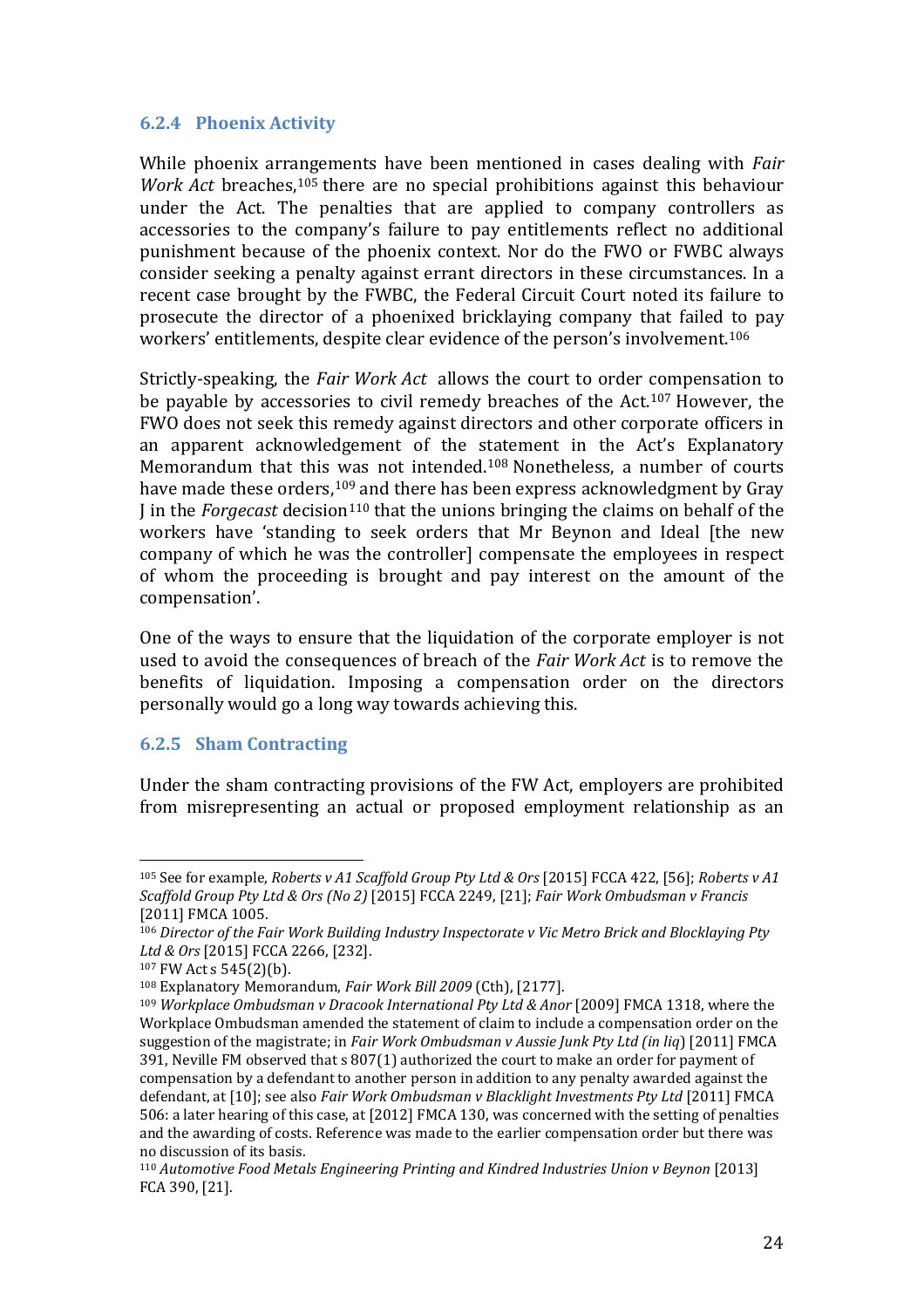independent contracting arrangement.[111](#page-26-0) However, it seems that the sham contracting provisions remain somewhat problematic, notwithstanding the recen[t d](#page-26-1)ecision of the High Court in *Fair Work Ombudsman v Quest South Perth*. 112

For instance, the sham contracting provisions have proven to be complex (a number of proceedings have fallen down because of pleading problems). Further, the defences available under the sham contracting provisions are potentially too broad – allowing employers to effectively evade liability.[113](#page-26-2)

#### **6.2.6 Civil Penalty Regime**

Even if these limitations can be overcome, and a Court finds that a lead firm is liable for contraventions of the FW Act under the accessorial liability or sham contracting provisions, it is not clear that the remedies are sufficient to deliver the necessary deterrence.

The civil remedy regime established under the FW Act is fairly weak – especially when compared to the sanctions available [und](#page-26-3)er comparable statutes, such as the *Competition and Consumer Act 2010* (Cth). 114

Further, there is no capacity for the FWO (or unions) to seek an incapacitation order either against the corporate employer or the relevant officers under the FW Act. In particular:

- Unlike ASIC and the ACCC, the FWO does not have the power to seek an order disqualifying directors or officeholders from managing corporations for a relevant period; and
- Further, there is no licensing regime which applies to employers generally (or labour hire agencies more specifically).

This last issue is particularly relevant in the context of this Inquiry and is explored further in Sections 7.2 and 7.3 below.

# **7 Alternative Models of Regulation**

In discussing some possible alternative models of regulation that the Victorian State Government could explore, we focus on regulation of labour hire agencies as we believe this is where there is the most scope for Victoria to respond to some of the concerns about the impact of different business arrangements on

<span id="page-26-0"></span><sup>111</sup> See FW Act, s 357. Sections 358 and 359 of the FW Act respectively prohibit a person: from dismissing or threatening to dismiss an employee in order to engage them to perform substantially the same work as an independent contractor; and from making what they know to be false statements to induce a current or former employee to agree to such an engagement. See generally FW Act, Pt 3-1, Div 6. j

<span id="page-26-1"></span><sup>&</sup>lt;sup>112</sup> [2015] HCA 45.<br><sup>113</sup> Roles and Stewart, above n 33.

<span id="page-26-3"></span><span id="page-26-2"></span> $114$  The maximum penalty for contravention of a civil remedy provision of the FW Act is \$54,000 for a corporation. In comparison, breaches of certain consumer protection provisions under the *Competition and Consumer Act 2010* (Cth) can attract maximum fines of A\$1.1 million for a corporation. They are significantly higher in relation to trade practices contraventions.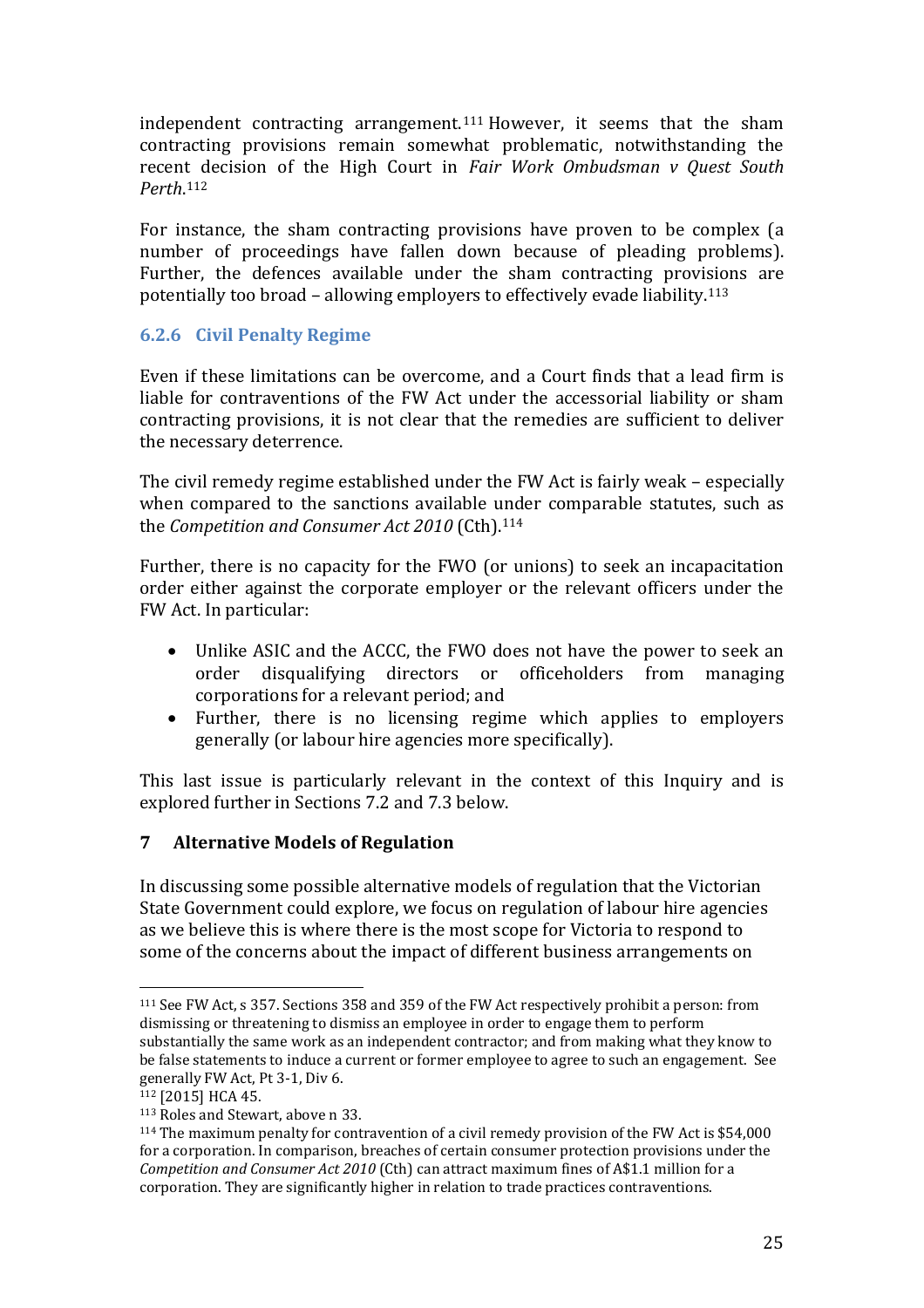insecure work. We look at the potential for a public procurement accreditation model, before considering two examples of more broad based licensing regimes from the UK and Italy.

### *7.1 Procurement*

A relatively straightforward option for the Victorian State Government to be a 'model employer' in relation to the labour hire issues raised in this submission is by regulating labour hire practices through its own procurement policies.

Governments have long used their market power as a substantial purchaser of goods and services from the private sector to pursue social policy objectives secondary to the immediate goal of cost-effective government procurement.[115](#page-27-0) Indeed, there is an ILO convention and recommendation on the subject of labourspecific criteria in procurement contracts dating from the post-Second World War era: Labour Clauses (Public Contracts) Convention 1949 (No, 94) and Recommendation (No. 84). The Convention and Recommendation provides that public authorities entering into contracts which require the employment of workers must include clauses requiring that minimum employment standards are observed, thus preventing competition among bidders for government contracts on the basis of labour costs. In addition, the convention requires that public contracts provide for employment at prevailing wages and conditions, that is, 'hours of work and other conditions that are not less favourable than those established for work of the same character … in the district where the work is carried on' whether by collective agreement, award or legislation.[116](#page-27-1)

The growth in public procurement has only increased the pressure on government to ensure that government contractors are subject to social performance criteria such as the observance of minimum labour standards and progressive employment practices. Where governments purchase goods and services from the private sector using taxpayer funds, it is argued that government should use its purc[has](#page-27-2)ing power to ensure that its suppliers follow decent employment practices. <sup>117</sup> The relevance of this to the Victorian Government was recently affirmed by the FWO after an inquiry into the Victorian Department of State Development and Business Innovation's labour hire and independent contractor arrangements.[118](#page-27-3)

<span id="page-27-0"></span><sup>&</sup>lt;sup>115</sup> For discussion of the history of the use of procurement to regulate labour standards, see Breen Creighton, 'Government Procurement as a Vehicle for Workplace Relations Reform: The Case of the National Code of Practice for the Construction Industry' (2012) 40(3) *Federal Law Review* 349-384. i<br>I

<span id="page-27-1"></span><sup>116</sup> ILO Convention No. 94, Art. 2, Cl. 1. For a more detailed discussion of the ILO Convention, see ibid.

<span id="page-27-2"></span><sup>117</sup> John Howe, 'Government as Industrial Relations Role Model: The Promotion of Collective Bargaining and Workplace Cooperation by Non-Legislative Mechanisms', in Breen Creighton and Anthony Forsyth (eds), *Rediscovering Collective Bargaining: Australia's Fair Work Act in International Perspective* (2012). Breen Creighton and Andrew Stewart, *Labour Law* (4th ed, 2005) 30.

<span id="page-27-3"></span><sup>118</sup> *Fair Work Ombudsman Inquiry Findings: The Fair Work Ombudsman's Inquiry into the Victorian Victorian Department of State Development and Business Innovation's Labour Hire and Independent Contractor Arrangements*, Fair Work Ombudsman, February 2015.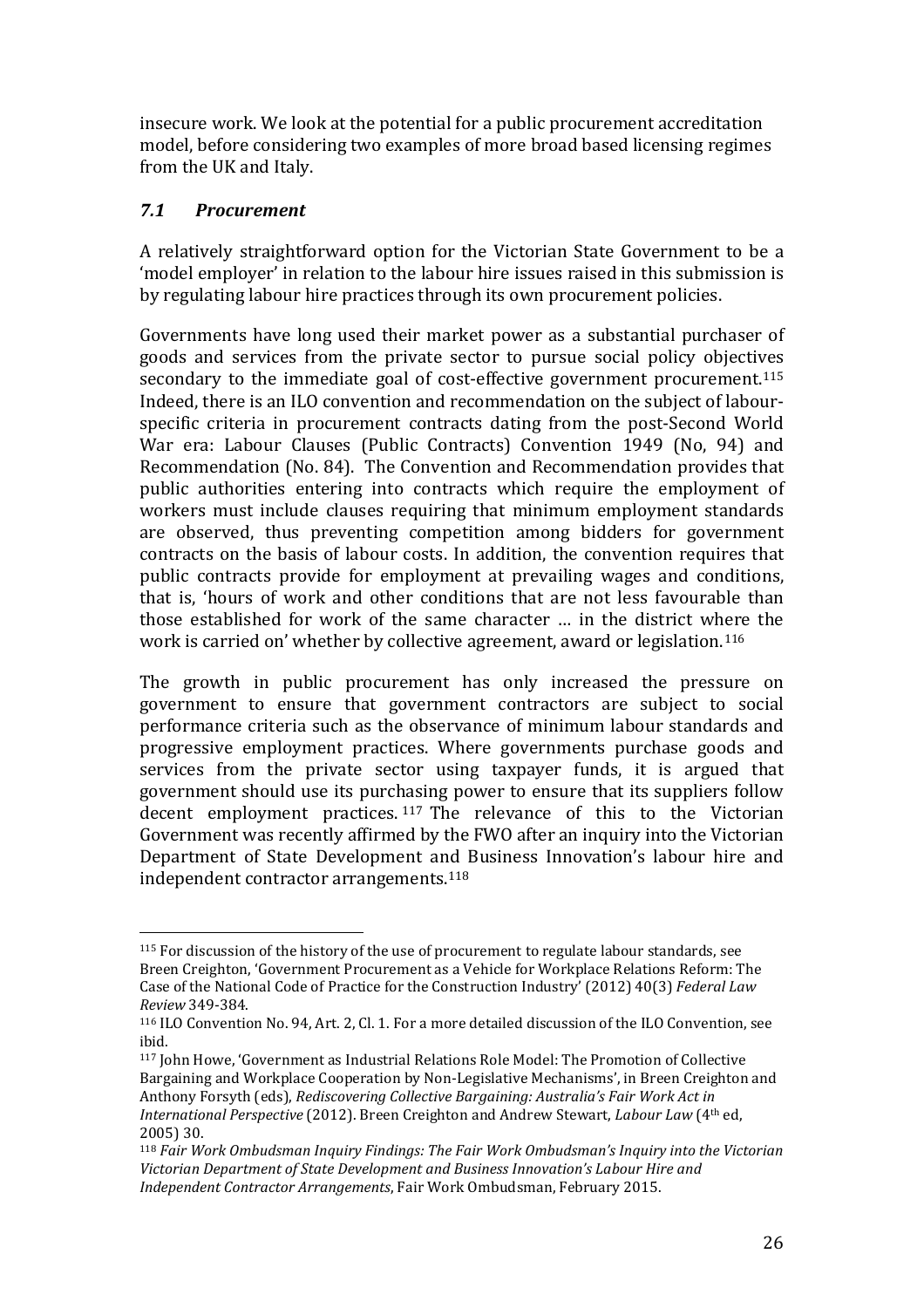Australian governments at both federal and state level have been active in using public purchasing power to promote social objectives such as local employment creation, achievement of affirmative action targets, and compliance with labour and employment laws, although in a somewhat ad hoc manner. [119](#page-28-0) The Victorian Government has been an innovater in this area, through the Victorian Government Schools Contract Cleaning Program (currently known as the Schools Contract Cleaning Panel). The key innovation of the program, which commenced in 2005, was to establish a system of accreditation for cleaning contractors in Victorian Government schools. From 1 July 2006, all cleaning contractors who wished to be considered for Victorian Government schools cleaning contracts were required to be members of a Panel of approved cleaning contractors: that is, to gain 'Panel Status'. A study of the Contract Cleaning Panel conducted by the Centre in 2007[120](#page-28-1) found that cleaning contractors who wish to apply for Panel Status must provide documentary evidence that they meet the key assessment criteria, which included minimum employment standards equivalent to the relevant award standards.

There are three stages in the procurement process at which governments can impose minimum standards: qualification, or eligibility to tender for a government contract; the tender assessment process; and the contractual requirements imposed on the successful tenderer. Under the Victorian Contract Cleaning Program at the time we conducted our study, contractors were required to comply with minimum standards through the tender assessment process, but also once they were awarded Panel Status, through contractual requirements set by the Victorian Government with panel cleaners. Panel status was determined by a tripartite committee consisting of representatives from government and schools, unions, and contractor associations.

It would be relatively straightforward for the Victorian Government to set up an accreditation program for labour hire agencies similar to the Schools Contract Cleaning Panel, and drawing on elements of the licensing schemes discussed below. The government could require that all government departments, agencies and other government entities engaged only accredited labour hire agencies, and further to require that all other government contractors only use accredited labour hire agencies in the provision of goods and services to the government. We envisage that to be accredited, labour hire agencies would have to demonstrate to a tripartite government committee or panel that they were 'fit and proper' agencies, and provide evidence of compliance with relevant employment standards in relation to the workers engaged by the agency. The government should ensure that the fit for purpose requirement included consideration of agencies' employment arrangements, including an assessment of whether there was any risk of mischaracterisation of employees as independent contractors, increasing the likelihood of breaches of minimum

<span id="page-28-0"></span><sup>119</sup> See John Howe, '"Money and Favours": Government Deployment of Wealth as an Instrument of Labour Regulation', in Chris Arup et al (eds) *Labour Law and Labour Market Regulation*  (2006); Creighton and Stewart, above n 117, 30. i<br>I

<span id="page-28-1"></span><sup>120</sup> John Howe and Ingrid Landau, 'Using Public Procurement to Promote Better Labour Standards in Australia: A Case Study of Responsive Regulatory Design' (2009) 51(4) *Journal of Industrial Relations* 575.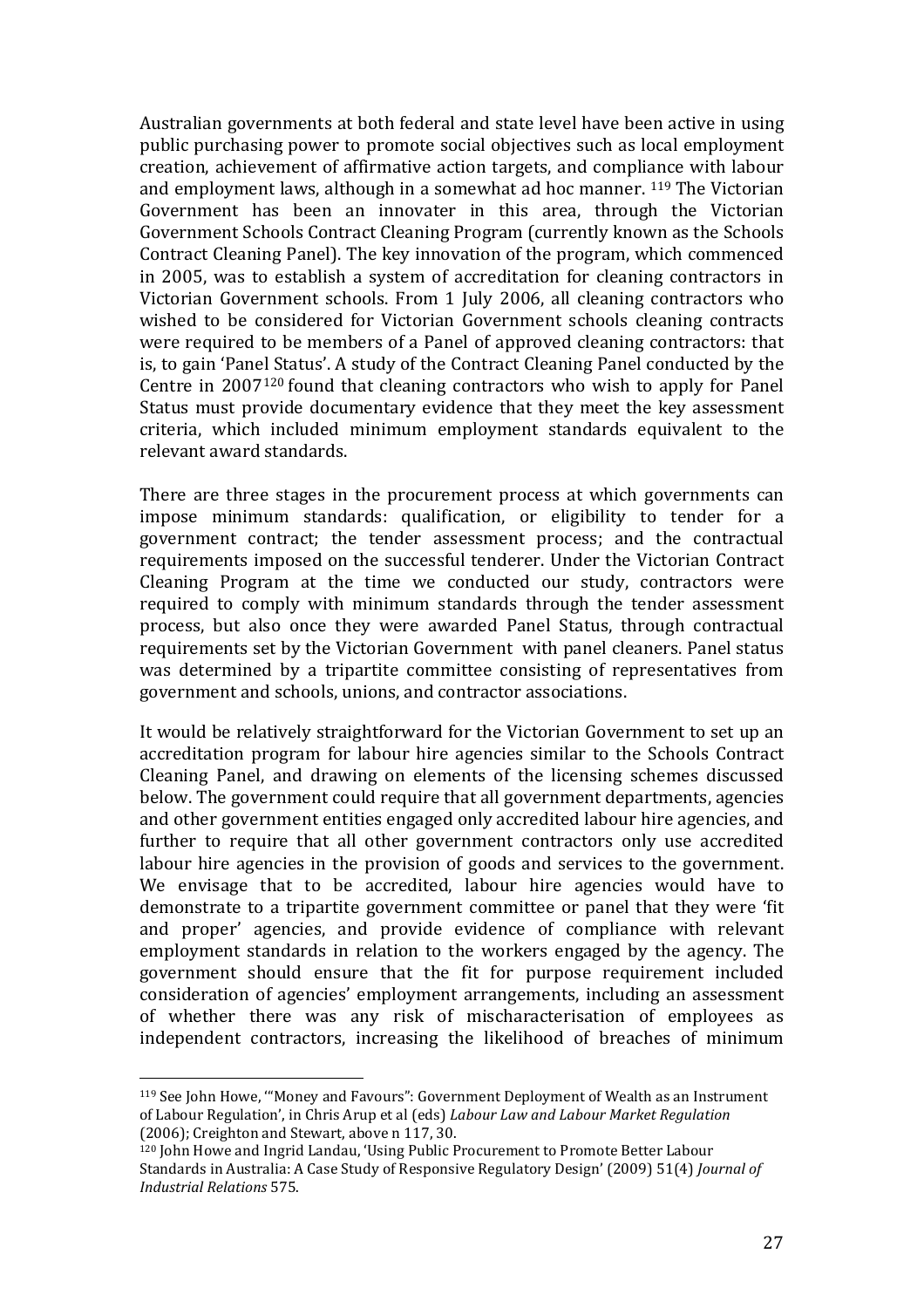employment standards.[121](#page-29-0) These fit for purpose requirements and employment standards would need to be built into the contracts between government and their contractors, whether labour hire agencies or otherwise, to ensure ongoing compliance with the requirements, and to allow for sanctions to be imposed in cases of non-compliance. The Government would need to determine whether these requirements apply to all contractors, or only to larger contracts, and/or contracts in particular industries or types of procurement. There would need to be thought given to implementation of the program, to ensure ongoing monitoring of compliance with the program requirements.

### *7.2 Licensing Regime I: The UK Approach to Regulating Agency Work*

The following two bodies regulate agency work in the UK:

- the Employment Agency Standards Inspectorate (*EAS*); and<br>• the Gangmasters' Licensing Authority (*GLA*).
- the Gangmasters' Licensing Authority (*GLA*).

### **7.2.1 Employment Agency Standards Inspectorate**

The ESA enforces the *Employment Agencies Act 1973* (UK) and the *Conduct of Employment Agencies and Employment Businesses Regulations 2003* (UK). Currently, this agency is principally focused on addressing:

- complaints from temporary agency workers about non-payment of relevant entitlements;
- cases where workers are charged a fee for work-finding services;
- situations which involve particularly poor compliance practices (e.g. nurses being placed in employment in the absence of adequate criminal checks).

The ESA tends to resolve the bulk of complaints on an informal and voluntary basis. However, it does have the power to prosecute agencies and can prohibit individuals from operating an employment agency for up to ten years. These sanctions are imposed sparingly.[122](#page-29-1) The limited use of deterrence mechanisms may partly reflect the difficulty of securing criminal convictions and the agency's low level of resources.<sup>[123](#page-29-2)</sup>

# **7.2.2 Gangmasters' Licensing Authority**

The GLA – a statutory enforcement agency – was set up in 2006 to protect temporary foreign workers against exploitation by labour hire agencies[.124](#page-29-3) In

<sup>121</sup> See Fair Work Ombudsman, above n 118. j

<span id="page-29-1"></span><span id="page-29-0"></span><sup>122</sup> For example, in the period between 31 March 2013 and 1 April 2015, EAS brought nine prosecutions against individuals and companies. It successfully secured convictions in seven of these cases. Department of Business Innovation and Skills and Home Office, *Tackling Exploitation in the Labour Market* (Consultation, October 2015) 15 ('Tackling Exploitation').

<span id="page-29-2"></span><sup>123</sup> Even after a recent increase in funding, the total number of EAS inspectors is nine: ibid. For further discussion of the regulation of employment agencies in the UK see: Michael Wynn, 'Regulating rogues? Employment Agency Enforcement and Sections 15-18 of the Employment Act 2008' (2009) 38(1) *Industrial Law Journal* 64.

<span id="page-29-3"></span><sup>124</sup> Trades Union Conference, *'Enforcing Basic Workplace Rights: A Guide for Unions and their Members to the Statutory Enforcement Agencies*' (2011) 51.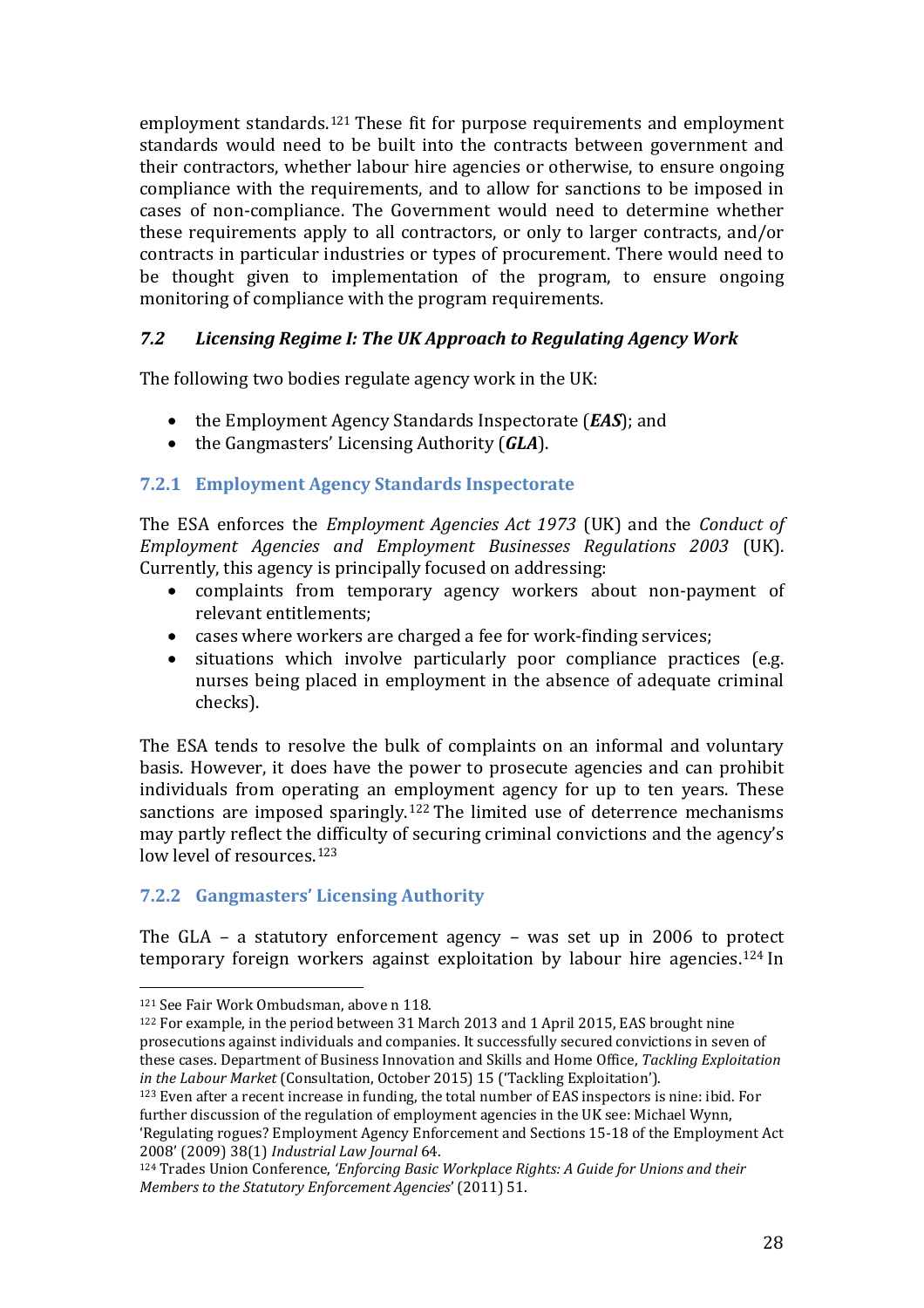particular, under the *Gangmasters (Licensing) Act 2004* (UK), labour hire providers (commonly known as 'gangmasters') operating in the agriculture, horticulture, shellfish gathering and associated food processing and packaging sectors are required to obtain a license from the GLA.[125](#page-30-0) All workers engaged by gangmasters are covered by the scheme, regardless of whether they are considered employees or independent contractors.[126](#page-30-1)

To receive and maintain their licenses, gangmasters must demonstrate compliance with various workplace laws, including the National Minimum Wage and work health and safety standards.[127](#page-30-2) Gangmasters must also keep adequate records to demonstrate their compliance with these standards (e.g. records of payment of such wages).[128](#page-30-3)

In addition to complying with all relevant licensing conditions, gangmasters are also required to maintain their status as a 'fit and proper' provider, which takes into account whether the gangmaster has tried to obstruct the GLA in the exercise of its functions, any relevant criminal convictions against the gangmaster and any connection with any person or entity deemed to not be fit and proper in the previous two years. The TUC has previously observed that this last requirement is

an important licensing standard as the GLA has uncovered gangmasters who have had their licences revoked but have continued to run employment agencies by using other individuals as a front for their agency.[129](#page-30-4)

Further, a gangmaster who uses other gangmasters or subcontractors to supply workers is also obliged to ensure that these subcontractors hold a GLA licence. This legislative mechanism is important in addressing the tiers of contractors which perpetuated some of the problems of compliance and enforcement in the Baiada case.

More generally, the licensing regime and record-keeping requirements addresses some of the transparency problems and governance issues discussed in Section 3.2.3 above. Further, the 'fit and proper' person test would provide a powerful incentive for labour hire agencies to cooperate with authorities, rather than obstruct their investigations as was the case with the Baiada Group. Combined, these measures not only enhance detection of employer noncompliance, but work to improve the success of any subsequent enforcement proceedings.

<sup>125</sup> Ibid 51-52. j

<span id="page-30-1"></span><span id="page-30-0"></span><sup>126</sup> Ibid 53-54.

<span id="page-30-2"></span> $127$  In addition, licensees must demonstrate compliance with relevant laws and regulations dealing with tax, national insurance, forced labour and the employment of migrant workers. The full suite of current licensing conditions is set out in the *Gangmasters (Licensing Conditions) Rules 2009* (UK).

<span id="page-30-3"></span><sup>128</sup> In particular, gangmasters must also demonstrate proper workplace management documents and processes are in place, including: worker contracts, itemised pay slips that list deductions, tenancy agreements with worker notice periods not in excess of 10 days, an example of a worker's file, compliance with gas and electricity safety standards and an understanding of occupational health and safety laws.

<span id="page-30-4"></span><sup>129</sup> TUC, above n 124, 55.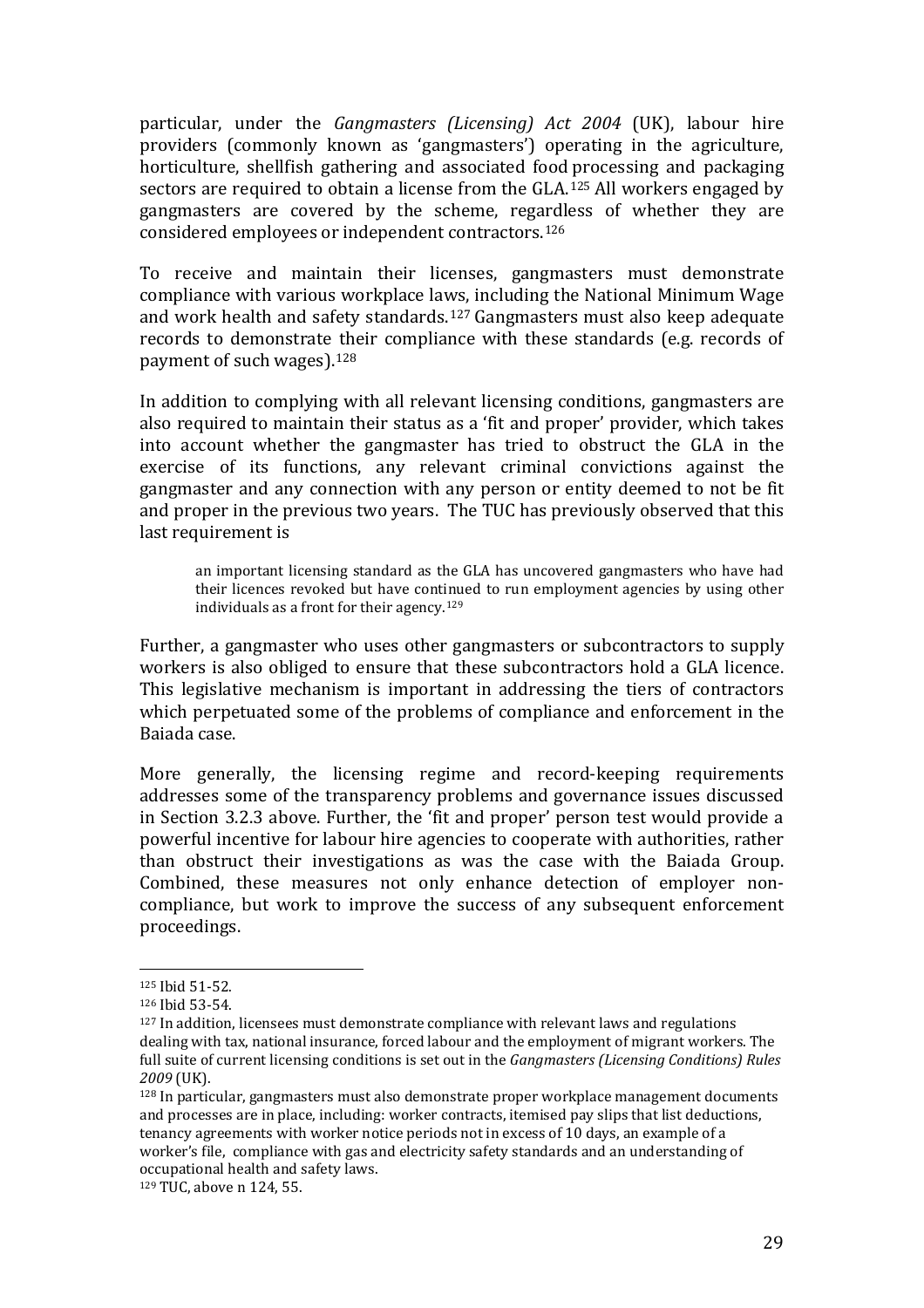Another unique feature of the GLA regime is its extraterritorial reach. Even where gangmasters are located outside of the UK, they must obtain a GLA licence in order to supply workers into the UK.[130](#page-31-0) Again, this is critical in light of the way in which temporary foreign workers are frequently recruited in the horticulture and food processing sectors in Australia.

The GLA keeps a public register of all licensed gangmasters, which provides useful information for growers who are obliged to use only licensed labour providers,[131](#page-31-1) as well as trade unions and supply chain heads who may be seeking to determine whether a particular gangmaster is licensed and operating lawfully.[132](#page-31-2) This type of register would potentially serve to strengthen the accountability and rigour of the ethical sourcing audits that are currently being carried out by supermarket retailers in Australia.

The GLA regulatory regime is supported by a range of substantial sanctions. For example, the GLA has the power to refuse or revoke a license or grant a license only on specific conditions. In ad[diti](#page-31-3)on, some offences carry custodial penalties up to 10 years imprisonment. <sup>133</sup> This obviously addresses some of the weaknesses identified earlier associated with the existing civil remedy regime of the FW Act and deals with some of the problems relating to phoenix activity.

Further, these formal sanctions, combined with consumer pressure and reputational concerns, have also led to the GLA building a relationship, over several years, with leading supermarket chains and other key non-state actors. This collaboration has led to the development of a Good Practice Guide for Labour Users and Suppliers supported by major food retailers and supplier representatives, as well as a Supermarkets and Suppliers' Protocol setting out how the GLA, supermarkets, unions and suppliers, including growers, can work together to ensure the relevant licensing standards are applied throughout the food produce supply chain.[134](#page-31-4) Again, the way in which the GLA has openly collaborated with supermarkets, employer associations and unions is instructive for Victoria.

The licensing model under the *Gangmasters (Licensing) Act 2004* (UK) represents a somewhat promising experiment in an industry which was plagued by problems of worker exploitation. It also provides a useful example of how a licensing regime, coupled with an increased focus on enforcement, has the potential to improve compliance amongst labour hire providers in sectors with high numbers of temporary foreign workers. Initially, over 70% of gangmasters applying for a license were reported to have raised standards in one way or

 $130$  Ibid 54. i<br>I

<span id="page-31-1"></span><span id="page-31-0"></span><sup>131</sup> It is a criminal offence for growers (i.e. the host/client organisation) to use an unlicensed labour provider if the workers are in the registered sectors.

<span id="page-31-2"></span><sup>132</sup> TUC, above n 124.

<span id="page-31-3"></span><sup>133</sup> In particular, the maximum penalty for operating as a gangmaster without a valid licence is 10 years in prison and a fine of up to £5,000. In comparison, the maximum penalty for using an unlicensed gangmaster is six months in prison and a fine of up to £5,000.

<span id="page-31-4"></span><sup>134</sup> These two publications - the Good Practice Guide for Labour Users and the Supplier/Retailer Protocol – are both available on the GLA website[: http://www.gla.gov.uk/Publications/Labour-](http://www.gla.gov.uk/Publications/Labour-User-Guidance/)[User-Guidance/](http://www.gla.gov.uk/Publications/Labour-User-Guidance/) accessed on 16 September 2015.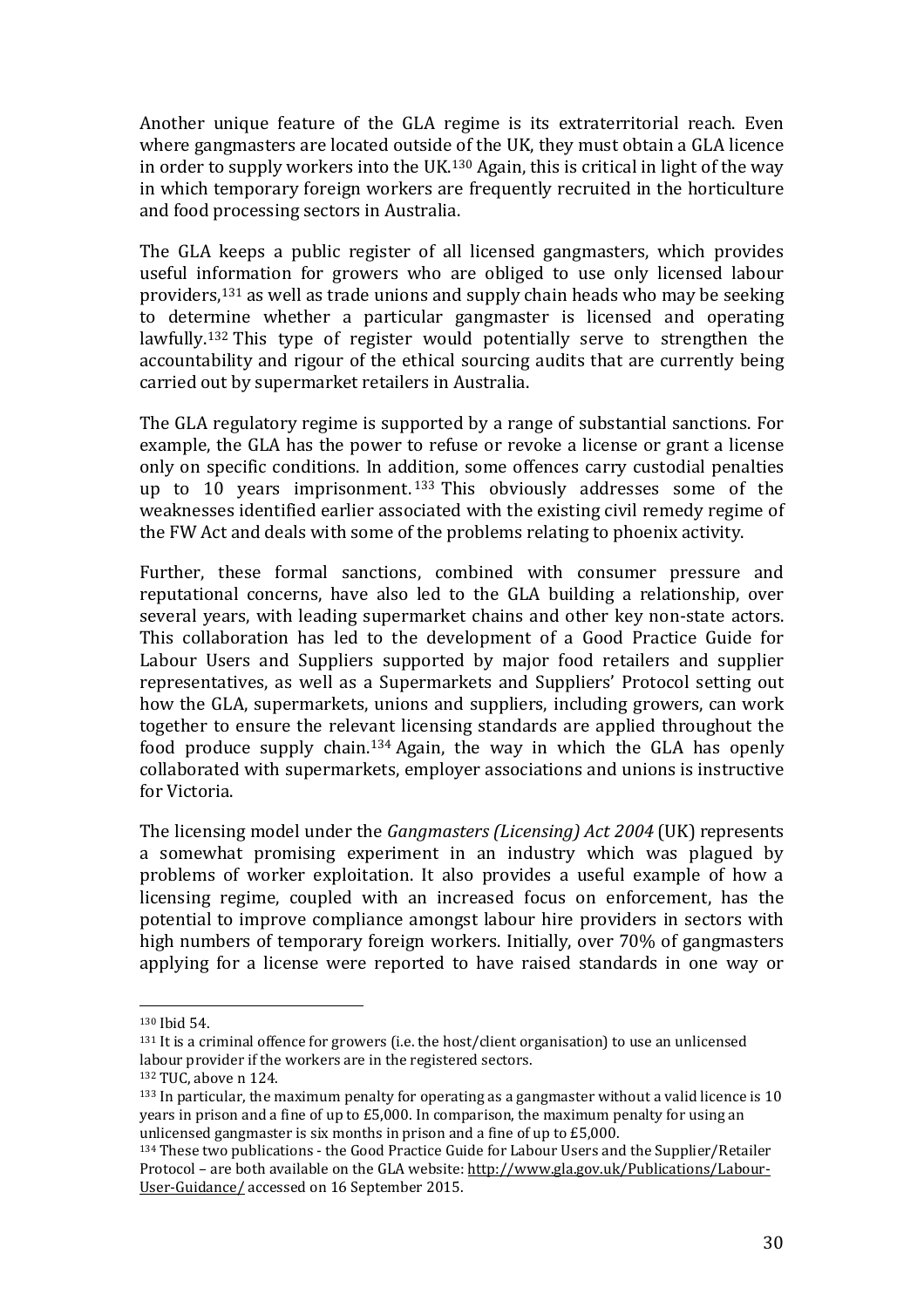another.[135](#page-32-0) Various worker support agencies have noted a significant reduction in reported cases of exploitation.[136](#page-32-1)

The success of the GLA model is underlined by the fact that the UK government is currently considering a significant expansion of its powers and remit. Rather than focusing only on licensing in the fresh food supply chain, it is proposed that the GLA is transformed into an organisation that works to prevent serious exploitation across the labour market. While this proposal has not yet been adopted, it does suggest that the licensing model is not only viewed as valuable, but can be usefully extended beyond the fresh food supply chain to other sectors which are notorious for serious and systemic employer non-compliance.<sup>[137](#page-32-2)</sup>

### *7.3 Licensing Regime II: The Italian Approach to Regulating Agency Work*

Italy is another jurisdiction which maintains a specific regulatory regime for agency work which is essentially based on a licensing model. [Bef](#page-32-3)ore the 1990s, agency work was completely banned under Italian labour law. <sup>138</sup> Up until 1997, there was a public monopoly of work placement services <sup>139</sup> that forced employers to go through the public placement office every time [the](#page-32-4)y needed to hire an employee. H[owe](#page-32-5)ver, due to the influence of the European Union's Employment Strategy, <sup>140</sup> over the last two decades the use of agency work has been encouraged as a preferable form of non-standard work within strict regulatory parameters. Among other reforms, since 1997 private employment agencies are permitted to play the role of intermediaries in the supply of temporary work, while other changes sought to reduce the proportion of irregular work by introducing 'regulated flexibility' for atypical employment contracts.[141](#page-32-6)

Unlike in Australia, where agency workers can be engaged as independent contractors, in Italy, agency workers are identified by the law as employees of the agency. They can be hired either on a fixed term or on an open-ended basis and during the assignment period perform their work activity in the interest and under the direction of the host company.[142](#page-32-7) Moreover, during each assignment,

<span id="page-32-0"></span><sup>135</sup> Oxfam Briefing Paper, *'Turning the Tide: How to best protect workers employed by gangmasters, five years after Morecambe Bay*' (31 July 2009) 11. j

<span id="page-32-1"></span><sup>136</sup> Ibid.

<sup>137</sup> Tackling Exploitation, above n 122, 40-42.

<span id="page-32-3"></span><span id="page-32-2"></span><sup>138</sup> CIETT, International Confederation of Private Employment Agencies, *Economic Report* (2014) <http://www.ciett.org/fileadmin/templates/ciett/docs/Stats/Economic\_report\_2014/CIETT\_ER 2013.pdf>. For further analysis of the penetration rate of agency work in Europe, see also Spattini, above n 16, 169-70. 139 Ibid.

<span id="page-32-5"></span><span id="page-32-4"></span><sup>140</sup>The Strategy stimulated a labour market flexibility debate in Europe based primarily on the orthodox economic theory that high European unemployment is due to labour market rigidities, which must be abolished in order to improve job growth and fight unemployment. For a further analysis of the labour market flexibility debate and regulatory approaches to flexible work in Europe see McCann, above n 19 and Diamond Ashiagbor, *The European Employment Strategy* (Oxford University Press, 2005).

<span id="page-32-6"></span><sup>141</sup> Marco Biagi and Tiziano Treu, 'Italy's New Law on Promotion of Employment: An Explanation and Summary' (1997-1998) 19 *Comparative Labor Law and Policy Journal*, 97.

<span id="page-32-7"></span><sup>142</sup> Eg. Italy, art. 20, D. Lgs. N. 276/2003. See also Iain Campbell, Ian Watson and John Buchanan, above n 22.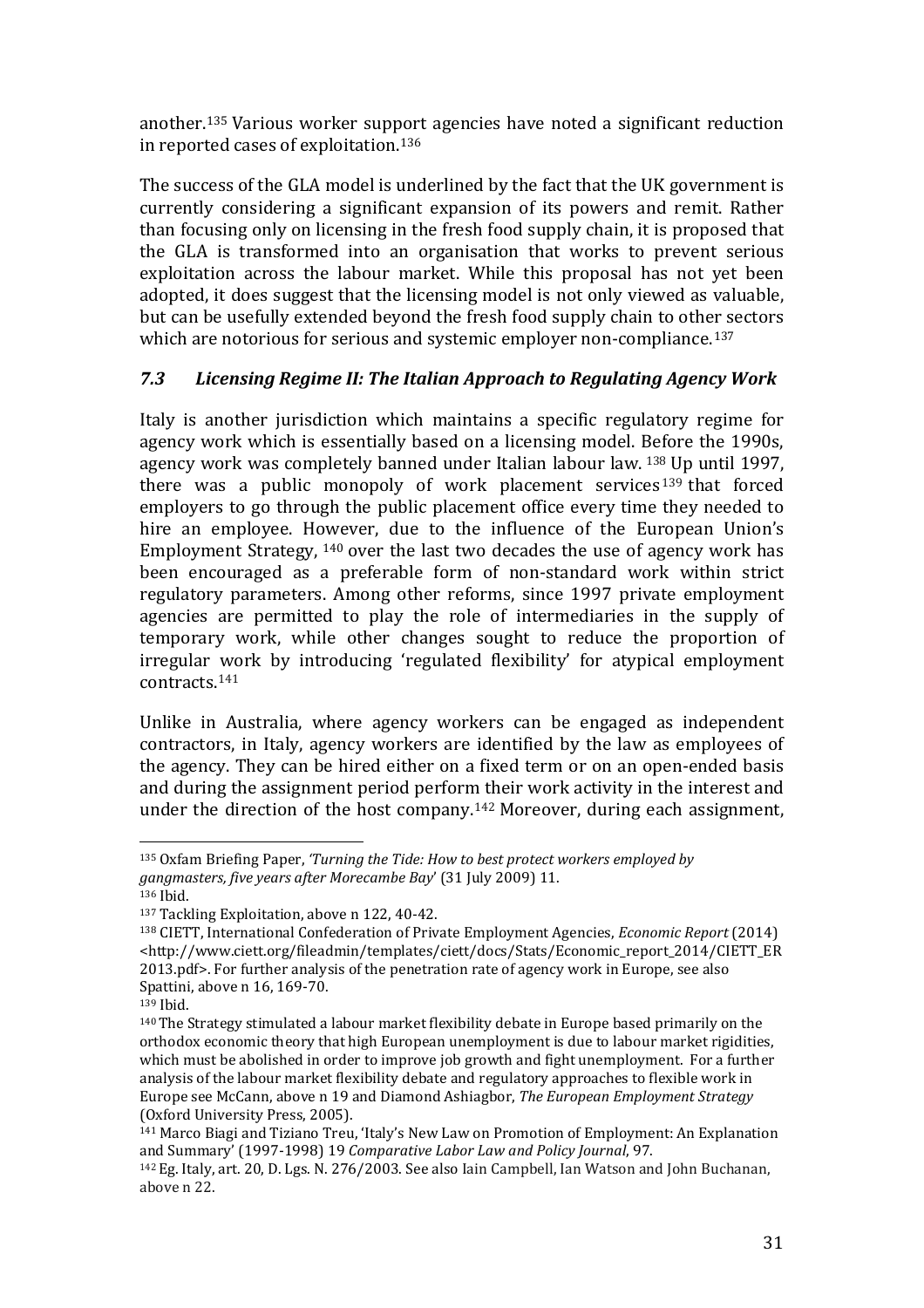agency workers are entitled to basic working conditions that should not be lower than those applicable to workers of the same level that are directly hired by user companies assessed on an overall basis.[143](#page-33-0) Their employment relationship is regulated according to the general rules applying to employment contracts. The work agency, being the employer, retains the disciplinary power, which is however exercised on the basis of the circumstances referred by the usercompany.[144](#page-33-1)

Although legislative reforms have made it easier for host firms to source agency labour in Italy, the operation of labour market intermediaries is still strictly controlled by way of a stringent licensing system.

Under the current legislation in, in order to perform their services as intermediaries, work agencies have to enrol in a specific register held by the Ministry of Labour and [We](#page-33-2)lfare. They are also required to meet certain legal and financial requirements. <sup>145</sup> Among the legal requirements, work agencies must give evidence of an adequate level of professional competence and expertise in industrial relations and human resource management. On the financial side, they must ensure a minimum capital of €600,000, and provide further financial guarantees equal to at least  $\epsilon$ 350,000 for the purpose of ensuring salary and social security contributions payments to workers.

To summarise, outsourcing in Italy is now allowed either in the form of genuine service contracts – where the service provider is a viable business that exercises direction and control over its employees – or in the form of mere labour supply through state accredited intermediaries (work agencies) which are identified as 'employers' by the law and are subject to strict legal requirements imposed by the relevant licensing system.[146](#page-33-3)

In addition to the licensing requirements detailed above, Italian labour law also stipulates that agency work contracts between the agency and the host company must be in writing and must contain prescribed information, such as:

- a reference to the employment agency's authorisation;
- the number of employees that will be supplied, the tasks they will perform as well as the place and the time of work and their working conditions;
- the reasons justifying the use of agency work (according to Article 20, par 3 and 4);
- the duration of assignments;<br>• the employment agency's of
- the employment agency's obligation to perform all salary and social security contributions payments;
- the user-company's obligation to disclose and communicate to the agency the salary levels guaranteed to insider workers that perform equivalent

<sup>143</sup> Art. 23, par 1, D. Lgs. n. 276/2003. i<br>I

<span id="page-33-1"></span><span id="page-33-0"></span><sup>144</sup> Art. 23, par. 7, D. Lgs. n. 276/2003.

<span id="page-33-2"></span><sup>145</sup> Art. 5, D. Lgs. N. 276/2003.

<span id="page-33-3"></span><sup>146</sup> Luisa Corazza and Orsola Razzolini, *Who is the Employer* (WP CSDLE "Massimo D'Antona Working Paper International, No 110/2014).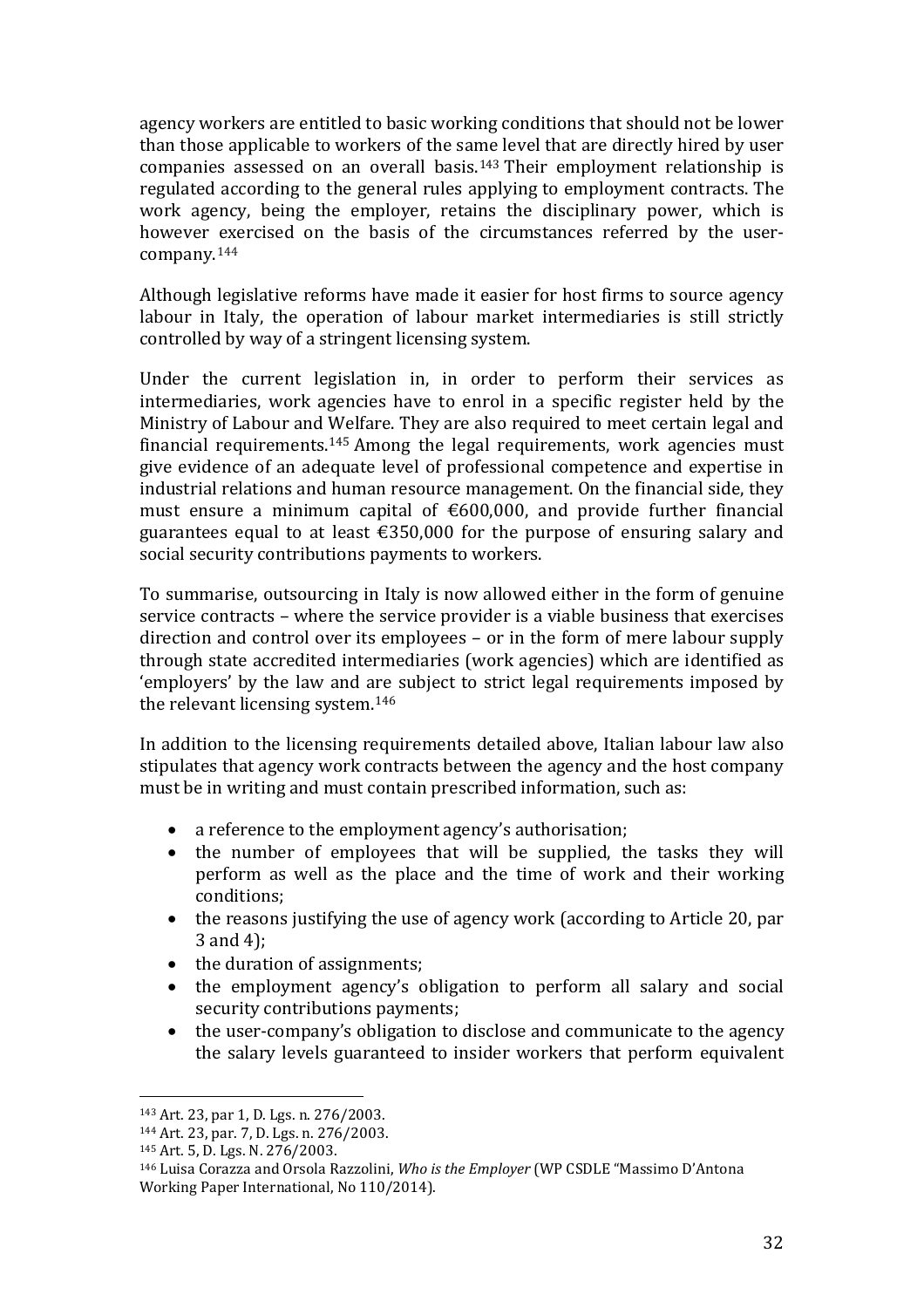tasks, to reimburse the payments borne by the agency and to pay agency workers directly in case the agency results in breach of its payments obligation.

Agency workers may be entitled to a permanent employment contract with the host firm[147](#page-34-0) and claim damages from the host firm (which is now capped between 2.5 and 12 months' salary<sup>[148](#page-34-1)</sup>) if:

- the host firm has engaged an employment agency that is not duly authorised or does not meet all the relevant requirements;
- the contract between the host firm and the agency does not comply with all the prescribed formal requirements; and/or
- the host firm has breached any of the relevant restrictions on the use of agency work (e.g. [use of agency work for the replacement of workers on strike or use of agency work without any underlying justifying reason beyond the first 36 months]).

In addition to the remedies described above, the host and agency firms may be subject to a range of criminal and administrative sanctions for breaches of the licensing regime and other regulatory requirements and limitations.

Italian law also recognises a form of joint employment in the allocating responsibilities between the user company and the agency. For example, the user company is considered jointly liable for salary and social security compensation payments together with the work agency, as well as for occupational health and safety requirements.<sup>[149](#page-34-2)</sup> Further, sanctions and remedies can be imposed on both entities in the event of breach of the conditions established for the use of agency work.

In summary, this discussion of the Italian treatment of agency work provides another example of a regulatory regime balancing the interests of agencies and workers by utilising a licensing system supported by requirements concerning the content of contracts between agencies, host firms, and workers.

# **8 Recommendations**

There has been a shift away from direct employment in Australia as a result of changes in business structures and practices leading to increasingly 'fissured' or fragmented work arrangements. There is evidence that these changes - including subcontracting, outsourcing, use of labour hire agencies, franchising and corporate reorganisation and phoenixing – are frequently related to the avoidance of minimum employment standards, exploitation of vulnerable workers and creation of insecure work.

While there are labour regulation mechanisms in place to address these problems, our submission has identified some gaps in the regulatory framework as well as challenges for the effective enforcement of existing regulation. We

<span id="page-34-0"></span><sup>147</sup> Art. 27, D. Lgs. n. 276/2003. i<br>I

<span id="page-34-1"></span><sup>148</sup> Art. 32 L. 183/2010.

<span id="page-34-2"></span><sup>149</sup> Article 23, par 3, D. Lgs. n. 276/2003; Article 23, par 5, D. Lgs. n. 276/2003.